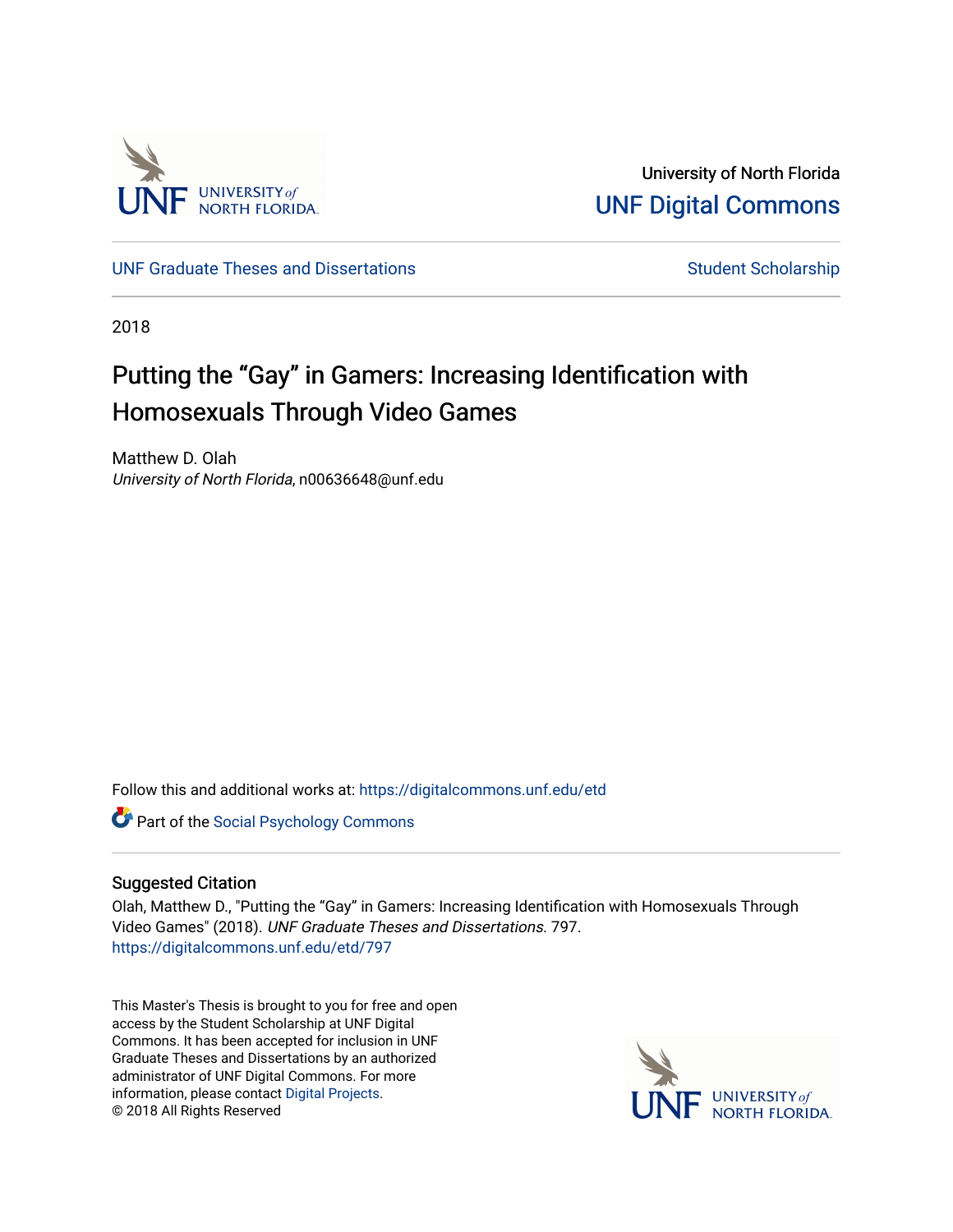## Running head: INCREASING IDENTIFCATION THROUGH VIDEO GAMES

## PUTTING THE "GAY" IN GAMERS: INCREASING IDENTIFICATION WITH HOMOSEXUALS THROUGH VIDEO GAMES

by

Matthew Olah

A thesis submitted to the Department of Psychology

in partial fulfillment of the requirements for the degree of

Master of Science in Psychological Science

UNIVERSITY OF NORTH FLORIDA

COLLEGE OF ARTS AND SCIENCES

April, 2018

Unpublished work © Matthew Olah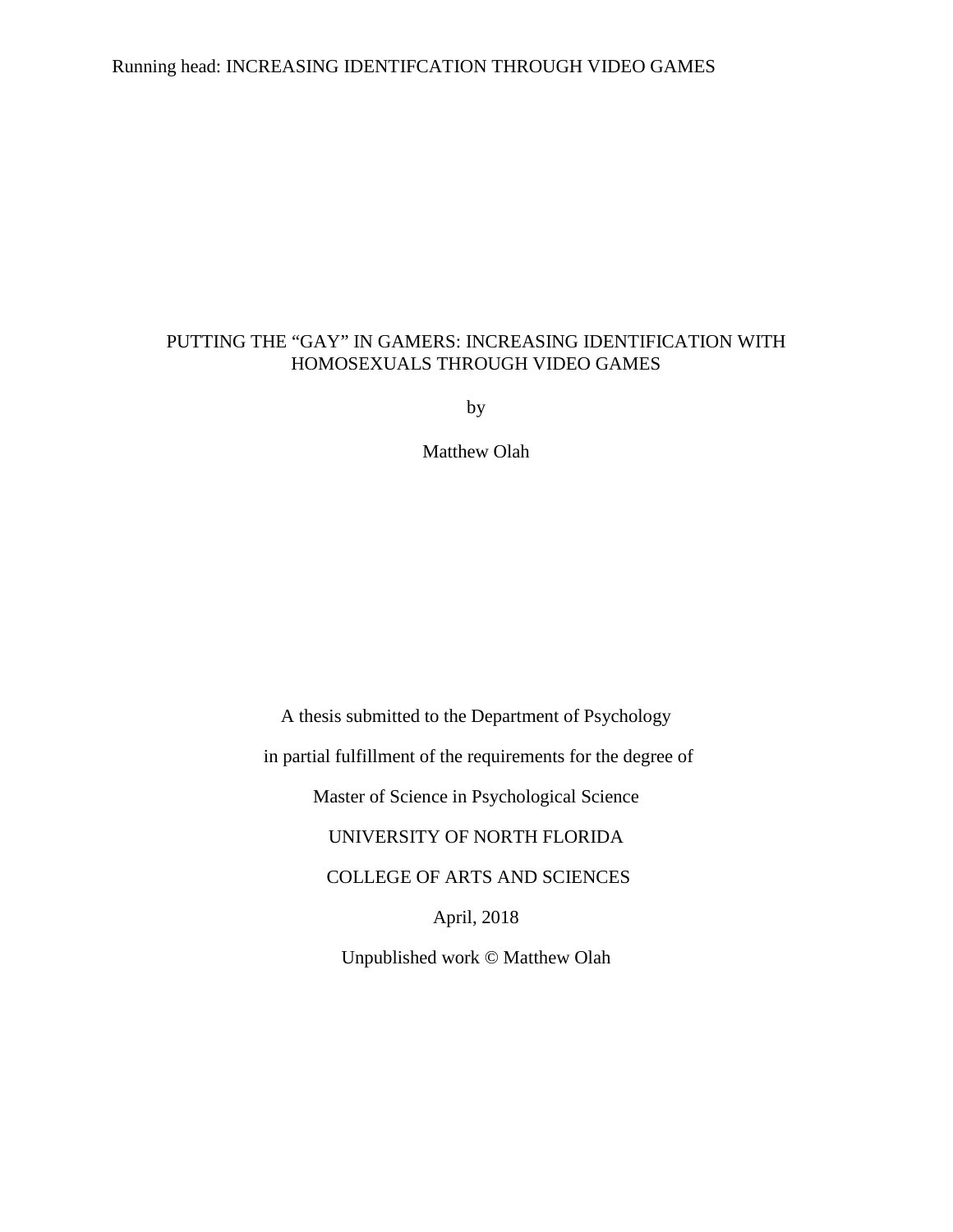## INCREASING IDENTIFICATION THROUGH VIDEO GAMES

## CERTIFICATE OF APPROVAL

\_\_\_\_\_\_\_\_\_\_\_\_\_\_\_\_\_\_\_\_\_\_\_\_\_\_\_\_\_\_\_\_\_\_\_\_ \_\_\_\_\_\_\_\_\_\_\_\_\_\_\_\_\_\_

\_\_\_\_\_\_\_\_\_\_\_\_\_\_\_\_\_\_\_\_\_\_\_\_\_\_\_\_\_\_\_\_\_\_\_\_ \_\_\_\_\_\_\_\_\_\_\_\_\_\_\_\_\_\_

\_\_\_\_\_\_\_\_\_\_\_\_\_\_\_\_\_\_\_\_\_\_\_\_\_\_\_\_\_\_\_\_\_\_\_\_ \_\_\_\_\_\_\_\_\_\_\_\_\_\_\_\_\_\_

The thesis titled "Putting the 'gay' in gamers: Increasing identification with homosexuals through video games" is approved:

(Date)

Dr. Curtis E. Phills

Dr. Elizabeth R. Brown

Accepted for the Psychology department:

\_\_\_\_\_\_\_\_\_\_\_\_\_\_\_\_\_\_\_\_\_\_\_\_\_\_\_\_\_\_\_\_\_\_\_\_ \_\_\_\_\_\_\_\_\_\_\_\_\_\_\_\_\_\_

Dr. Lori Lange Chair

Accepted for the College of Arts and Sciences:

\_\_\_\_\_\_\_\_\_\_\_\_\_\_\_\_\_\_\_\_\_\_\_\_\_\_\_\_\_\_\_\_\_\_\_\_ \_\_\_\_\_\_\_\_\_\_\_\_\_\_\_\_\_\_

Dr. George Rainbolt Dean

Accepted for the University of North Florida:

Dr. John Kantner Dean of the Graduate School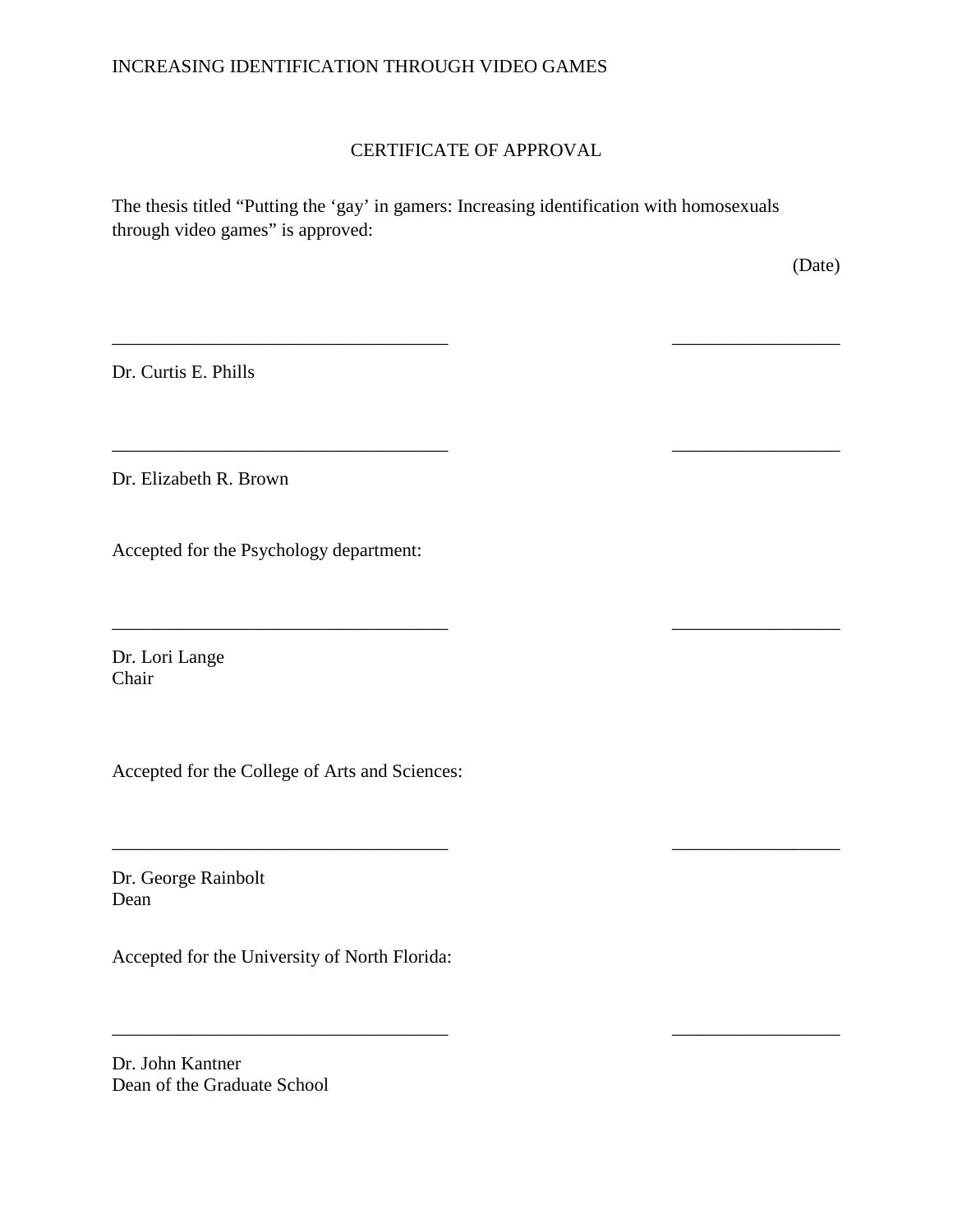#### ACKNOWLEDGEMENTS

I want to thank many people for helping me to see this work through to completion. First and foremost, I want to thank both of my mentors Dr. Curtis E. Phills and Dr. Elizabeth R. Brown. Both of whom I have worked with for three years and have taught me more than I could ever imagine. Thank you both so much for your support, guidance, and patience throughout not only this project, but the entirety of my time here at the University of North Florida. I am truly thankful to have met both of you and had the opportunity to learn and grow from your teachings.

I also want to thank some of my classmates who have helped me through my time as a graduate student here at UNF. Thank you, Candice Veilleux, for your constant support and all the times when I thought I was not going to continue; you were there when I needed the most help and our constant laughter was something that helped me see this through. I would also like to thank Kristen Hull, Danielle Krusemark, Rachel Carpenter, and Gregory Rousis for their support and words of encouragement.

Last, but certainly not least, I would like to thank my family for their constant support throughout my time in college and the graduate program. My family has kept me going strong and were there when times were getting rough. I cannot thank you all enough for everything that you have done for me.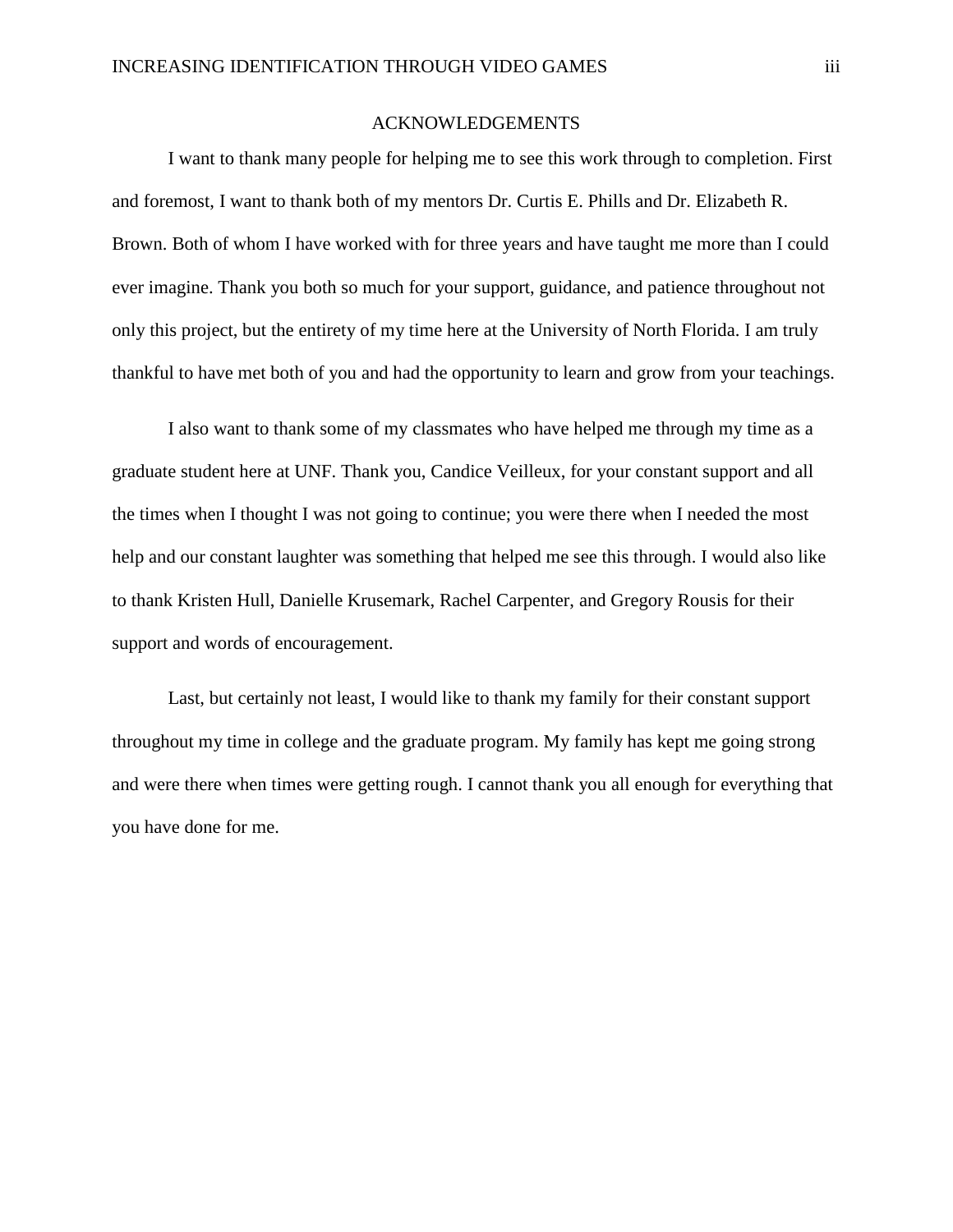## **Table of Contents**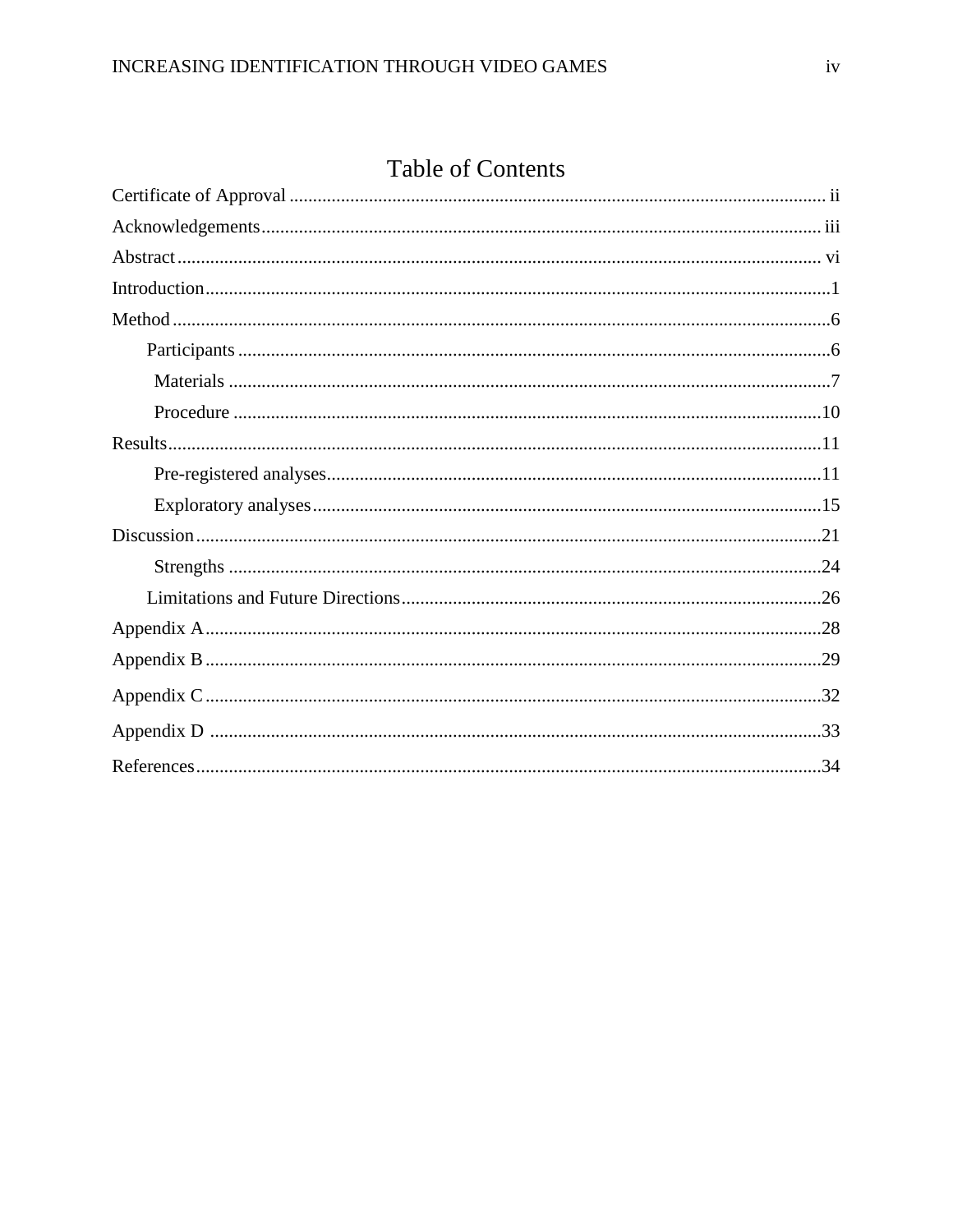# List of Tables and Figures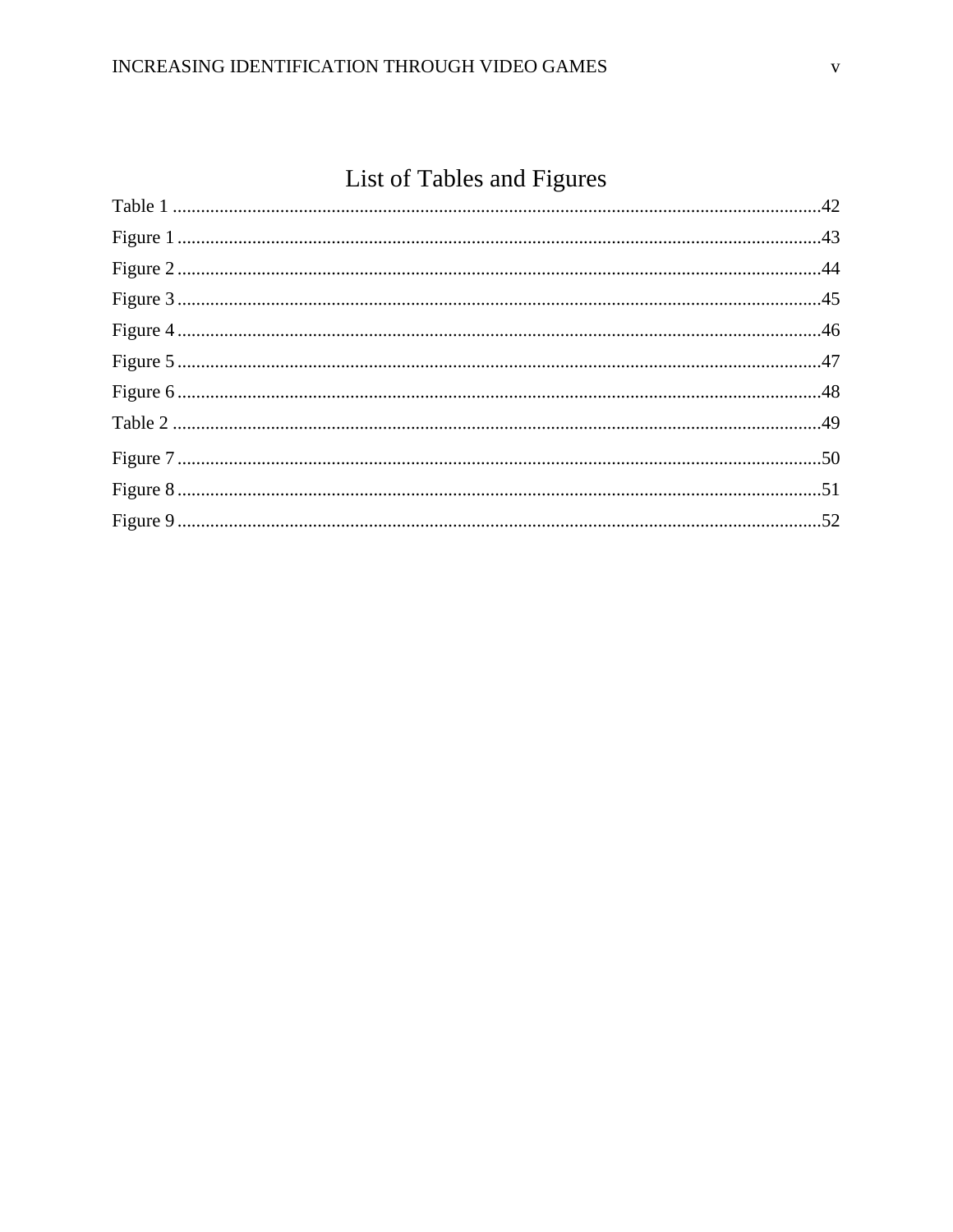#### Abstract

Priming out-groups and taking the perspective of out-group members increases implicit and explicit identification with out-groups. Because the popularity of video games has increased dramatically over the past few decades and they have become an influential form of media, the current study investigated video games as another potential strategy to increase identification with and reduce prejudice against out-groups. Specifically, I investigated how manipulating the sexual orientation of the video game character participants used influenced implicit and explicit identification with homosexuals and implicit and explicit prejudice against homosexuals. Additionally, I investigated whether implicit and explicit identification with homosexuals would mediate the impact of video games on prejudice. Though I recruited enough participants to detect a medium effect size (169 participants in the final analyses), pre-registered analyses (osf.io/ynaw7) indicated that the sexual orientation of a video game character did not influence identification with or prejudice against homosexuals. Exploratory analyses demonstrated that among participants that identified with the video game character and played as a Gay character had increased explicit identification with and reduced prejudice against homosexuals. The possibility that increasing the strength of the manipulation by having participants play the game for multiple sessions, customize characters, and incorporating storytelling into the game are discussed.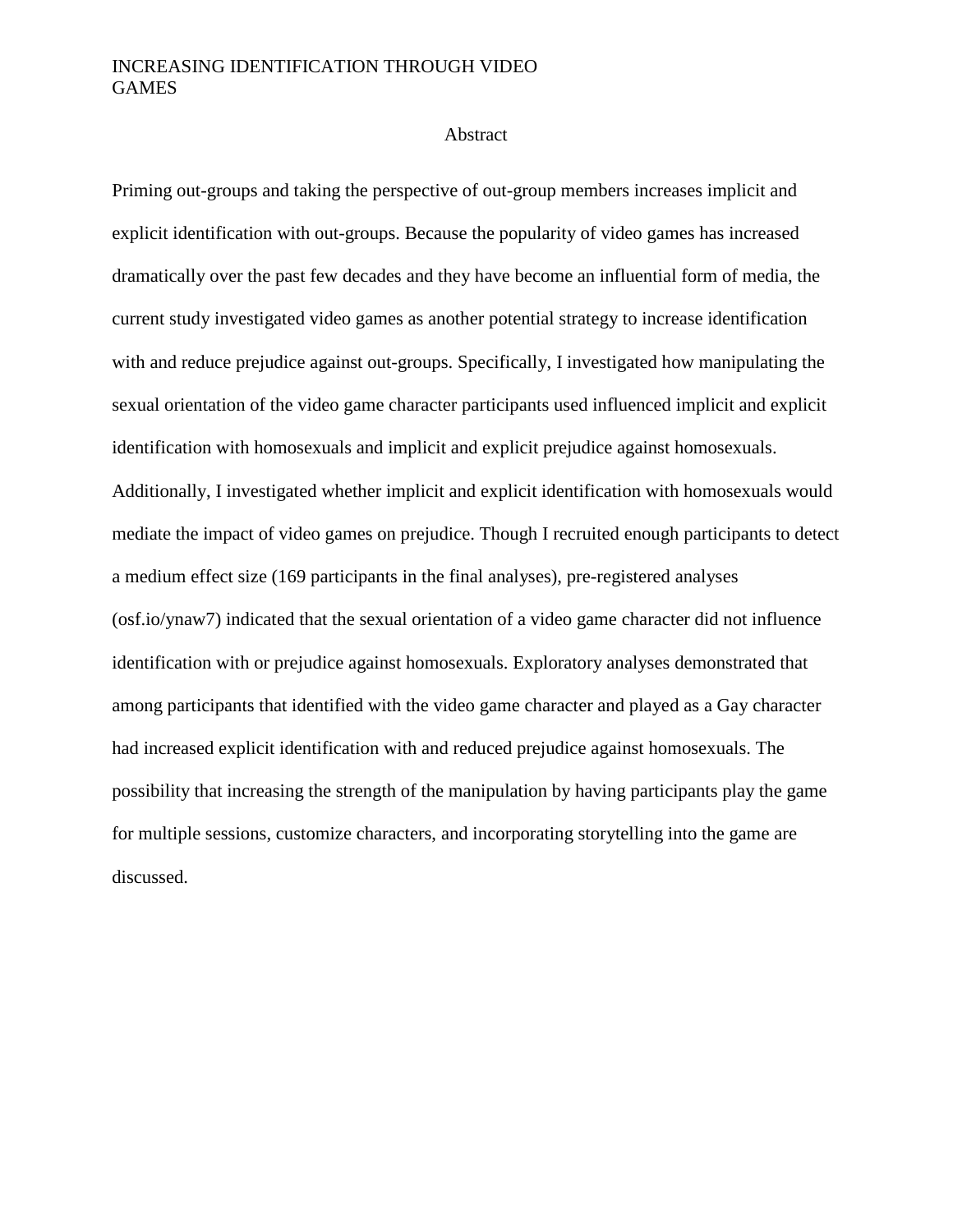## Putting the "Gay" in Gamers: Increasing Identification with Homosexuals Through Video Games

 Video games are a popular form of media. Gamers, or those who play video games regularly, spend 25 to 40 hours playing each week (Griffiths, Davies, & Chappell, 2004; Smahel, Blinka, & Ledabyl, 2008). Those who are 18 years old spend about 22 hours a week playing games, and those in young adulthood to middle adulthood spend 31 hours a week playing games (Williams, Yee, & Caplan, 2008). The popularity of video games can be seen in media outlets such as Twitch.tv, which has over 100 million visitors each month and is dedicated to watching people play video games (http://twitchadvertising.tv/audience/). Also, cosplayers, or people who make costumes of their favorite fictional characters, attend video game conventions around the world dressed as their favorite characters. There are also video game tournaments with large cash prizes ranging in the millions and video games even air on some sports channels.

Video games have many positive effects (e.g., Gee, 2003). For example, an educational video game taught participants about cognitive biases such as the fundamental attribution error, confirmation bias, and bias blind spot (Shaw et al., 2016). Participants were less prone to making the fundamental attribution error and confirmation bias, but not bias blind spot, after playing an educational video game compared to watching a video containing the same information. Debates, however, over whether video games are related to aggressive behavior are still ongoing with many in favor of censoring violent video games (Anderson et al., 2008; Griffiths, 1999; Sherry, 2001). Although the video game-aggression link highlights a possible negative consequence of playing video games, I sought to investigate one potential positive effect of playing video games: increasing identification with and reducing prejudice against out-groups.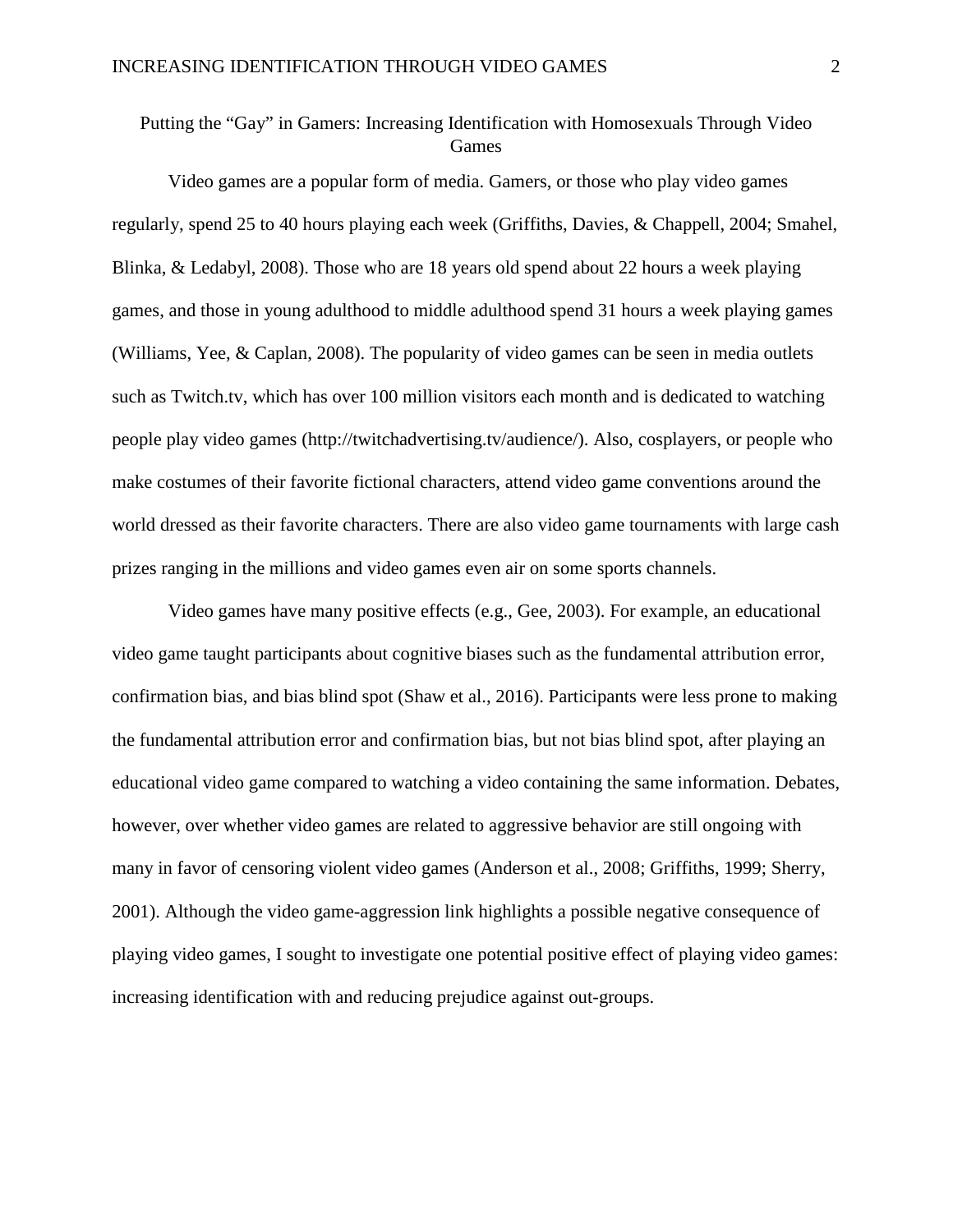#### **Identification and Prejudice**

The self-concept can be defined as the collection of beliefs we hold about ourselves (Baumeister, 1999). The self-concept can be thought of as associative links from the self to traits, roles, and social categories (Greenwald & Farnham, 2000; Greenwald et al., 2002). Moreover, an individual's self-concept can include associative links to multiple categories, roles, and traits (Baumeister, 2010, pp. 145). Because the self-concept can be associated with multiple categories, increases in identification with an out-group can occur without decreasing identification with other groups. Throughout this paper, I refer to associative links from the self to social categories as identification (Phills, Kawakami, Krusemark, & Nguyen, 2017). I seek to investigate how identification with homosexuals might be influenced by playing as a Gay character in a video game.

Priming (Kawakami et al., 2012; Kawakami, Dovidio, & Dijksterhuis, 2003), perspective taking (Galinsky, Ku, & Wang, 2005; Galinsky & Moskowitz, 2000; Todd & Burgmer, 2013), approach behaviors (Phills, Kawakami, Tabi, Nadolny, & Inzlicht, 2011) and reading (Fong, Mullin, & Mar, 2015; Vezzali, Stathi, Giovannini, Capozza, & Trifiletti, 2015) have been shown to increase both explicit and implicit identification with social groups. For example, male participants had increased associations between the self and smoking concepts after watching a movie clip in which the character smoked (Dal Cin, Gibson, Zanna, Shumate, & Fong, 2007). Also, decisions to shoot a Black or White target were influenced by group identification (Kenworthy, Barden, Diamond, & del Carmen, 2011). That is, White participants trained to associate the self with Black people made fewer errors when deciding to shoot Black targets.

Some research suggests identification with a video game character may be related to regions of the brain associated with incorporating external items as part of our own bodily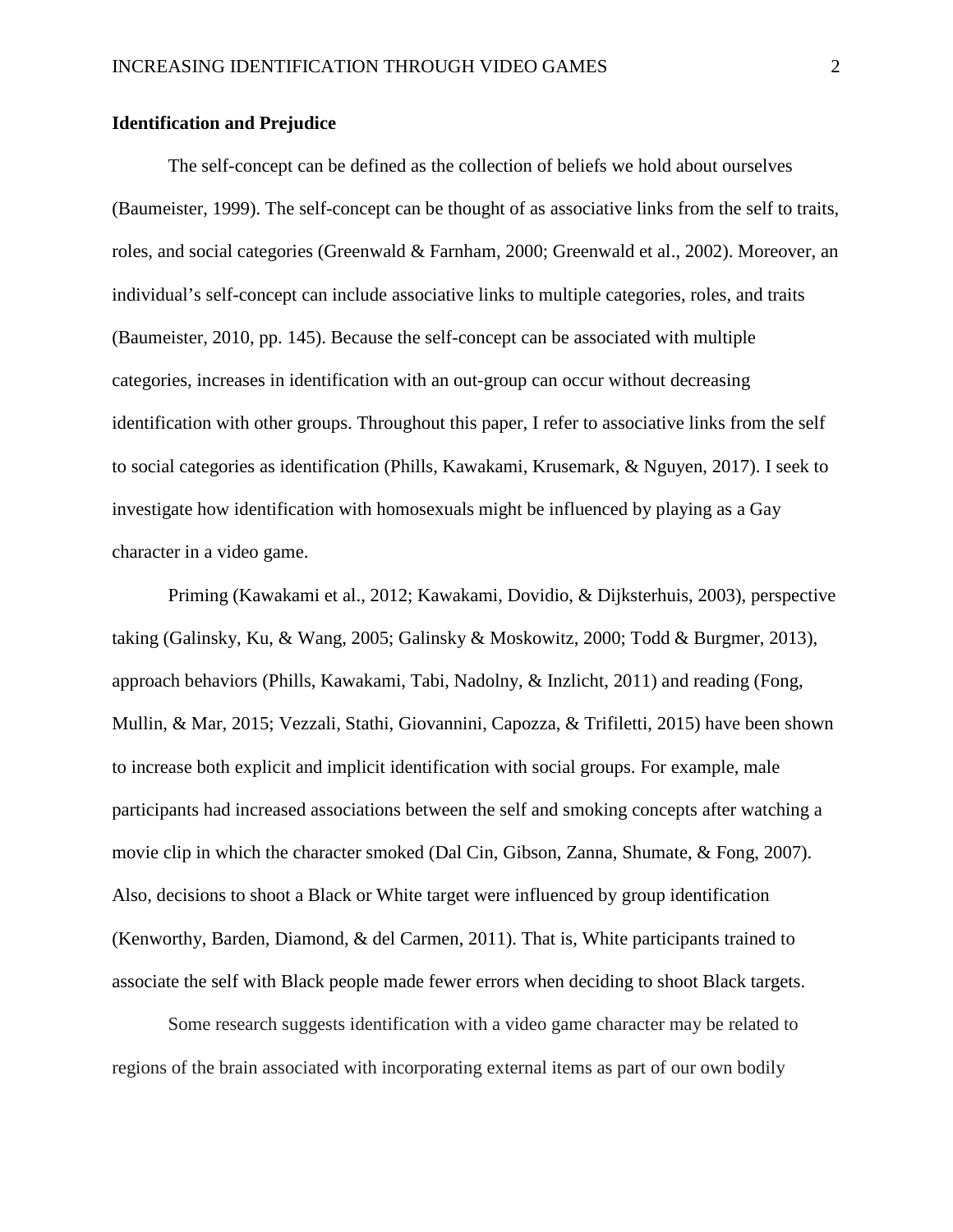identity (Ganesh, van Schie, de Lange, Thompson, & Wigboldus, 2011). When participants played a game from a third-person perspective (i.e., a camera that follows behind the character, as opposed to viewing the game through the character's eyes), the left angular gyrus, which is a brain region associated with self-identification, was activated. Ganesh and colleagues (2011) concluded that video game characters might be considered a part of their self as much as a close other (e.g., friend).

Prejudice is defined as negative evaluations towards a social group (Dovidio, Kawakami, Johnson, Johnson, & Howard, 1997) and increases in identification with an out-group have been related to decreases in prejudice against that group (e.g., Phills et al., 2011; Todd & Burgmer, 2013). For example, Phills and colleagues (2011) had non-Black participants repeatedly approach or avoid members of specific social categories. Seated in front of a computer and using a joystick, participants were instructed to pull the joystick towards themselves when presented with pictures of Black targets and to push the joystick away from themselves when presented with pictures of White targets. Participants instructed to move the joystick towards themselves when presented with a photograph of a Black target had increased identification with Black people and increased identification with Black people was related to decreased prejudice against Black people.

#### **The importance of studying prejudice against homosexuals**

The current study, to my knowledge, will be the first to use video games to attempt to increase identification with and decrease prejudice against homosexuals. Prejudice against homosexuals has a unique history compared to other social groups and has been more widely studied since the end of World War II (Chauncey, 1993; Copolov & Knowles, 2016; Freedman, 1987). Prejudice against homosexuals has shifted several times throughout the  $20<sup>th</sup>$  and  $21<sup>st</sup>$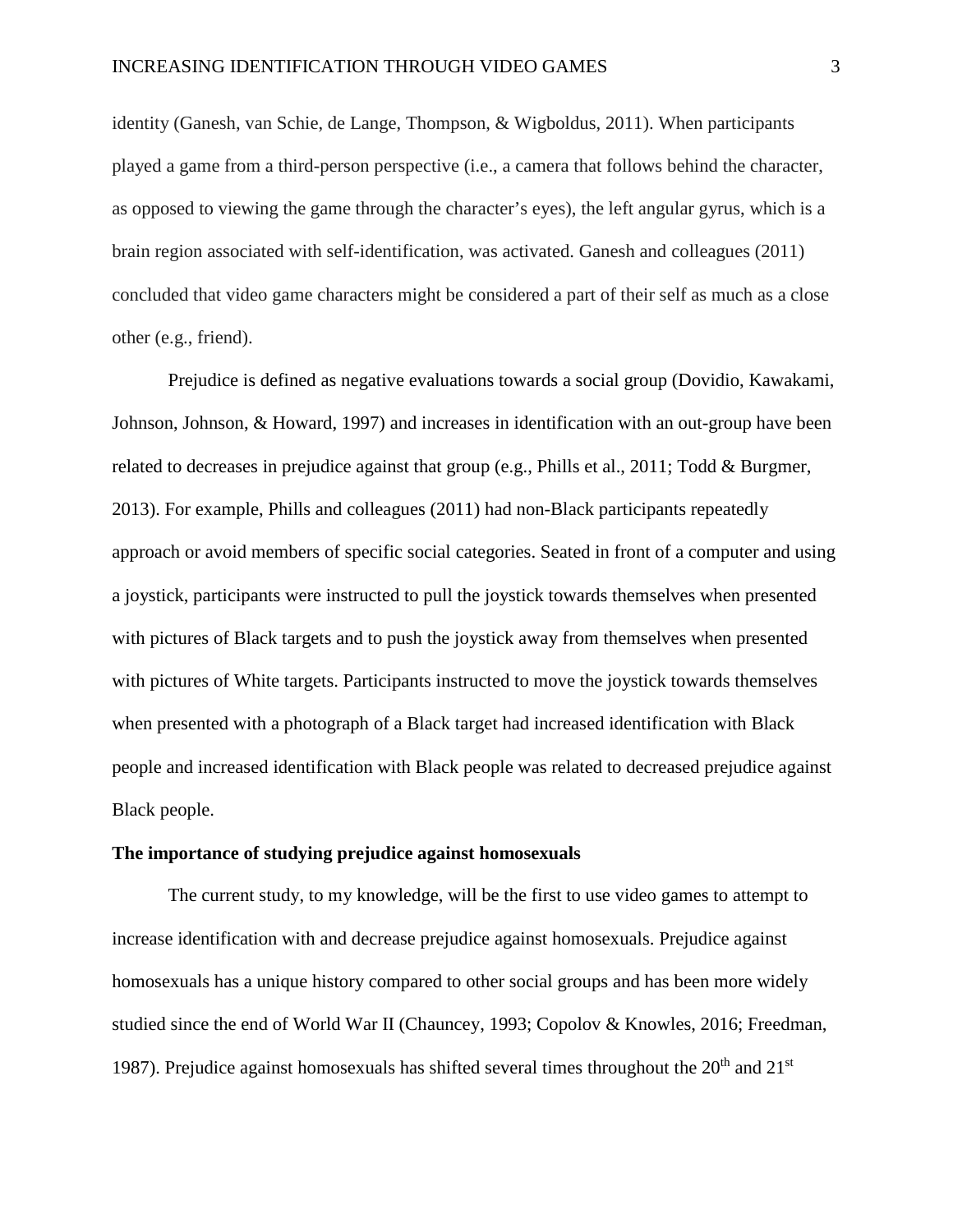centuries. Viewing homosexuality as a sexual disorder (Fenichel & Rangell, 1995), and mental illness (Chapman & Reese, 1953) were prevalent during the first half of the 1900's, which then shifted to a view of homosexuality as a physical disease during the advent of Acquired Immune Deficiency Syndrome (AIDS) or the "Gay Plague" in the 1980s (Kozloski, 2010). A positive shift in support for homosexuals increased in the 1970's, decreased in the 1980's into the early 1990's (which parallels prejudice against homosexuals during the AIDS epidemic), and then increased once again in the late 1990's (Loftus, 2001), this can be partially accounted for by the death of older generations (Keleher & Smith, 2012). Although these shifts have occurred, prejudice against homosexuals remains (Herek, 2004; O'Connor, Ford, & Banos, 2017).

Because of this unique history, interventions targeting identification with homosexuals may need to be different from interventions targeting identification with racial groups. For example, Dermody, Jones, & Cumming (2013) investigated how perspective-taking may influence implicit and explicit prejudice against Gay men. Contrary to past research on perspective-taking with other groups (Galinsky et al., 2005; Galinsky & Moskowitz, 2000; Todd & Burgmer, 2013), taking the perspective of a Gay man did not reduce implicit or explicit prejudice against Gay men. I investigated the possibility that playing a video game as a Gay character may be a more intense form of perspective-taking because instead of imagining themselves in the shoes of a Gay man, participants will play a game in the body of a Gay man.

#### **Media consumption can shift identification and reduce prejudice**

According to a theoretical review, Cohen (2001) argued that consuming media may influence how we think of ourselves and others. Those who play video games tend to identify with the character they are playing even more so than those who merely watch a video game being played (Hefner, Klimmt, & Vorderer, 2007). Also, playing a particular role in a video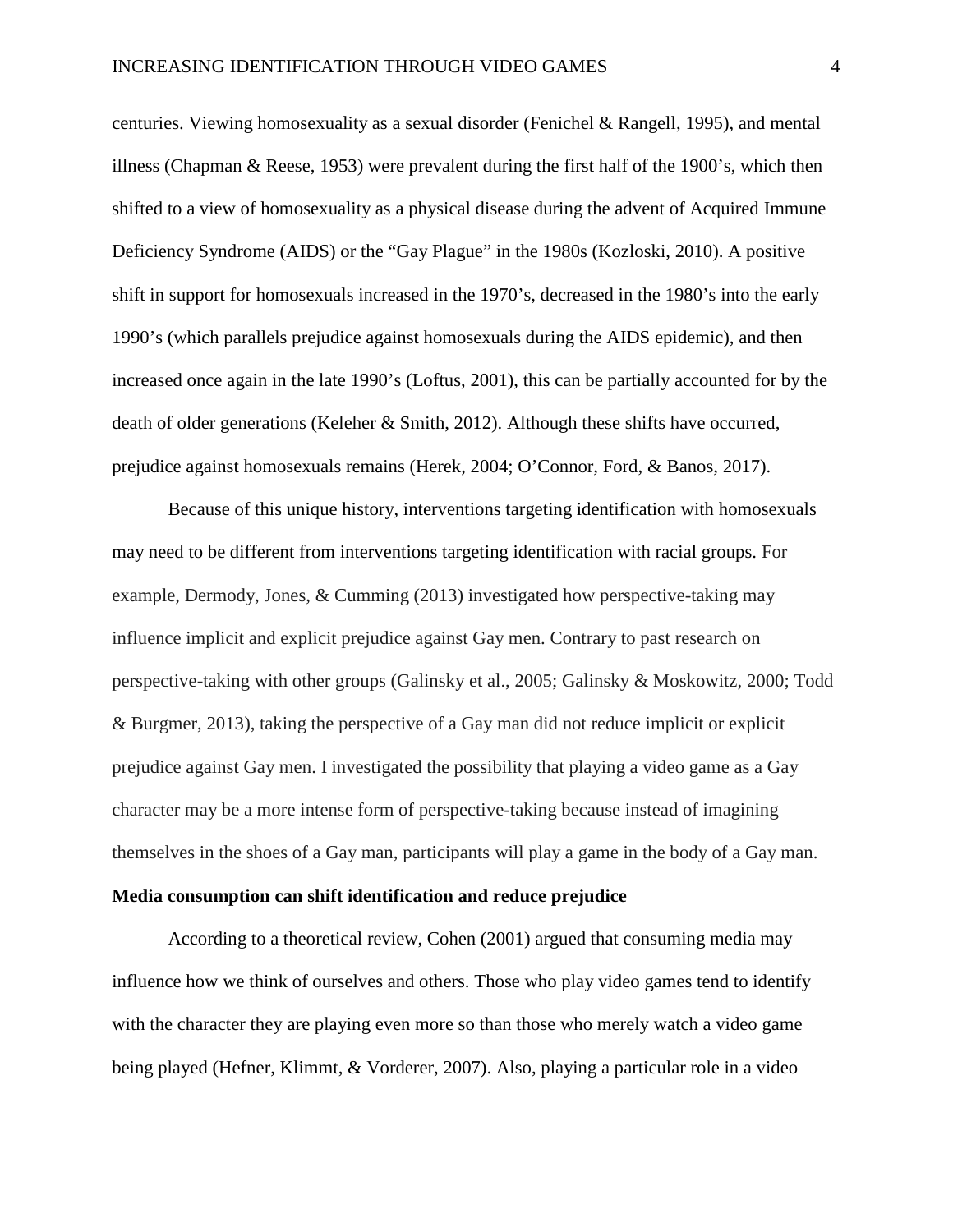game can shift self-attributes to match the role (Klimmt, Hefner, Vorderer, Roth, & Blake, 2010). For example, those who played a first-person shooter game, in which the playable character is a soldier, associated military traits to the self; such as brave, patriotic, and loyal. Likewise, those who played a racing game associated the self with race car driver concepts; such as speed and car driver (Klimmt et al., 2010). In addition, past researchers investigated how playing as either a Black or White character in a violent video game influenced prejudice against Black people (Yang, Gibson, Lueke, Huesmann, & Bushman, 2014). Across two experiments, using two different video games, when the video game was violent, White participants that played as a Black character had more implicit and explicit prejudice against Black people compared to White participants that played as a White character. Similarly, participants were faster to associate violent stimuli with minority characters represented in video games (Burgess, Dill, Stermer, Burgess, & Brown, 2011).

Research suggests people may also identify with the characters in books they read. For example, in one study participants read passages from two popular series: *Harry Potter* and *Twilight* (Gabriel & Young, 2011). Those participants that read from *Harry Potter* associated "Wizard" traits with the selfmore strongly than traits associated with "Vampire" on an implicit association test (IAT). This pattern was reversed for those that read *Twilight* in that they identified more with "Vampire" concepts than "Wizard" concepts. Another study found reading *Harry Potter* was related to decreased prejudice against multiple outgroups (i.e., refugees, homosexuals, and the homeless) (Vezzali et al., 2015). Specifically, identifying with the main protagonists in *Harry Potter*, who have egalitarian values, was related to a reduction in prejudice versus identifying with the main antagonists.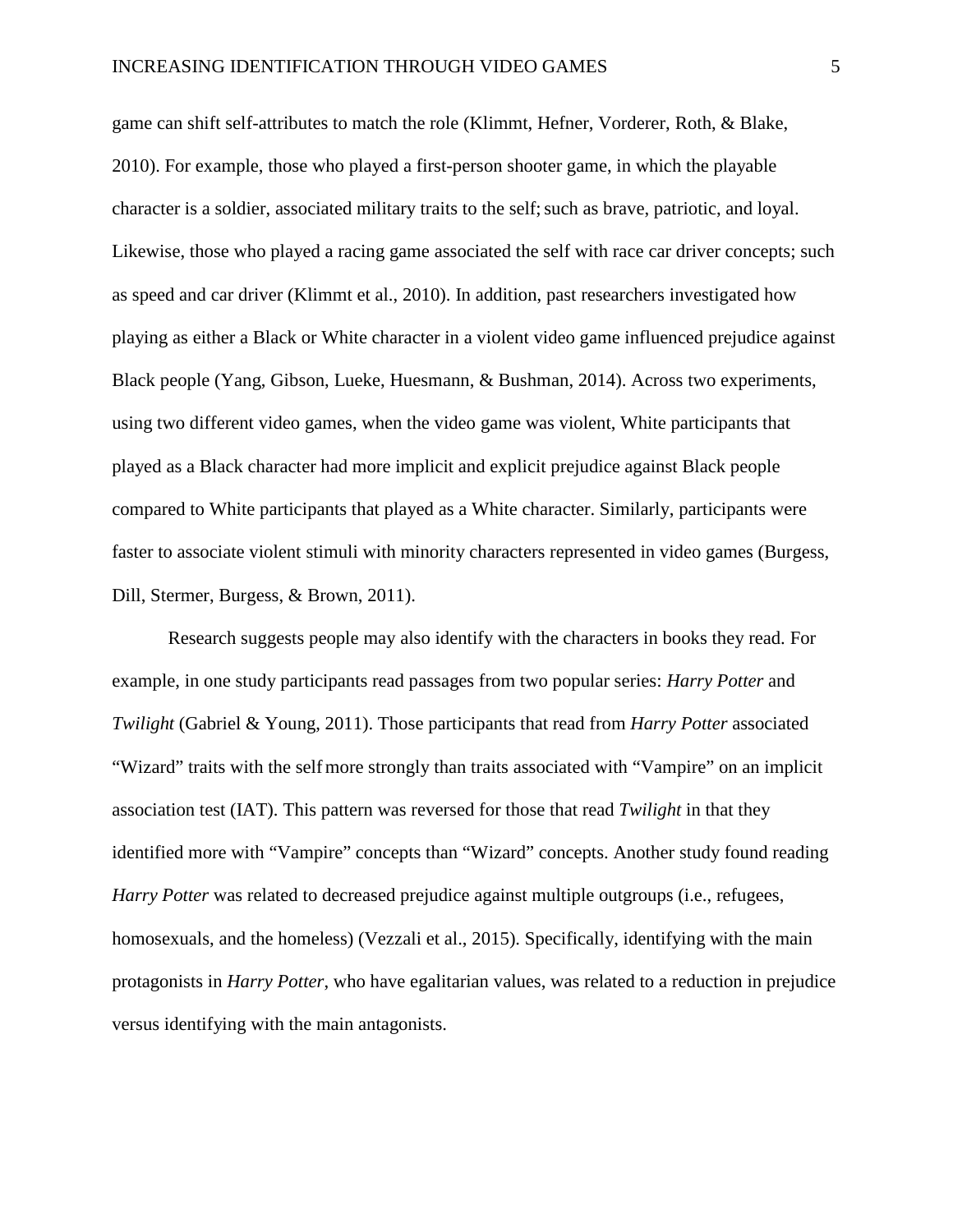Virtual reality environments have been used to reduce prejudice as well (Peck et al., 2013). Participants took a pre-test measuring implicit prejudice against Black people. Then in a virtual world they played as either a dark-skinned, light-skinned, or purple-skinned (control) avatar. Participants that played as a dark-skinned avatar had reduced implicit prejudice against Black people versus those who embodied the light-skin or purple-skinned avatars when post-test implicit measures were analyzed. In the current study, I plan to measure participants' identification with and prejudice against homosexuals. By measuring both identification and prejudice, this methodology will expand upon the knowledge provided by Peck and colleagues (2013) by lending insight into whether participants' identification mediates the relationship between playing as a Gay or Straight character and prejudice against homosexuals.

#### **Overview**

 In the current study, I investigated a video game-based strategy to increase identification with and decrease prejudice against homosexuals. I predicted those who played a video game as a Gay character would have less prejudice against homosexuals as opposed to those who played a video game as a Straight or Sexuality Non-Disclosed character. I also hypothesized that those who played as a Gay character would have higher self-homosexual associations than those who played as a Straight or Sexuality Non-Disclosed character. Finally, I predicted that identification with homosexuals would mediate the relationship between video game character sexuality and prejudice against homosexuals. All hypotheses are pre-registered and accessible on the Open Science Framework (OSF; osf.io/ynaw7).

#### **Method**

#### **Participants**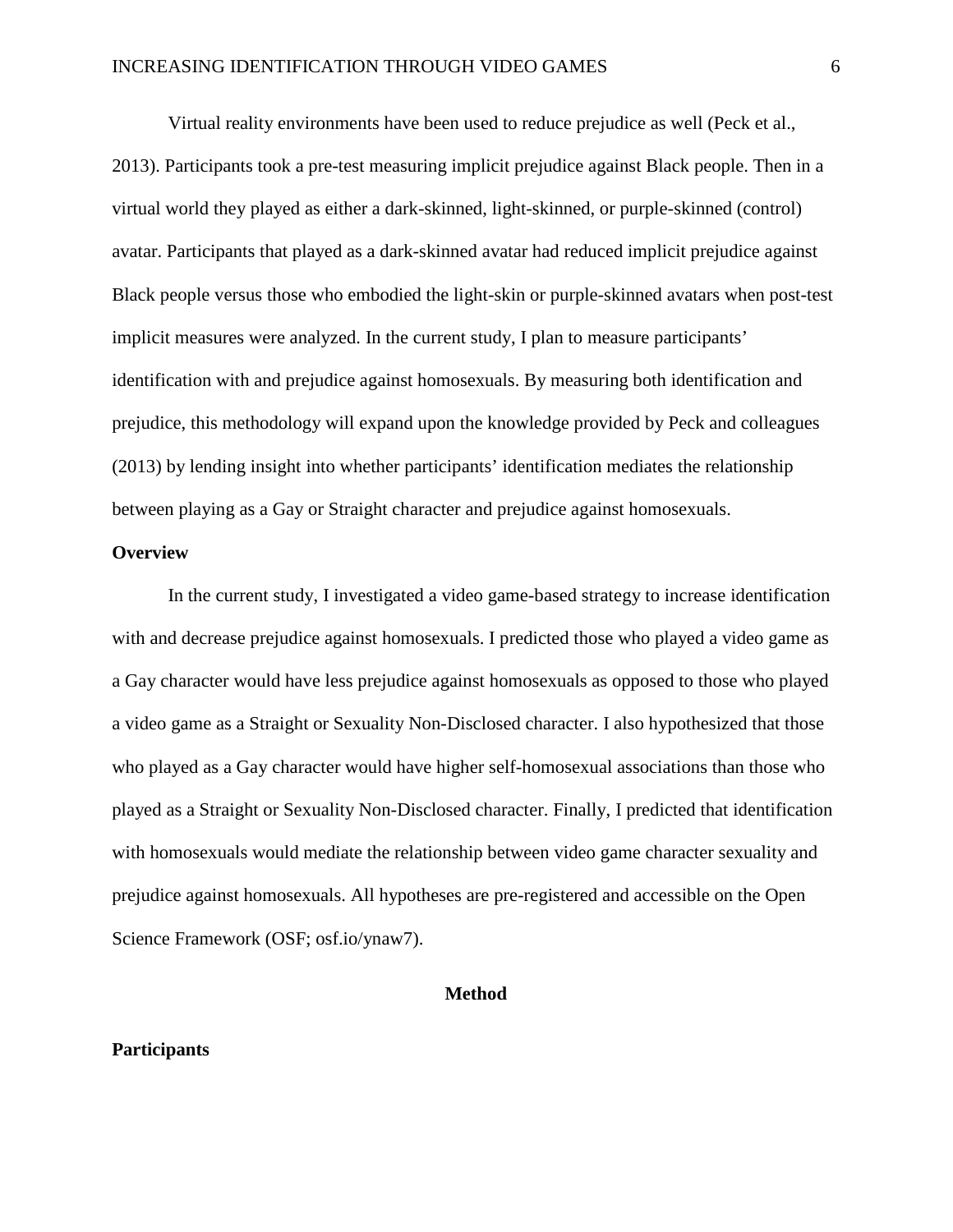Undergraduates were recruited from the University of North Florida (UNF) in exchange for partial course credit ( $N = 189$ ). In accordance with pre-registration (osf.io/ynaw7) any participants that did not complete all implicit and explicit measures were excluded from analyses. Twenty participants did not complete all implicit and explicit measures and were therefore excluded from analyses leaving 169 participants (84% women, age range 18-58, median age = 20, 69.2% White, 12.4% Black, 5.9% Asian, 4.1% Hispanic, 3.6% Biracial, .6% Albanian, .6% Brazilian, .6% Latino, .6% Spanish, .6% Native American, .6% Filipino, 1.2% did not answer) in the final analyses. Also, in accordance with pre-registration, the goal of recruiting at least 160 participants was met. Of these participants, 10 (6.1%) have engaged or desired engagement in homosexual behavior, 45 (27.2%) have engaged or desired engagement in bisexual behavior, 110 (66.7%) have engaged or desired engagement in heterosexual behavior, and four did not share this information (See Table 1). Additionally, 118 (69.8%) participants never played the video game used in this experiment and 117 (69.2%) participants did not regularly play video games.

#### **Materials**

**Character description.** Participants were randomly assigned to one of three conditions (Gay, Straight, Sexuality Non-Disclosed) in which they read a description of their character. Participants in the Gay condition were shown:

Today you will be playing as Steve. Steve is an amateur builder and he needs your help. Steve's boyfriend was taken by a Creeper, the hostile creatures that roam the land. Help Steve collect materials to build a weapon so he can save his boyfriend! Participants in the Straight condition were shown: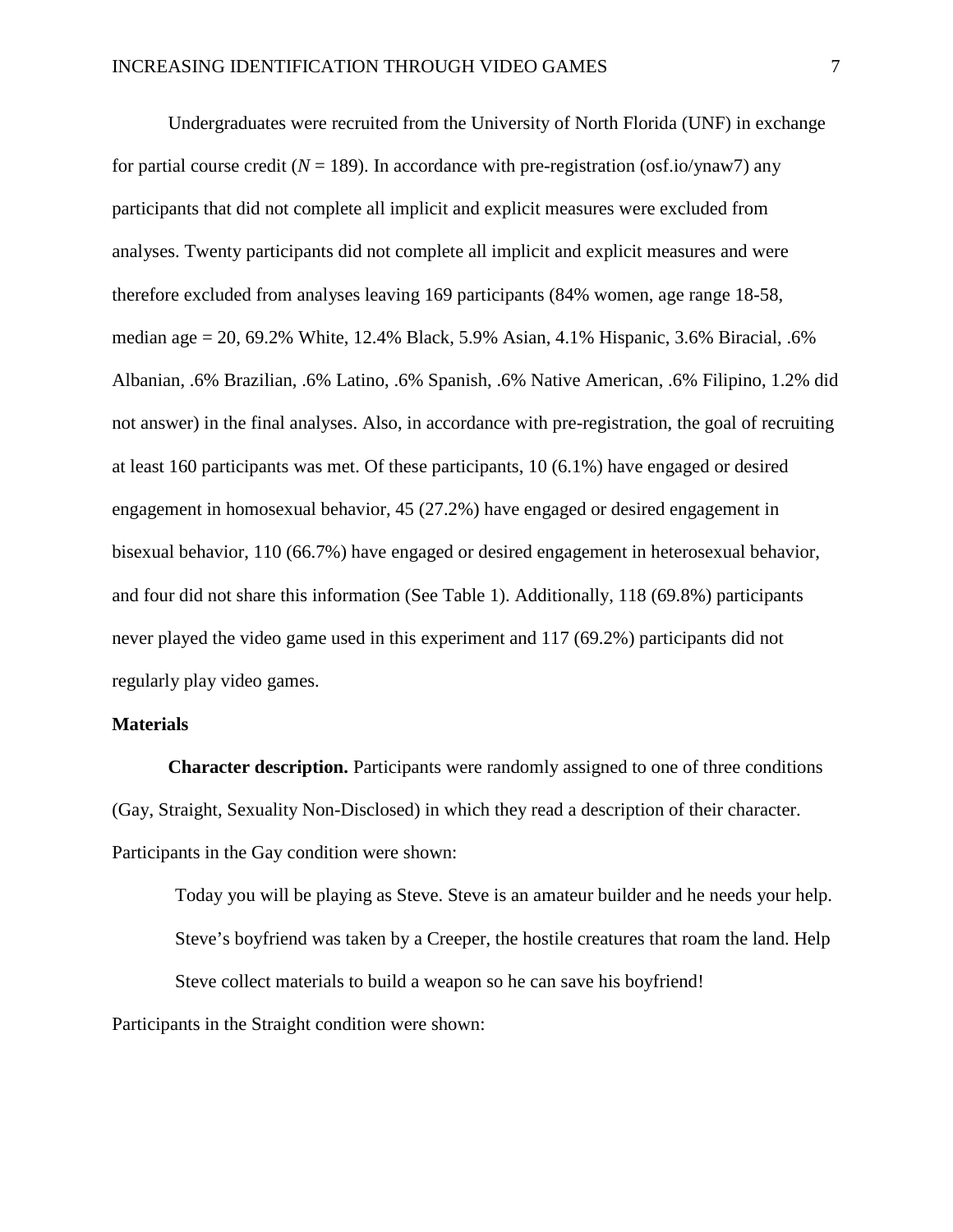Today you will be playing as Steve. Steve is an amateur builder and he needs your help. Steve's girlfriend was taken by a Creeper, the hostile creatures that roam the land. Help Steve collect materials to build a weapon so he can save his girlfriend! Participants in the Sexuality Non-Disclosed condition were shown:

Today you will be playing as Steve. Steve is an amateur builder and he needs your help. Steve's friend was taken by a Creeper, the hostile creatures that roam the land. Help Steve collect materials to build a weapon so he can save his friend!

**Minecraft.** *Minecraft* is a popular game in which players can build structures, weapons, armor, and many other objects. Each new session of *Minecraft* is procedurally generated meaning that when a new save file is created the terrain of the game world is random. To avoid participants entering random games, a master save file was created and uploaded before each participant completed the study. This way, each participant began in the same spot within the game.

**Game controls and task sheet.** Each participant was given a game control list (see Appendix A) and an in-game task sheet (see Appendix B). The game control list informed participants which buttons on the keyboard and mouse correspond to performing an action in the game (e.g., "Space Bar" is jump). The in-game task sheet lists step-by-step instructions on how to build a weapon in the game. For example, step one instructs participants how to collect "Wood" from chopping down a tree that is nearby. Participants were instructed that completion of all in-game tasks was not necessary to continue with the experiment.

**Identification implicit association test (Greenwald & Farnham, 2000).** In this doublecategorization task designed to assess implicit identification with homosexuals, participants used the "I" and "E" keys to categorize words and images. The categories for the first critical block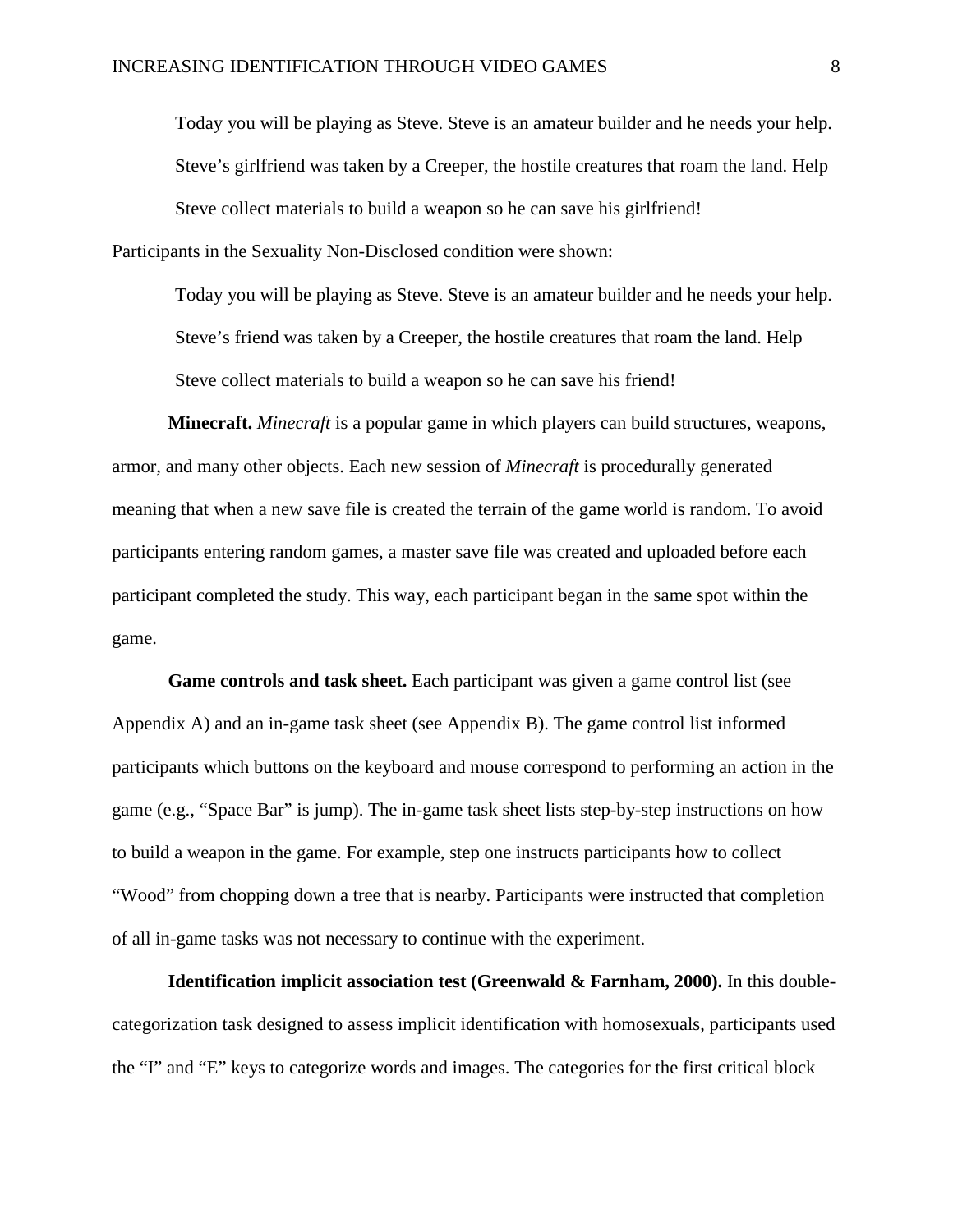pairing were homosexual images with self-words (I, me, mine, self) and heterosexual images with other words (they, them, their, other). Participants used the "E" key to categorize homosexual/self stimuli and the "I" key to categorize heterosexual/other stimuli. The second critical block pairings were reversed (homosexual/other, heterosexual/self) such that participants used the "E" key to categorize homosexual/other stimuli and the "I" key to categorize heterosexual/self stimuli. Eight images (four heterosexual, four homosexual) were used for this IAT; for example, one image is a wedding cake topper with two grooms (see Appendix C). The reason there are unequal numbers of similar pictures is because heterosexual images were grouped together, and homosexual images were grouped together. Therefore, when these images are grouped together there are four heterosexual images and four homosexual images. Difference scores for critical blocks were calculated per Greenwald, Nosek, and Banaji's (2003) recommendation such that higher scores represent higher identification with homosexuals.

**Prejudice implicit association test.** This double-categorization task designed to assess implicit prejudice against homosexuals presented participants with five blocks, two of which were critical. Participants used the "E" key to categorize homosexual images/words (Gay, homosexual) and positive words (wonderful, delightful, glorious, fantastic, superb, and magnificent). Similarly, participants used the "I" key to categorize heterosexual images/words (Straight, heterosexual) and negative words (pain, disgust, horrible, tragic, dreadful, and awful). For the second critical block, these pairings were reversed (heterosexual/positive, homosexual/negative). Difference scores were calculated according to Greenwald and colleagues' (2003) recommendation. Higher scores are indicative of more prejudice against homosexuals. The same eight images (four heterosexual, four homosexual) presented in the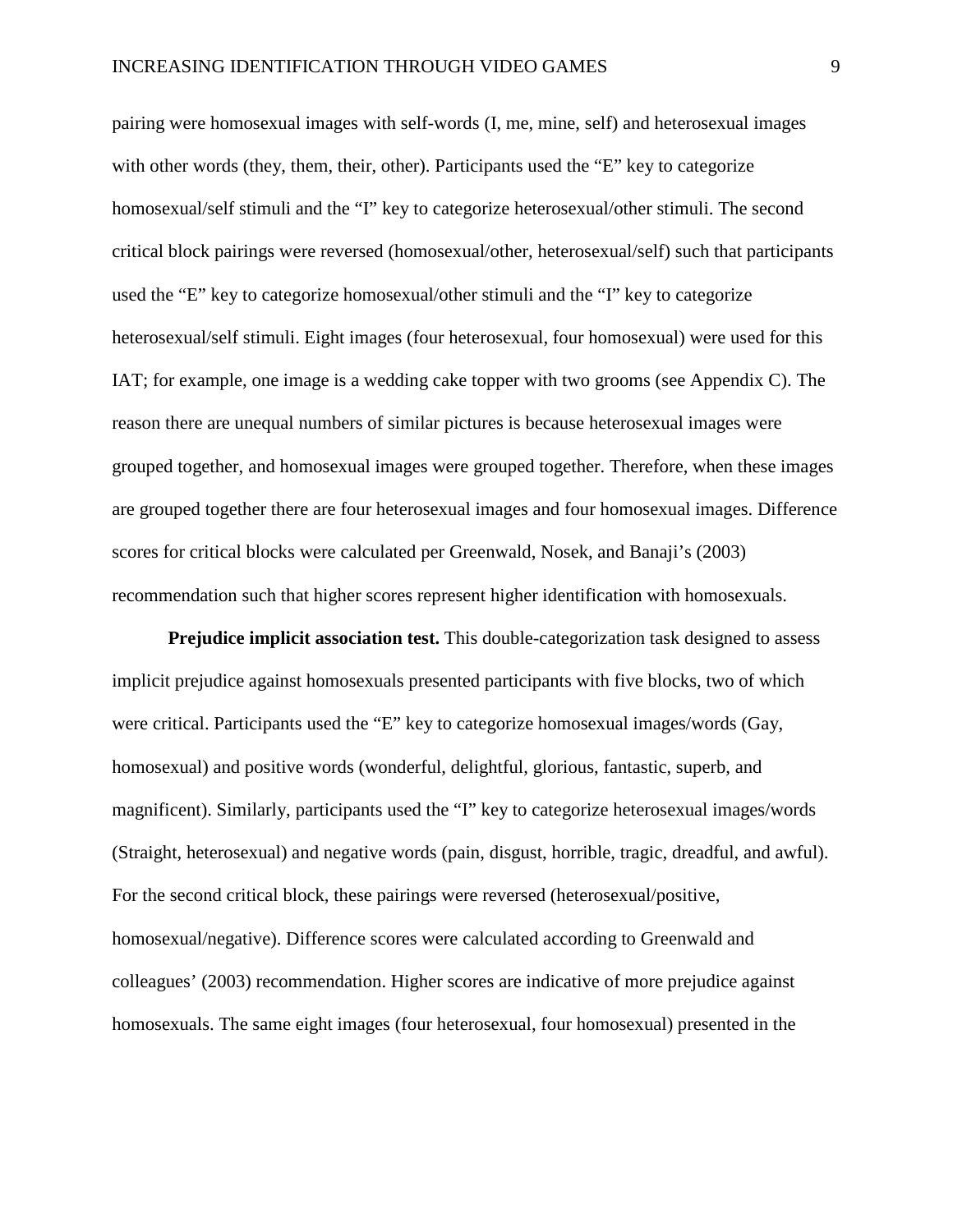identification IAT were used for the prejudice IAT. The order of presentation for the IAT's was counterbalanced.

**Inclusion of other-in-self.** To assess explicit identification with homosexuals, participants completed a series of Inclusion of Other-in-Self scales (IOS; Aron, Aron, & Smollan, 1992). Each IOS scale presented participants with seven Venn-diagrams. One circle contained the word "self" and the second "other" and the circles increasingly overlapped as the scale increased. For example, in the first Venn-diagram, there was little overlap between the two circles, but in the seventh Venn-diagram the two circles almost completely overlapped. Participants were asked to "please use the Venn-diagrams below to indicate how close you feel to homosexuals/heterosexual/Steve." Difference scores were calculated between how participants explicitly identify with homosexuals and heterosexuals. Higher scores were indicative of more identification with homosexuals. Difference scores for Steve, however, were not calculated. Therefore, higher scores for Steve are indicative of higher identification with Steve.

**Feeling thermometers.** Feeling Thermometers (Haddock, Zanna, & Esses, 1993) were used to assess participants' explicit prejudice against homosexuals, heterosexuals, and their video game character Steve. This measure ranged from 0° (*very cold or unfavorable feeling*) to 100° (*very warm or favorable feeling*). Difference scores were calculated between ratings of how warm or cold participants feel towards homosexuals and heterosexuals. Higher scores represent more explicit prejudice against homosexuals. Again, difference scores for Steve were not calculated. Therefore, higher scores for Steve are indicative of more warm/favorable attitudes towards Steve.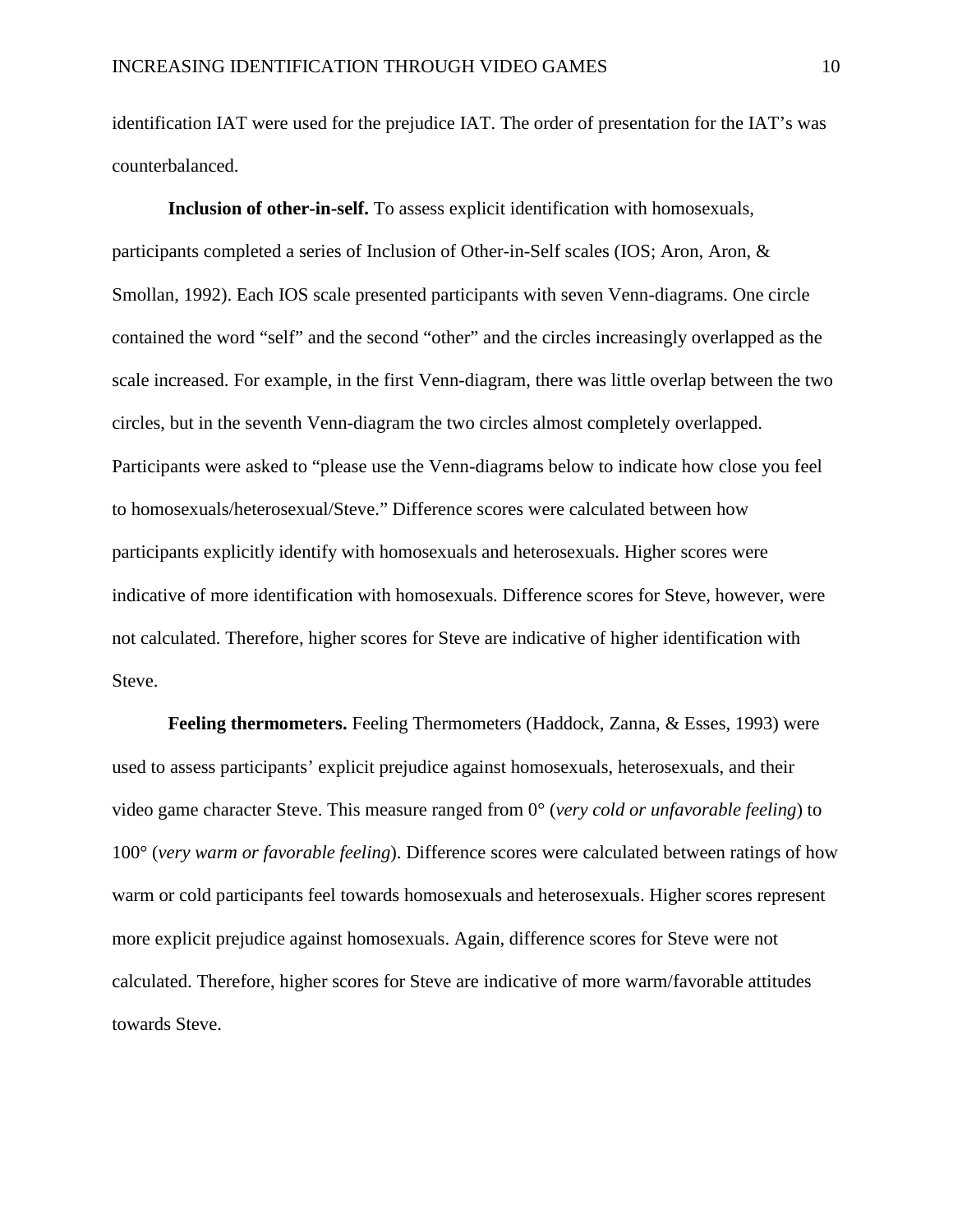**Kinsey scale.** To assess participants' sexual orientation, participants completed the Kinsey Scale (Kinsey, Pomeroy, Martin, & Sloan, 1948). Values ranged from 1 (*Exclusively heterosexual with no homosexual*) to 7 (*Exclusively homosexual with no heterosexual*). Any response in the two to six range is indicative of sexual behavior, either desired or actual, with both sexes.

#### **Procedure**

Participants were brought into the lab and seated in front of a computer. After participants' informed consent, the researcher told participants that they would be completing a tutorial on *Minecraft*. Participants were given the control list and had three minutes to get comfortable with the controls (see Appendix A). Once the three minutes were over, researchers switched participants' screens to read about their character Steve. Participants then read the Gay, Straight, or Sexuality Non-Disclosed character description. Once participants finished reading, the researcher handed each participant the in-game task sheet and switched their computer screens back over to *Minecraft* (see Appendix B). Participants were told they would have 10 minutes to complete the task. Additionally, they were told that if they did not complete all tasks by the time the 10 minutes were over that they would be allowed to continue with the experiment. Upon completion of the task or ten minutes of playing, researchers switched each participants' computer screen back to the experiment where they completed implicit and explicit measures of identification and prejudice as well as demographic questions.

#### **Results**

#### **Preregistered Analyses**

According to a power analysis using G\*Power, a sample size of 160 participants was required to obtain an 80% chance of detecting a medium  $(d = .5)$  effect size. There is little to no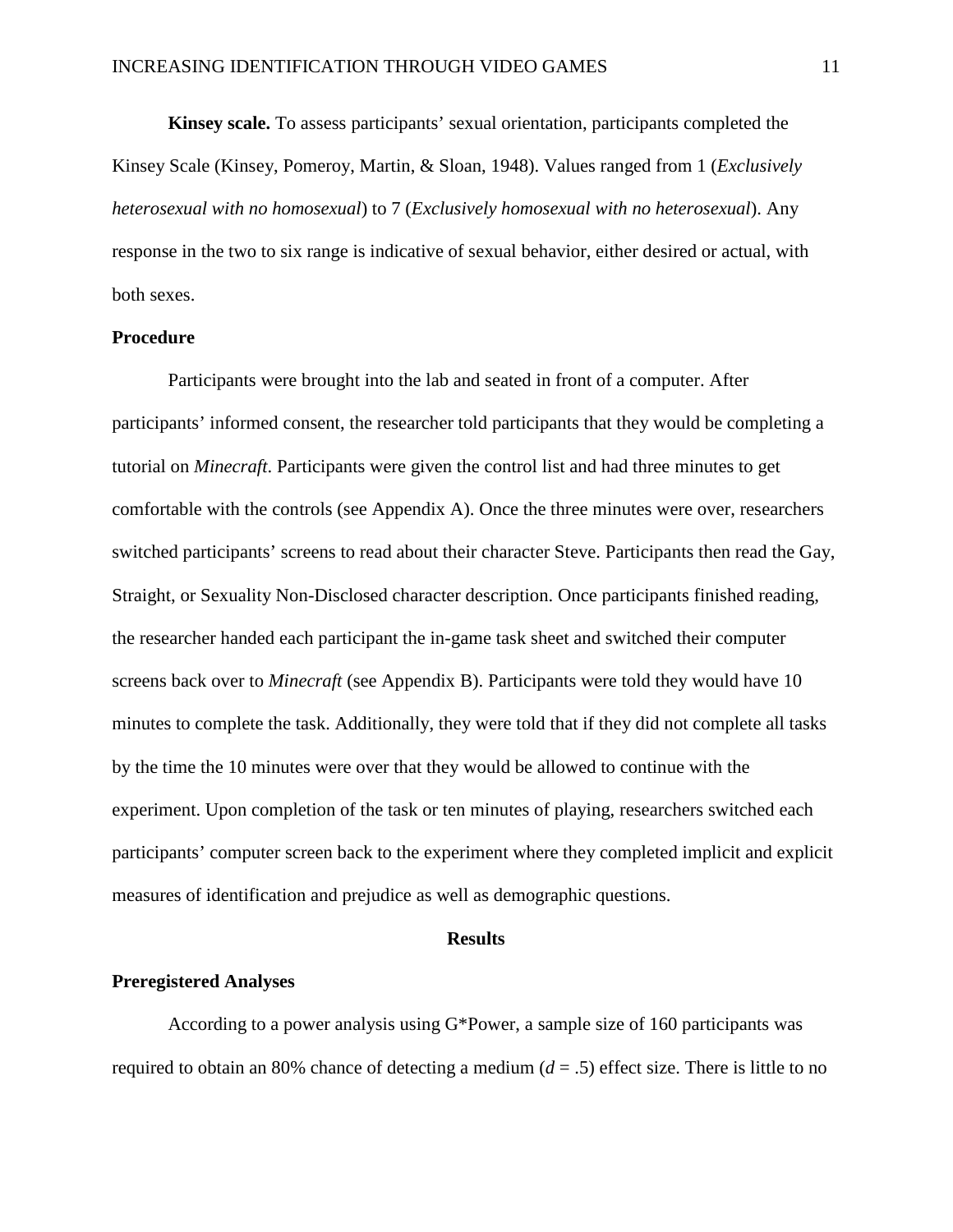information on how large an effect should be expected for an experiment of this kind and I assumed a medium effect size of  $d = 0.5$ . My pre-registered plan (osf.io/ynaw7) was to use an optional stopping strategy which might allow data collection to end before 160 participants were recruited because of anticipated difficulties recruiting participants through the small participant pool at UNF. I used the Pocock Boundary (Pocock, 1977) to control my Type 1 error rate by setting the alpha for this study to .0221 because I planned to check my data at three points ( $N =$ 80,  $N = 120$ , and  $N = 160$ ). Using the Pocock boundary holds the overall alpha for the entire study to .05 even though decisions about significance will be made at three points. If the *p*-value was at or below the threshold at any stopping point, data collection would conclude. I deviated from the pre-registered plan because the UNF participant pool unexpectedly provided more than 160 participants within a single semester. As a result, I only checked the data at the end of the Fall 2017 semester when 189 participants had been recruited for the study.

**Implicit identification.** To investigate if character sexuality impacted participants' implicit identification with homosexuals, a one-way ANOVA was conducted on identification IAT scores (Figure 1). There were no significant differences between participants in the Gay (*M*  $= -0.10$ , *SD* = 0.39), Straight (*M* = -0.15, *SD* = 0.41), and Sexuality Non-Disclosed (*M* = -0.16, *SD* = 0.43) conditions,  $F(2, 166) = 0.37$ ,  $p = .691$ ,  $d = 0.13$ . A contrast between implicit identification scores in the Gay condition versus the Straight and Sexuality Non-Disclosed conditions was not significant and revealed that participants that played as a Gay character did not have increased implicit identification with homosexuals compared to participants that played as a Straight or Sexuality Non-Disclosed character,  $t(166) = 0.85$ ,  $p = .395$ ,  $d = .13$ . In addition, a Bayesian one-way ANOVA with a default Cauchy prior of *r* = .50 yielded a Bayes Factor of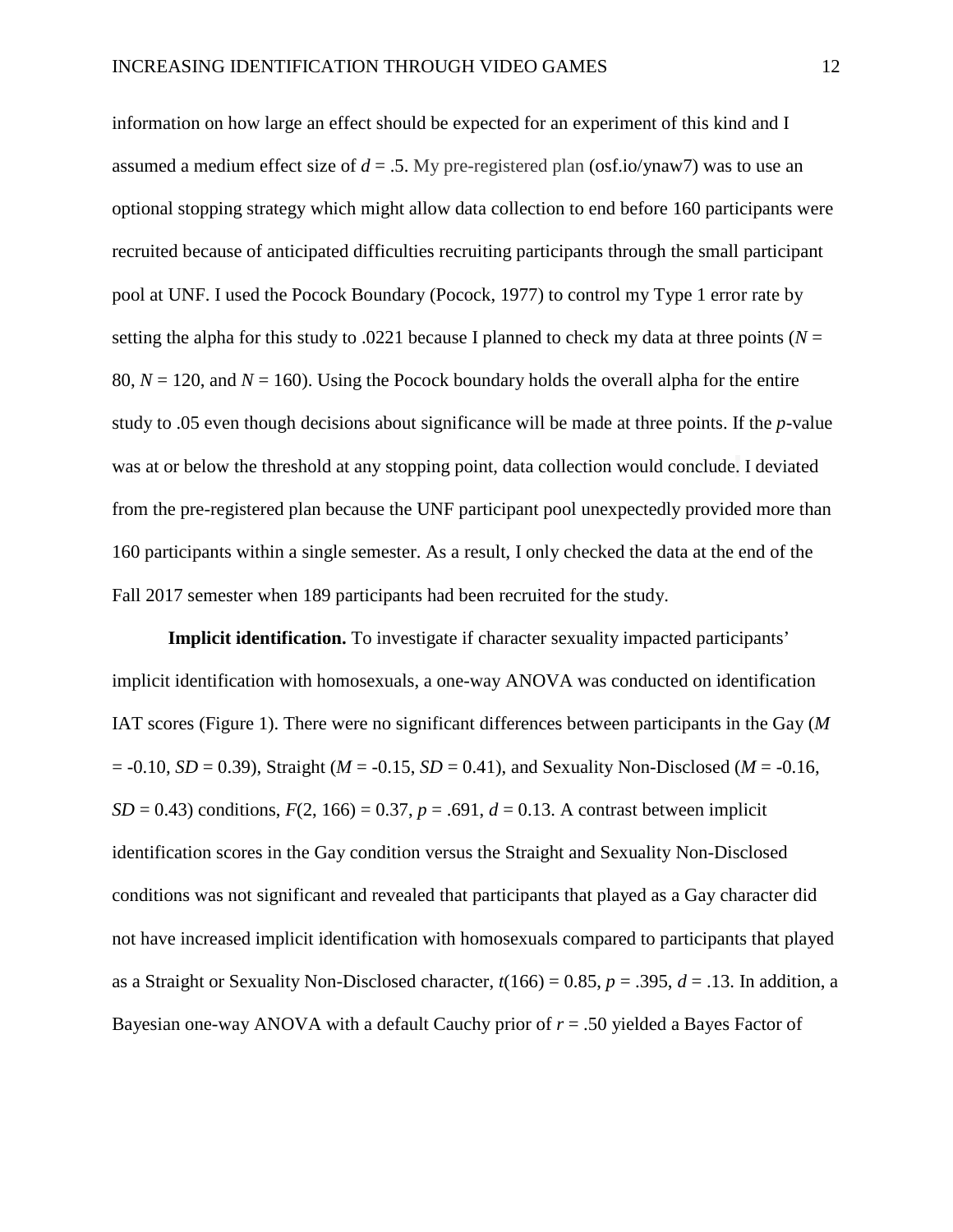*BF<sub>10</sub>* = .082 which suggested that the data were 12.20 times strongly likely to occur under the null hypothesis than the alternative hypothesis.

**Implicit prejudice.** To investigate if character sexuality impacted participants' implicit prejudice against homosexuals, a one-way ANOVA was conducted on participants' prejudice IAT scores (Figure 2). There were no significant differences between participants in the Gay (*M*  $= 0.18$ , *SD*  $= 0.41$ ), Straight (*M*  $= 0.17$ , *SD*  $= 0.33$ ), and Sexuality Non-Disclosed (*M*  $= 0.14$ , *SD*  $= 0.37$ ) conditions,  $F(2, 166) = 0.14$ ,  $p = .866$ ,  $d = .089$ . A contrast between participants' implicit prejudice scores in the Gay condition versus the Straight and Sexuality Non-Disclosed conditions revealed no significant differences between participants' implicit prejudice scores and revealed that participants that played as a Gay character did not have less implicit prejudice against homosexuals than participants that played as a Straight or Sexuality Non-Disclosed character  $t(166) = 0.39$ ,  $p = .699$ ,  $d = .061$ . In addition, a Bayesian one-way ANOVA with a default Cauchy prior of  $r = .50$  yielded a Bayes Factor of  $BF_{10} = .068$  which suggested the data were 14.71 times strongly likely to occur under the null hypothesis than the alternative hypothesis.

**Explicit identification.** To investigate if character sexuality impacted participants' explicit identification with homosexuals, a one-way ANOVA was conducted on participants' IOS difference scores (Figure 3). There were no significant differences between participants in the Gay ( $M = -1.39$ ,  $SD = 2.53$ ), Straight ( $M = -1.52$ ,  $SD = 2.98$ ), and Sexuality Non-Disclosed  $(M = -0.93, SD = 2.59)$  conditions,  $F(2, 166) = 0.75, p = .475, d = 0.19$ . Contrasting the Gay condition versus the Straight and Sexuality Non-Disclosed condition revealed no significant differences between participants' explicit identification scores and revealed that participants that played as a Gay character did not have higher explicit identification with homosexuals than participants that played as a Straight or Sexuality Non-Disclosed character  $t(166) = 0.38$ ,  $p =$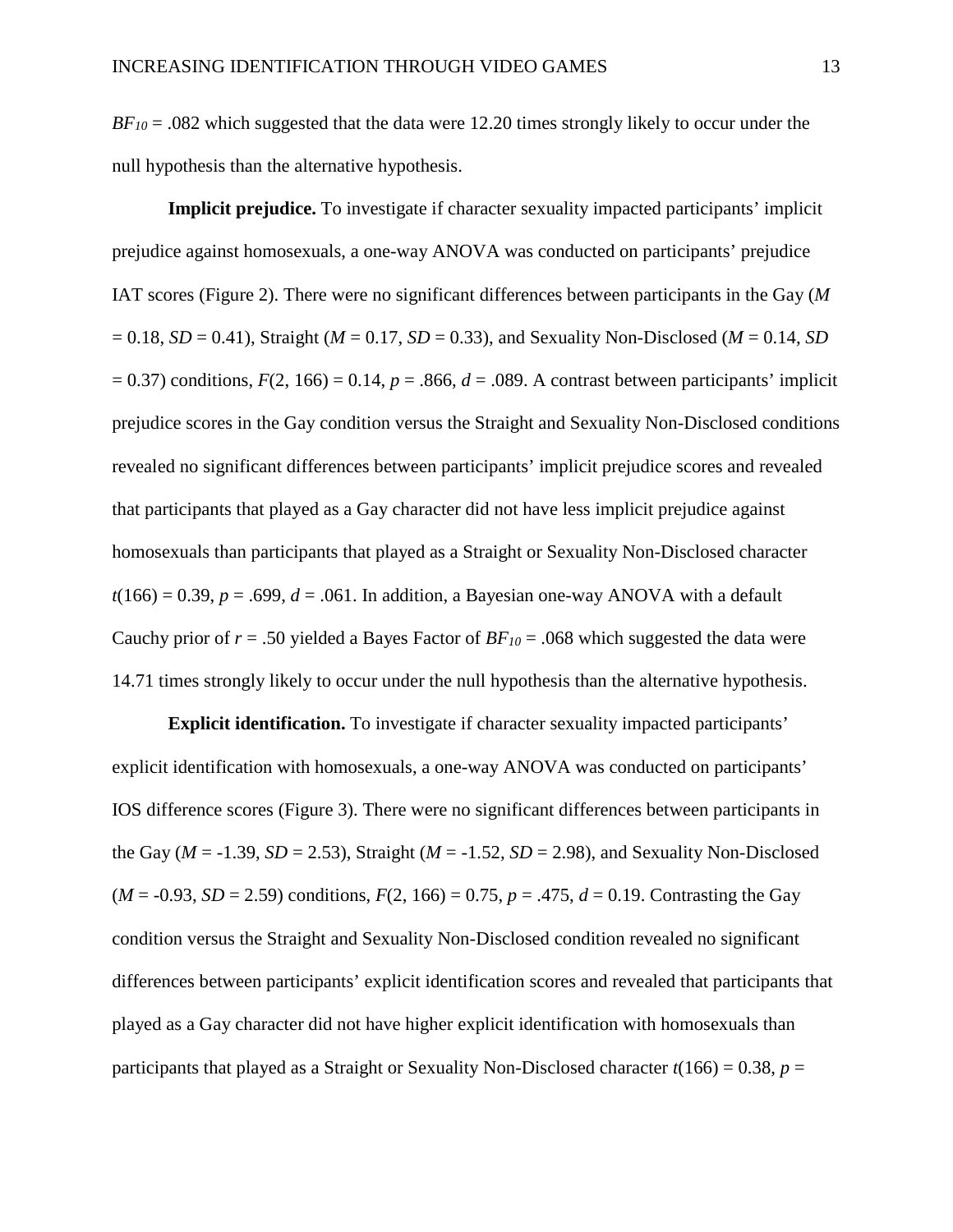.705,  $d = .059$ . In addition, a Bayesian one-way ANOVA with a default Cauchy prior of  $r = .50$ yielded a Bayes Factor of  $BF_{10} = 0.11$  which suggested the data were 9.01 times moderately likely to occur under the null hypothesis than the alternative hypothesis.

**Explicit prejudice.** To investigate if character sexuality impacted explicit prejudice against homosexuals, a one-way ANOVA was conducted on feeling thermometer difference scores (Figure 4). There were no significant differences between participants in the Gay  $(M =$ 5.98, *SD* = 27.04), Straight (*M* = 4.63, *SD* = 25.46), and Sexuality Non-Disclosed (*M* = 4.66, *SD*   $= 22.51$ ) conditions,  $F(2, 166) = .053$ ,  $p = .948$ ,  $d = .063$ . Contrasting the Gay condition versus the Straight and Sexuality Non-Disclosed conditions revealed no significant differences between explicit prejudice scores and participants that played as a Gay character did not have higher explicit prejudice against homosexuals than participants that played as a Straight or Sexuality Non-Disclosed character  $t(166) = 0.33$ ,  $p = .744$ ,  $d = .051$ . In addition, a Bayesian one-way ANOVA with a default Cauchy prior of  $r = .50$  yielded a Bayes Factor of  $BF_{10} = .062$  which suggested the data were 16.13 times more strongly likely to occur under the null hypothesis than the alternative hypothesis.

**Implicit mediation model.** Model 4 of the PROCESS macro (Hayes, 2017) was used to test the hypothesis that the relationship between character sexuality and implicit prejudice against homosexuals would be mediated by implicit identification with homosexuals. As suggested by Hayes (2017), unstandardized betas are reported. As Figure 5 indicates, character sexuality was not a significant predictor of participants' implicit prejudice against homosexuals,  $B = 0.03$ ,  $SE = 0.03$ ,  $p = .427$ . Additionally, character sexuality was not a significant predictor of participants' implicit identification with homosexuals  $B = -0.03$ ,  $SE = 0.038$ ,  $p = .431$ . Moreover, in the final regression analyses with both the independent and mediating variable present,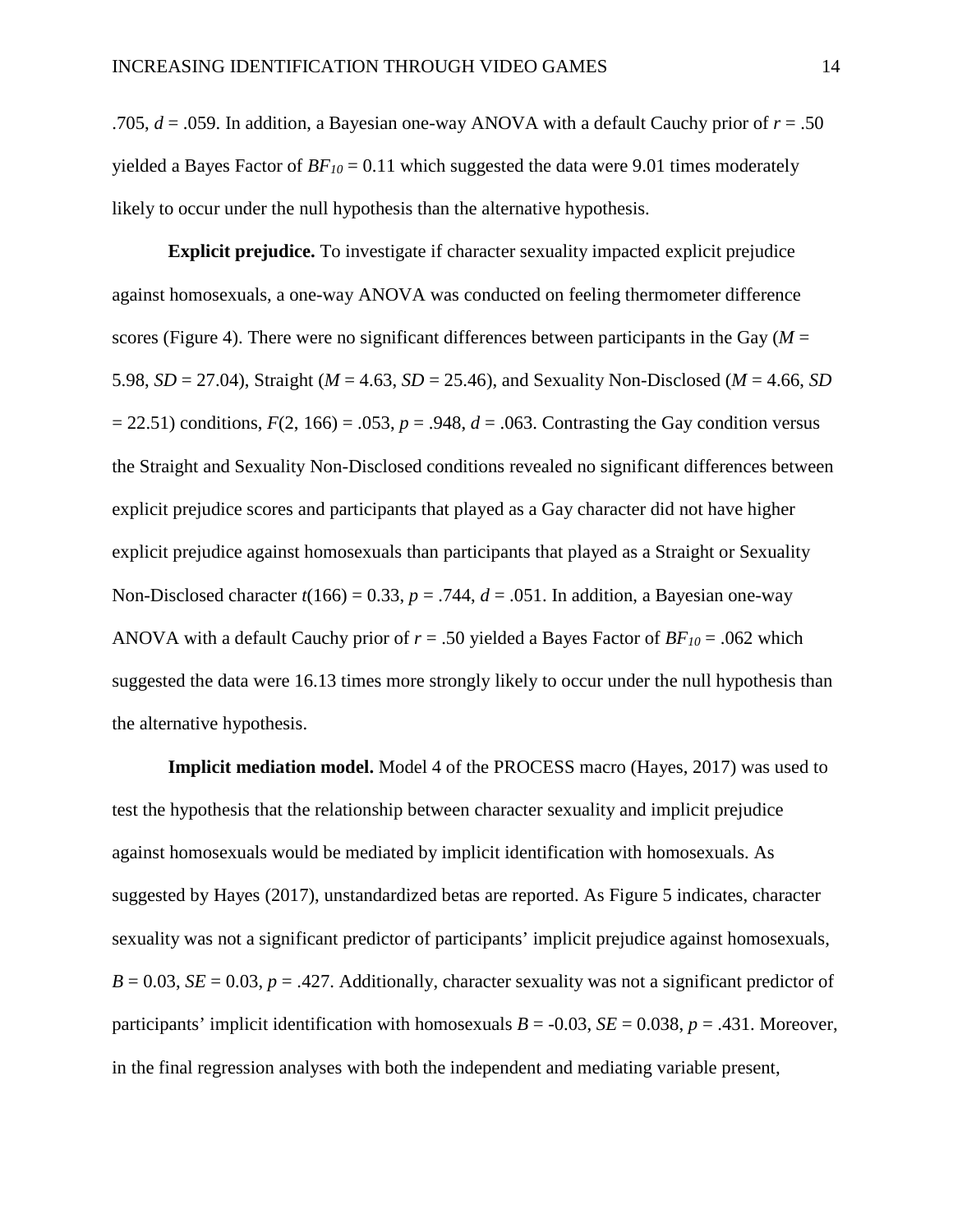character sexuality ( $B = 0.03$ ,  $SE = 0.03$ ,  $p = .427$ ) was not a significant predictor of participants' implicit prejudice against homosexuals. Although participants' implicit identification with homosexuals was a significant predictor of participants' implicit prejudice  $(B = 0.27, SE = 0.07,$ *p* < .001) there was no support for the mediational hypothesis—5000 resamples indicated the indirect effect was not significant,  $B = -0.008$ ,  $SE = 0.01$ , 95%  $CI = -0.03$ , 0.01.

**Explicit mediation model.** Additional analyses were conducted to test the prediction that the relationship between character sexuality and explicit prejudice against homosexuals would be mediated by explicit identification scores. As Figure 6 indicates, character sexuality was not a significant predictor of participants' explicit prejudice against homosexuals,  $B = 0.65$ ,  $SE = 2.33$ ,  $p = .779$ . Additionally, character sexuality was not a significant predictor of participants' explicit identification with homosexuals,  $B = 0.23$ ,  $SE = 0.25$ ,  $p = .356$ . Moreover, in the final regression analyses with both the independent and mediating variable present, character sexuality  $(B = -1)$ 0.35,  $SE = 2.07$ ,  $p = .865$ ) was not a significant predictor of participants' explicit prejudice against homosexuals. Although participants' explicit identification with homosexuals was a significant predictor of participants' explicit prejudice  $(B = 4.32 \text{ } SE = 0.63, p < .001)$  there was no support for the mediational hypothesis—5000 resamples indicated the indirect effect was not significant  $B = 1.01$ ,  $SE = 1.12$ ,  $CI = -1.03$ , 3.42.

#### **Exploratory Analyses**

**Rejecting the alternative hypothesis.** Though we did not find any differences between the three conditions in the preregistered analyses, because I predicted the largest differences to be between the Gay condition and the Straight condition, I conducted additional exploratory analyses focused on these two conditions. Moreover, in addition to the standard student's *t*-test, a Two-One Sided T-Test (TOST) procedure (Lakens, 2017) was also calculated for each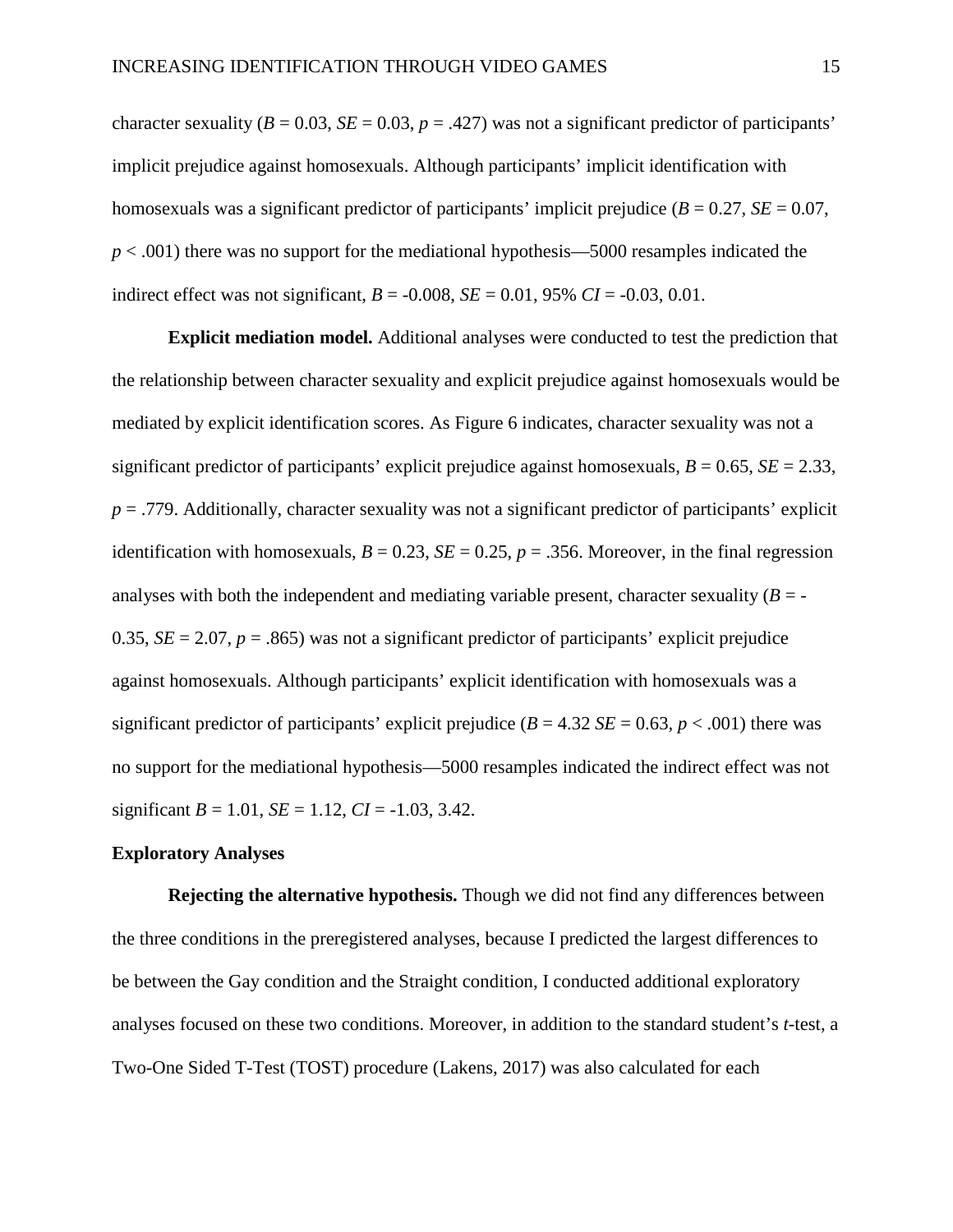dependent measure. In the student's *t*-test, the *p*-value helps determine whether to reject the null hypothesis but does not give us information about whether to reject the alternative hypothesis. The TOST procedure, on the other hand, determines whether to reject the alternative hypothesis for a specific effect size. For example, a significant TOST procedure indicates that I should reject the alternative hypothesis for the specified effect size whereas a non-significant TOST procedure indicates that I should fail to reject the alternative hypothesis, which means that future pursuit of this research is worthwhile—with more statistical power. Notably, I specified an effect size of  $d = 0.3$  for all TOST procedures because I believed it was important to be able to reject a small effect size. Importantly, for all exploratory analyses, my alpha level was set at .05.

*Implicit identification***.** An independent samples t-test was conducted on implicit identification with homosexuals between participants in the Gay and Straight conditions. There were no significant differences between participants in the Gay condition  $(M = 0.10, SD = 0.39)$ and the Straight condition ( $M = 0.15$ ,  $SD = 0.40$ ),  $t(108) = 0.71$ ,  $p = .481$ ,  $d = 0.13$ . Therefore, I failed to reject the null hypothesis. The TOST procedure indicated that the observed effect size  $(d = 0.13)$  was not significantly within the equivalent bounds of  $d = -0.3$  and  $d = 0.3$ ,  $t(108) =$ 0.91,  $p = 0.183$ . Thus, based on the TOST procedure I cannot reject the alternative hypothesis for an effect size of  $d = .3$  or smaller.

*Implicit prejudice*. An independent samples t-test was conducted to investigate mean differences in implicit prejudice against homosexuals between participants in the Gay and Straight conditions. There were no significant differences between participants in the Gay condition (*M* = 0.18, *SD* = 0.41) and the Straight condition (*M* = 0.17, *SD* = 0.33),  $t(108)$  = -0.16,  $p = .877$ ,  $d = 0.03$ . The TOST procedure indicated that the observed effect size ( $d = -0.03$ ) was not significantly within the equivalent bounds of  $d = -0.3$  and  $d = 0.3$ ,  $t(108) = 1.43$ ,  $p = .078$ .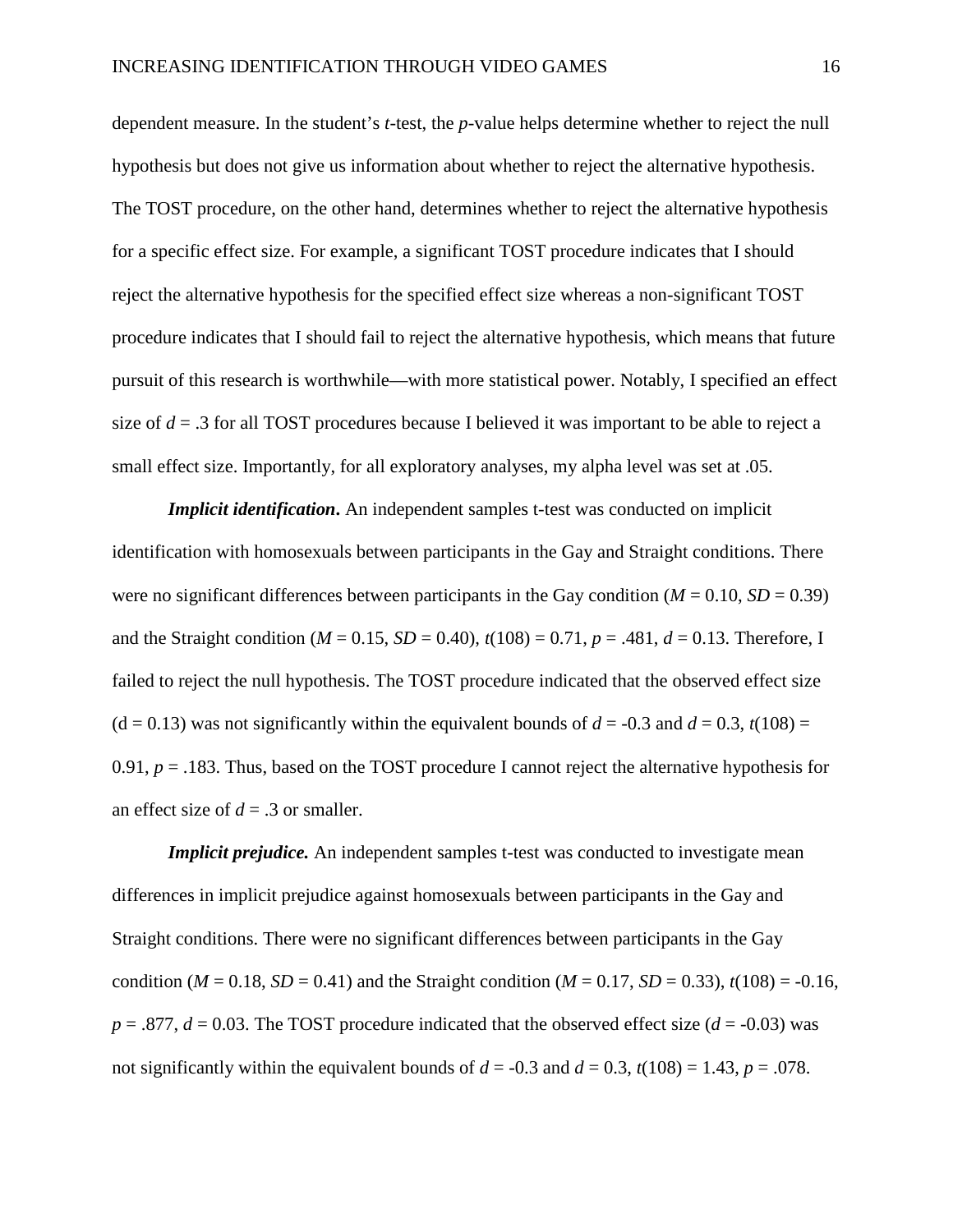Based on the TOST procedure, I cannot reject the alternative hypothesis for an effect size of *d* = .3 or smaller.

*Explicit identification.* An independent samples t-test revealed no significant differences in explicit identification with homosexuals between participants in the Gay condition  $(M = 1.39)$ , *SD* = 2.53) and the Straight condition (*M* = 1.52, *SD* = 2.98),  $t(108)$  = 0.239, *p* = .812, *d* = 0.05. The TOST procedure indicated that the observed effect size  $(d = 0.05)$  was not significantly within the equivalent bounds of  $d = -0.3$  and  $d = 0.3$ ,  $t(108) = 1.33$ ,  $p = 0.094$  Therefore, I cannot reject the alternative hypothesis for an effect size of  $d = .3$  or smaller.

*Explicit prejudice.* Another independent samples t-test was conducted to investigate differences in explicit prejudice against homosexuals between participants in the Gay and Straight conditions. There were no significant differences between participants in the Gay condition ( $M = 5.98$ ,  $SD = 27.04$ ) and the Straight condition ( $M = 4.63$ ,  $SD = 25.46$ ),  $t(108) =$ 0.270,  $p = .788$ ,  $d = 0.05$ . The TOST procedure indicated that the observed effect size ( $d = -0.05$ ) was not significantly within the equivalent bounds of  $d = -0.3$  and  $d = 0.3$ ,  $t(108) = 1.30$ ,  $p =$ 0.098. Therefore, I cannot reject the alternative hypothesis for an effect size of  $d = .3$  or smaller.

**Correlational analyses.** Pearson's product moment correlations were conducted between all dependent measures as well as responses on the Kinsey scale. Table 2 shows implicit and explicit identification with homosexuals negatively correlated with implicit and explicit prejudice against homosexuals (all correlations  $p < .01$ ). Additionally, explicit prejudice against homosexuals was positively correlated with implicit prejudice against homosexuals,  $r(167) =$ .304, *p* < .001. Finally, Kinsey sexuality scores are positively related to implicit, *r*(163) = .327, *p*   $< .001$ , and explicit,  $r(163) = .635$ ,  $p < .001$ , identification with homosexuals and negatively related to implicit,  $r(163) = -.366$ ,  $p < .001$ , and explicit prejudice against homosexuals,  $r(163) =$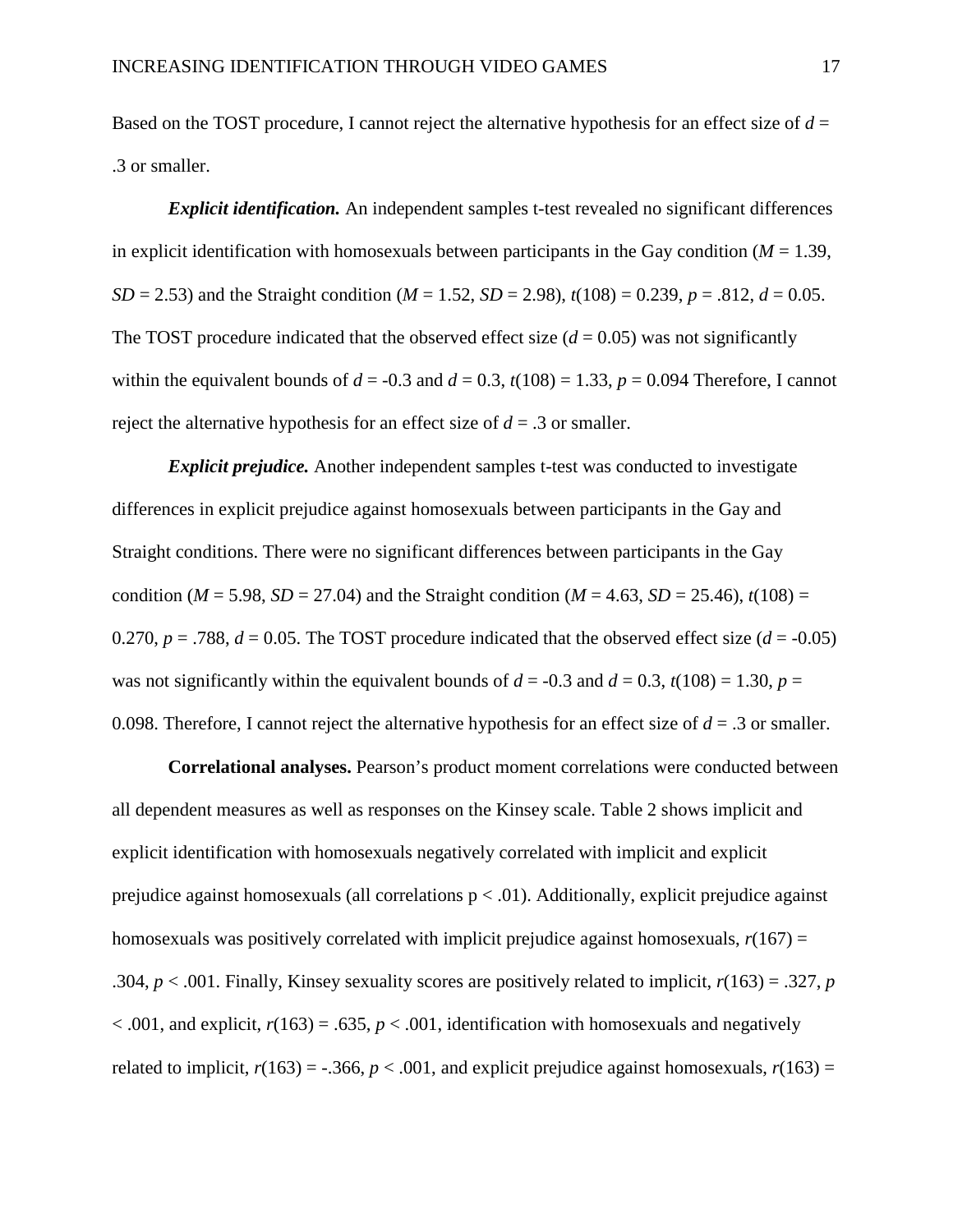-.371, *p* < .001. Relationships between all other correlations reported in Table 2 were not significant. This basic pattern of findings did not change when only Women, White Women, Heterosexuals, or participants that have never played *Minecraft* were included in the analyses.

**Character identification as a moderator.** My theorizing for the current study depends on participants' identification with the video game character. That is, participants first identify with the character and then with the social groups the character belongs to. If participants did not identify with Steve when presented as a Gay character, then they should not have identified with the social groups he belongs to, like homosexuals. Therefore, I investigated whether identification with the video game character, Steve, moderated the relationship between character sexuality and identification with and prejudice against homosexuals. Specifically, I expected participants that identified with the character would have increased identification with and decreased prejudice against homosexuals.

*Identification with character*. A one-sample t-test was conducted on identification scores with Steve against a test value of 1,  $t(168) = 12.47$ ,  $p < .001$ ,  $d = 1.92$ . Participants did significantly identify with Steve ( $M = 2.90$ ,  $SD = 1.98$ ). For the IOS scale, any participant that did not select 1 reported at least some overlap between themselves and Steve.

*Identification with character by condition*. Next, it was also important to understand if there were differences between participants' identification scores with Steve when presented as Gay or Straight. To assess participants' identification with Steve, a one-way ANOVA was conducted to investigate mean differences between identification with Steve,  $F(1, 108) = 3.55$ , *p*  $= 0.62$ ,  $d = .36$ . Participants in the Gay condition ( $M = 3.27$ ,  $SD = 1.92$ ) and the Straight condition ( $M = 2.57$ ,  $SD = 1.94$ ) did not significantly differ in their identification with Steve (see Figure 7).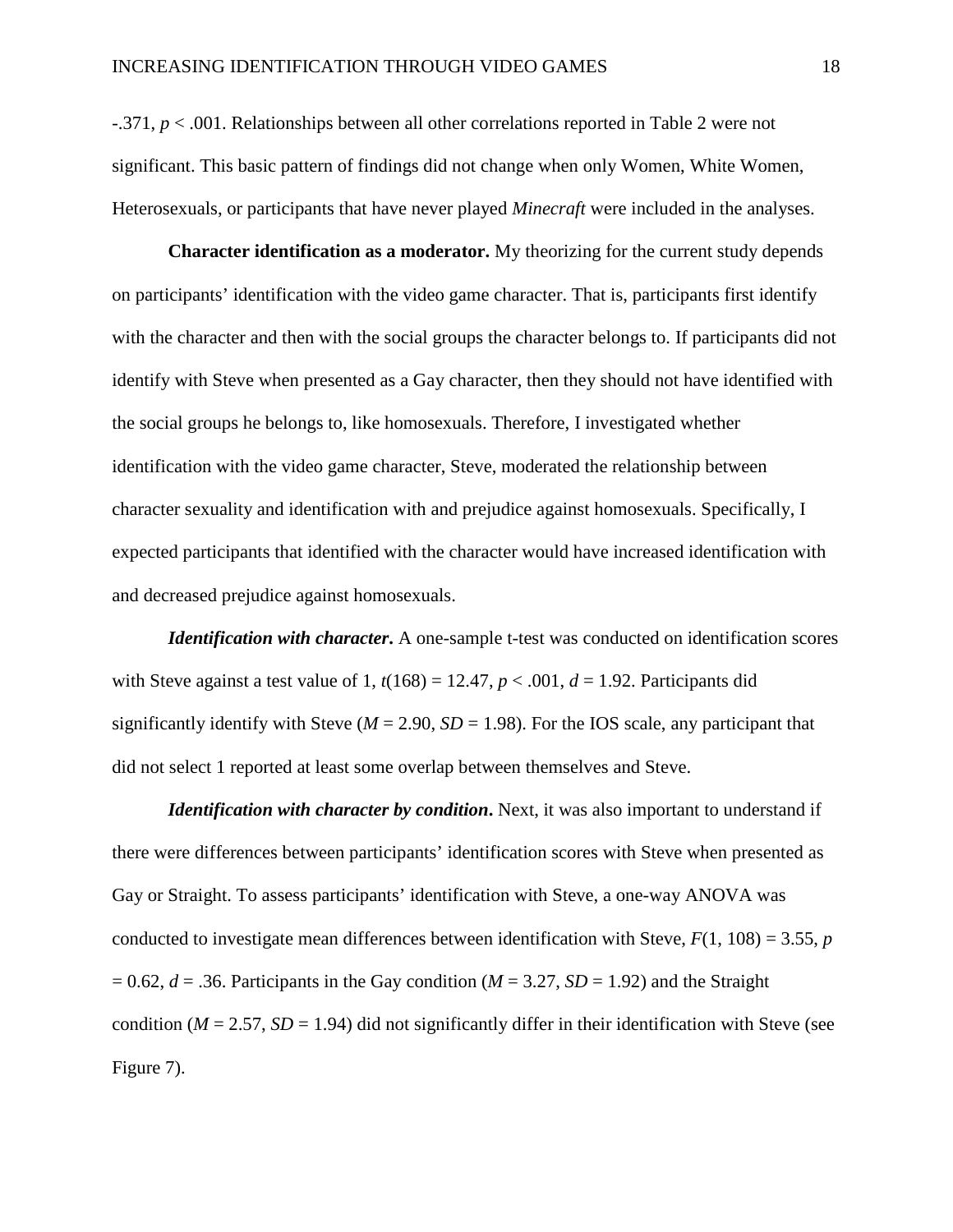*Implicit measures***.** Model 1 of the Process Macro (Hayes, 2017) was used to investigate whether identification with Steve moderated the relationship between character sexuality and implicit identification with homosexuals. Scores for participants implicit identification with homosexuals were entered as the dependent variable. Additionally, character sexuality, identification scores with Steve, and their interaction were entered as the independent variables, *F*(3, 106) = .54, *p* = .656,  $R^2$  = .015. Character sexuality (*B* = .11, *t*(106) = .76, *p* = .450), identification with Steve ( $B < .001$ ,  $t(106) = .005$ ,  $p = .996$ ), and their interaction ( $B = .013$ ,  $t(106) = .33$ ,  $p = .743$ ) were not significant predictors of implicit identification with homosexuals. Therefore, identification with Steve did not moderate the relationship between character sexuality and implicit identification with homosexuals.

 Similarly, Model 1 of the process Macro (Hayes, 2017) was used to investigate whether identification with Steve moderated the relationship between character sexuality (Gay vs. Straight) and implicit prejudice against homosexuals. Scores for participants' implicit prejudice against homosexuals were entered as the dependent variable. Additionally, character sexuality, participants' identification with Steve, and their interaction were entered as the independent variables,  $F(3, 106) = .26$ ,  $p = .855$ ,  $R^2 = .007$ . Character sexuality ( $B = .098$ ,  $t(106) = .748$ ,  $p =$ .456), identification with Steve ( $B = .051$ ,  $t(106) = .866$ ,  $p = .388$ ), and their interaction ( $B = -$ .031,  $t(106) = .829$ ,  $p = .409$ ) were not significant predictors of implicit prejudice against homosexuals. Therefore, identification with Steve did not moderate the relationship between character sexuality and implicit prejudice against homosexuals.

*Explicit measures***.** Model 1 of the Process Macro (Hayes, 2017) was also used to investigate whether identification with Steve moderated the relationship between character sexuality (Gay vs. Straight) and explicit identification with homosexuals. Participants' scores for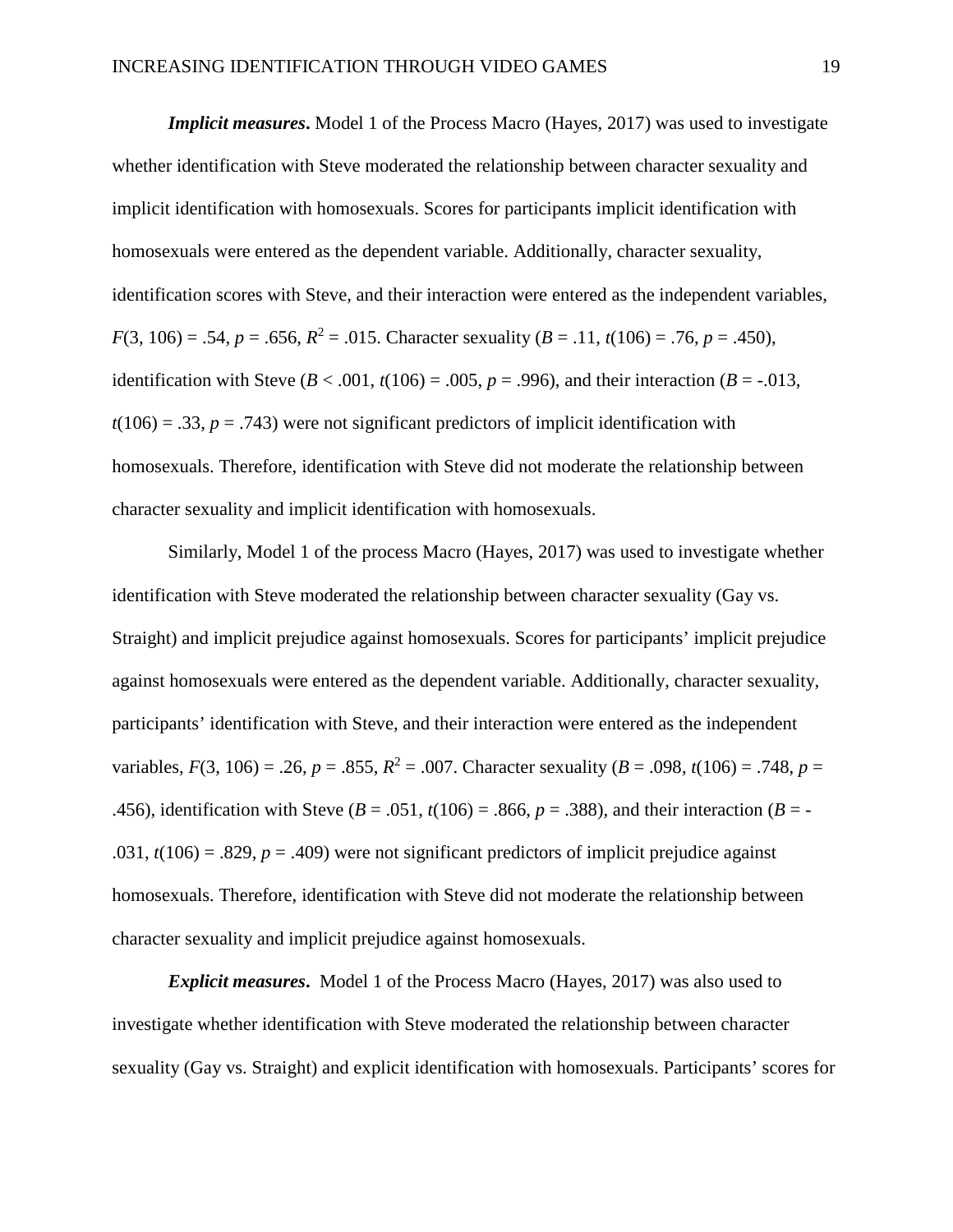explicit identification with homosexuals was entered as the dependent variable. Additionally, character sexuality, identification with Steve, and their interaction were entered as the independent variables,  $F(3, 106) = 1.87$ ,  $p = .139$ ,  $R^2 = .050$ . Character sexuality was not a significant predictor of explicit identification with homosexuals  $B = -1.75$ ,  $t(106) = 1.84$ ,  $p =$ .069. However, identification with Steve  $(B = -0.895, t(106) = 2.08, p = 0.040)$  and the interaction of both independent variables ( $B = .630$ ,  $t(106) = 2.32$ ,  $p = .022$ ) were significant predictors of explicit identification with homosexuals. Therefore, identification with Steve moderates the relationship between character sexuality and explicit identification with homosexuals (see Figure 8). Specifically, among participants that identified with Steve, a marginally significant relationship was found for participants' explicit identification with homosexuals for participants that played as a Gay character compared to participants that played as a Straight character,  $B =$ 1.55,  $t(106) = 1.89$ ,  $p = .061$ . Additionally, among participants that did not identify with Steve, no significant relationship was found for participants' explicit identification with homosexuals for those that played as a Gay character compared to participants that played as a Straight character,  $B = -1.12$ ,  $t(106) = 1.51$ ,  $p = .133$ .

Again, Model 1 of the Process Macro (Hayes, 2017) was used to investigate whether identification with Steve moderated the relationship between character sexuality (Gay vs. Straight) and explicit prejudice against homosexuals. Participants' scores for explicit prejudice against homosexuals was entered as the dependent variable. Additionally, character sexuality, identification with Steve, and their interaction were entered as the independent variables, *F*(3, 106) = 4.00,  $p = .010$ ,  $R^2 = .10$ . Character sexuality ( $B = 23.89$ ,  $t(106) = 2.72$ ,  $p = .008$ ), identification with Steve ( $B = 13.72$ ,  $t(106) = 3.45$ ,  $p < .001$ ), and their interaction ( $B = -8.09$ ,  $t(106) = 3.23$ ,  $p = .012$ ) were significant predictors of participants' explicit prejudice against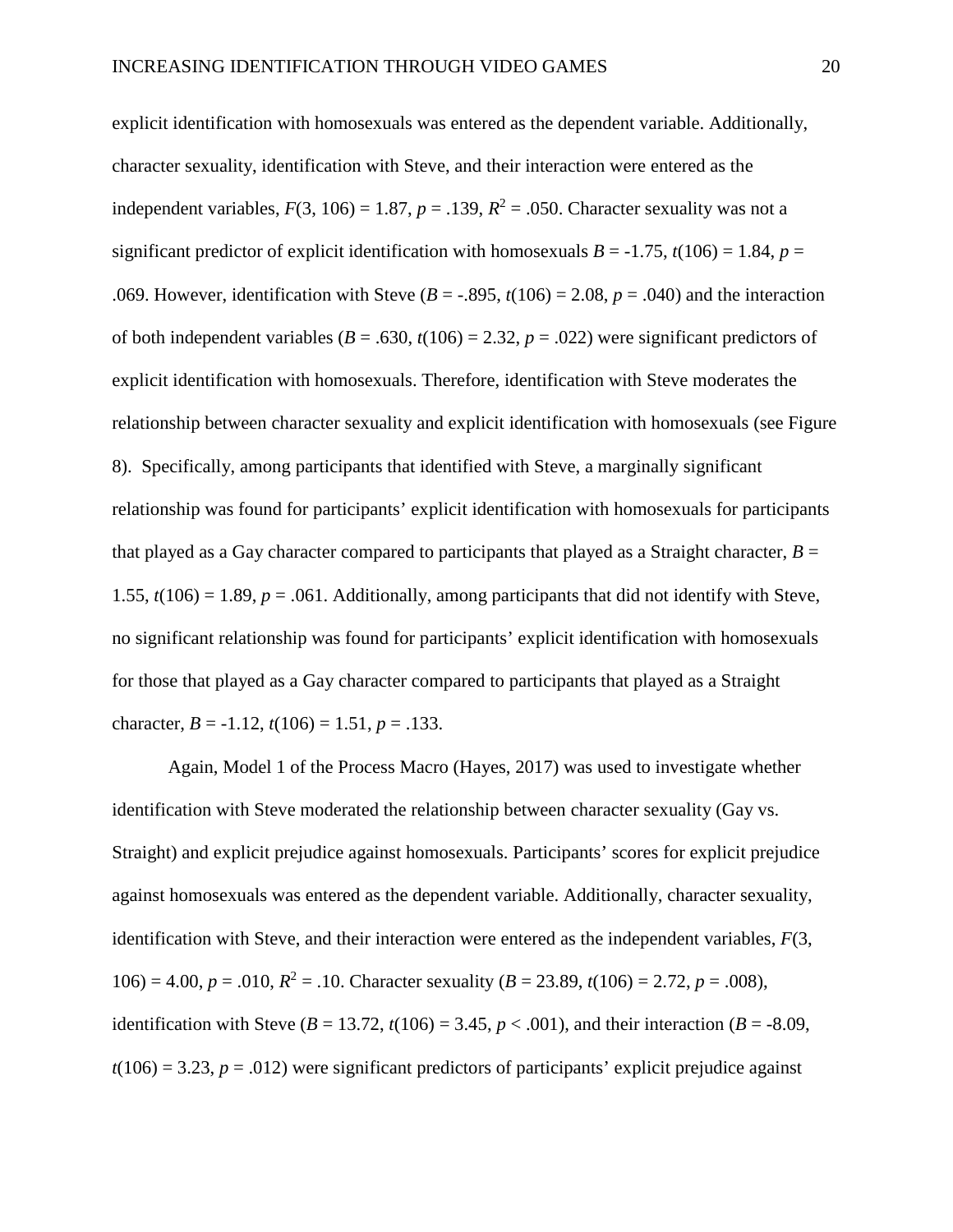homosexuals. Therefore, identification with Steve moderates the relationship between character sexuality and explicit prejudice against homosexuals (see Figure 9). Specifically, among participants that identified with Steve, participants that played as a Gay character had lower explicit prejudice against homosexuals compared to participants that played as a Straight character<sup>[1](#page-27-0)</sup>, *B* = -18.51, *t*(106) = 2.44, *p* = .016. Additionally, among participants that did not identify with Steve, participants that played as a Gay character had higher explicit prejudice against homosexuals compared to participants that played as a Straight character,  $B = 15.80$ ,  $t(106) = 2.31, p = .023.$ 

#### **Discussion**

The goal of the current study was to investigate a video game-based strategy to increase identification with and reduce prejudice against homosexuals. Each pre-registered hypothesis (e.g., playing as a Gay, Straight, or Sexuality Non-Disclosed character would influence identification with and prejudice against homosexuals) was not supported. It is important to note that in exploratory analyses, the TOST procedure indicated that I cannot reject the alternative hypothesis that the effect size for this manipulation is small (*d* = .3). According to a power analysis, a sample size of 278 participants is needed for an 80% chance of detecting an effect size of  $d = 0.3$ . Notably, exploratory analyses demonstrated that identification with the game character moderated the relationship between character sexuality and explicit identification with and prejudice against homosexuals. Among participants that identified with Steve, participants

 $\overline{a}$ 

<span id="page-27-0"></span><sup>&</sup>lt;sup>1</sup> Additional exploratory analyses investigated if the relationship between character sexuality and implicit and explicit measures was moderated by experience with video games, experience with *Minecraft*, Kinsey sexuality scores, and age. No moderation was found. There was, however, an interaction between character sexuality, Kinsey sexuality scores, and time spent playing video games. See Appendix D for this supplementary analysis.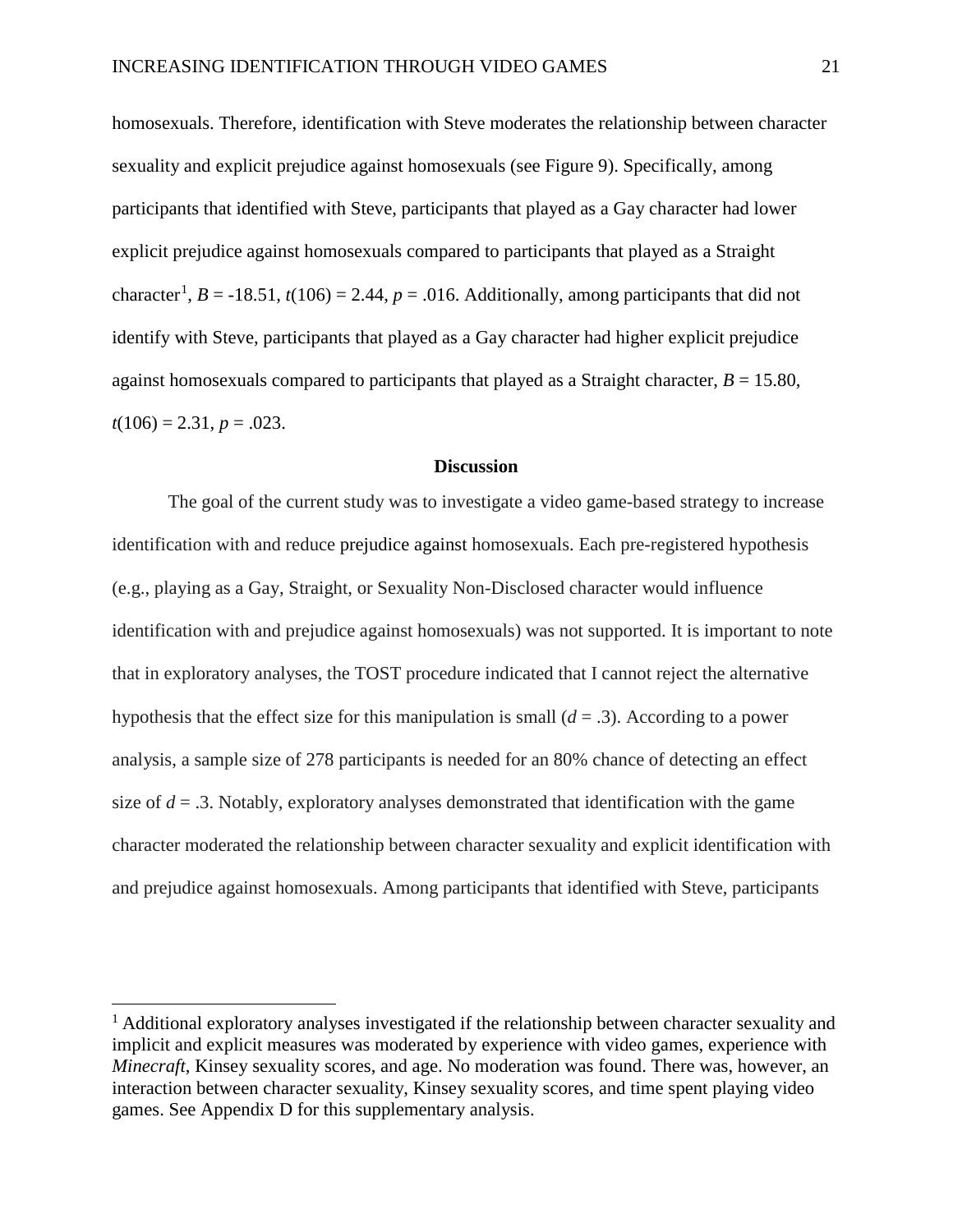that played as a Gay character had higher explicit identification with and lower explicit prejudice against homosexuals.

Though past research has indicated that playing video games influenced associations between self and specific traits (Klimmt et al., 2010), in the current study, playing video games only influenced identification and prejudice among participants who identified with the game character. This may be because the manipulation in the current study was not strong enough for all participants to identify with the game character. Future researchers should investigate stronger manipulations.

One strategy to increase the strength of the manipulation may be to increase time spent playing the game (Turkay & Kinzer, 2014). In the current study, participants played the game either until the 10 minutes allotted for the task had expired or until they completed the task. It may be that results would vary according to how much time is spent playing the game. For example, game character identification may increase if participants have 30 minutes to complete the task, or if participants have to come back to the lab for multiple play sessions.

Another strategy to increase the strength of the manipulation would be to allow participants to customize their video game character. In the current study participants were not given the option to customize their characters. Many video games give players the option to customize their character's appearance. For example, games such as Skyrim or Dragon Age: Origins allow players to choose their character's sex, hair style, eye color, physique, and many other details. Past researchers have investigated identification with characters in video games and tested the effects that character customization had on participants' identification with their character (Turkay, 2013; Turkay & Kinzer, 2014). Researchers believe that participants who can customize their character are able to close the gap between real-self and ideal-self. That is, as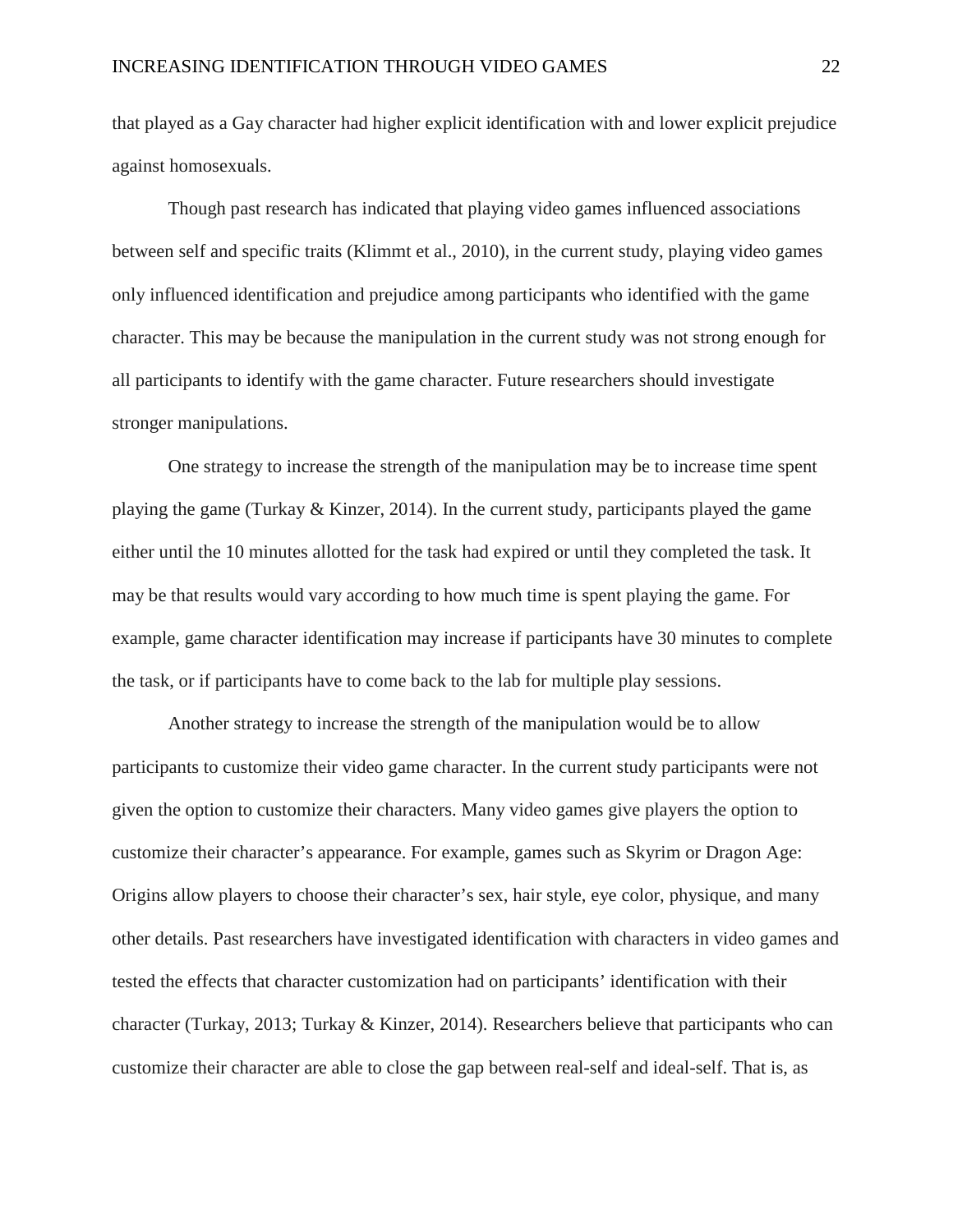opposed to playing a game where a character cannot be customized, for those games where character customization is available participants may project their ideal selves onto the character that they are playing. Future researchers would benefit from choosing a game in which participants can customize their character in order for participants to play as a character that may be an extension of self.

An additional strategy to increase strength of the manipulation would be to test this intervention on a sample of men. Women usually hold a more positive attitude towards homosexuals, especially Gay men (Herek, 2002) but men predominantly make up much of the video gaming community. Because men make up most of the video gaming community, focusing this intervention on men may increase the strength of the manipulation by targeting a group who may be more likely to be prejudiced against homosexual characters in video games and make homophobic comments while interacting with others while playing games online. In the current study, only 26 participants were men and, therefore, running exploratory analyses on men's explicit and implicit identification with and prejudice against homosexuals was not feasible. Future researchers would benefit from exploring this intervention on a sample of men to see if it would help to reduce prejudiced against homosexuals.

 Another way to increase strength of the manipulation would be to have participants play a character that is the same sex as themselves. Most participants in the current study were female, but they played as a male character. In games, most players prefer to play as a same sex character (Roberts & Parks, 1999). It may be easier for participants to identify with a character that is the same sex as themselves. It may be beneficial for future researchers investigating this line of research to control for sex of the character. That is, having female participants play as a female character and male participants play as a male character.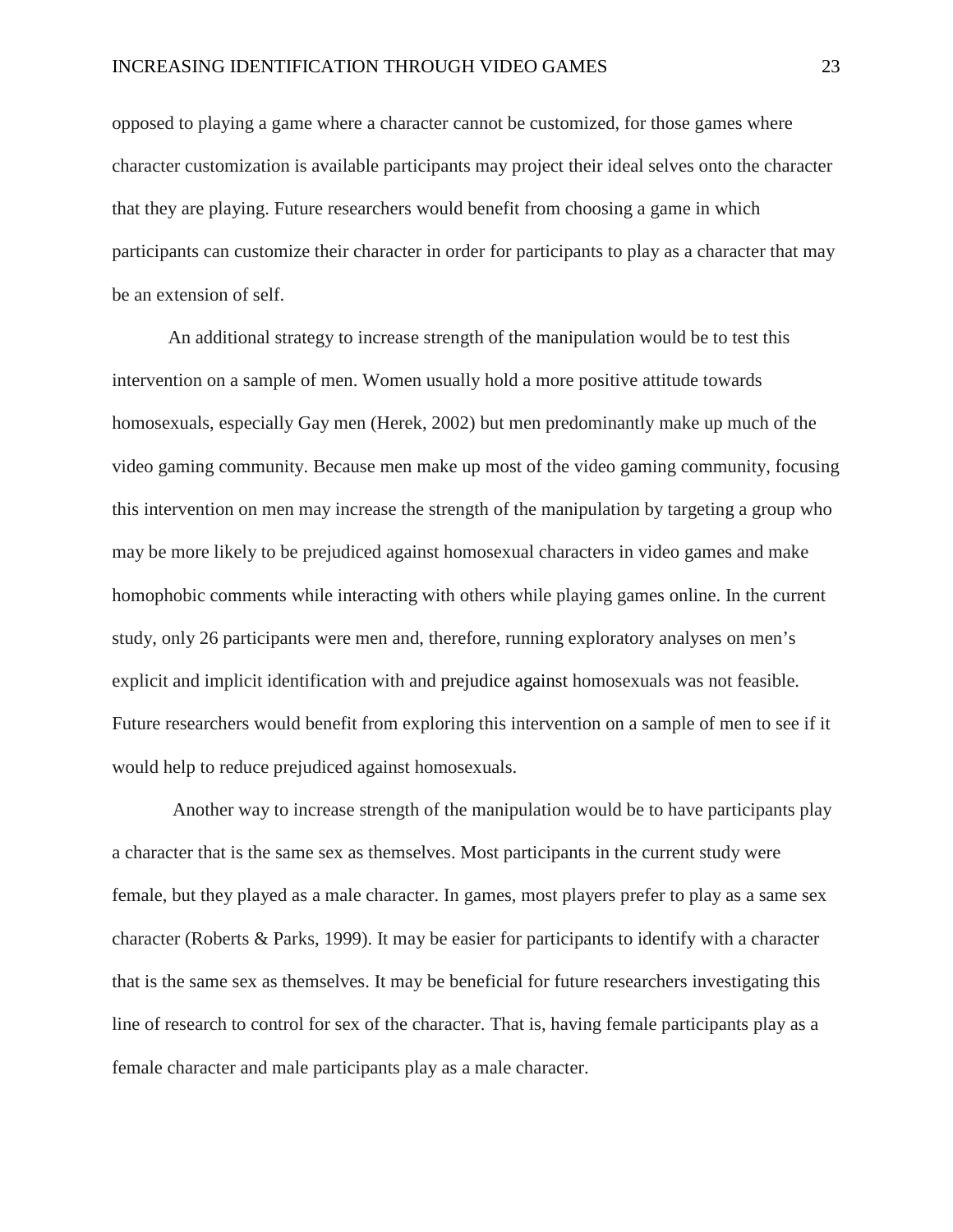One final strategy to increasing the strength of the manipulation would be to have participants play a game in which there is storytelling. Video games that include storytelling may increase identification with the character (Schneider, Lang, Shin, & Bradley, 2004). Burgess and colleagues (2011) point out that video games are storytelling and that individuals enjoy games with storytelling. Including storytelling in the game may increase participants identification with the protagonist as opposed to a video game that has no conflict. Additionally, the storytelling in a video game is unique from other forms of storytelling such as a book or a movie. Klimmt, Hefner, & Vorderer (2009) make the point that in a book the ending of the story is already decided along with the attributes associated with the protagonist. With a video game, however, the story and the attributes associated with the character can be decided upon partly by the player through decisions made in the game. Future researchers would benefit from choosing a video game that has an intricate story with conflict and character development.

#### **Strengths**

One strength of the current study is that the sample included mostly non-video game players. Participants who regularly play video games may be more inclined to identify with video game characters because they have more experience identifying with those characters. Therefore, if the strategy to increase identification with and reduce prejudice against out-groups works with those who do not regularly play video games, it may be even more influential for those who do play video games regularly.

In the current study, use of both Bayesian analyses and the TOST procedure are a strength because both analyses lend information about the alternative hypothesis as opposed to using only null hypothesis significance testing (NHST). Bayesian analysis informs us how much more likely one hypothesis (e.g., the null hypothesis) is compared to the other (e.g., alternative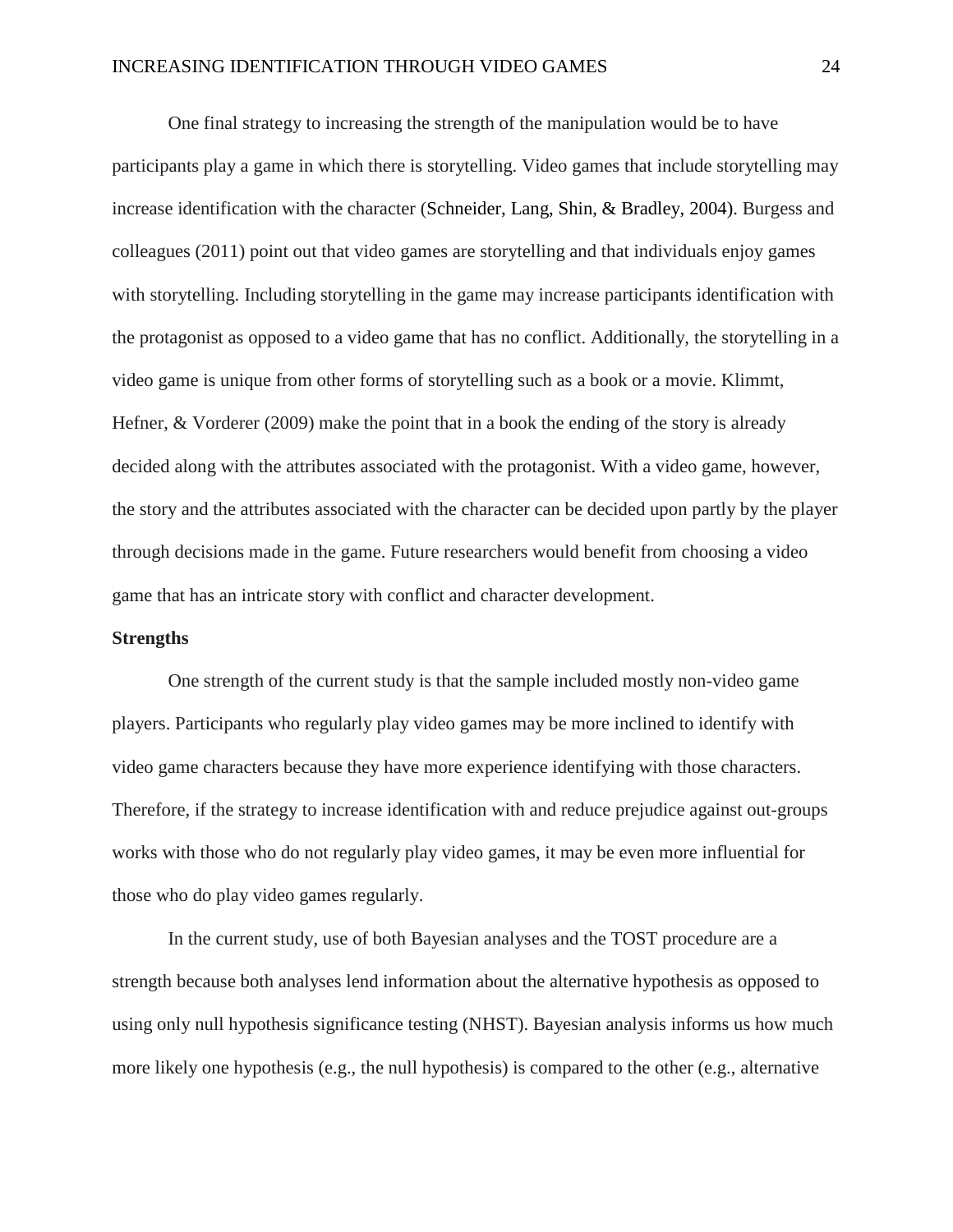hypothesis), given prior assumptions and the data. Similarly, the TOST procedure informs the decision to reject the alternative hypothesis for a specified effect size. The importance of these tests is that they lend more information than testing the null hypothesis alone, as is done with NHST. Also, these tests inform future researchers if further investigation of this topic is worthwhile. For example, in the current study, based on the TOST I recommend that any future researchers investigating this topic to recruit enough participants to observe a small effect size (*d*  $= .3$ ).

An additional strength of the current study is that all hypotheses were pre-registered (osf.io/ynaw7). Pre-registration encourages transparency and addresses issues within research such as p-hacking (i.e., changing methodology to obtain significant results), HARKing (i.e., generating hypotheses after data have been analyzed) and the file drawer problem (i.e., data that does not get published). For example, without pre-registration in the current study I could have concluded that any exploratory analyses were part of my original hypotheses. Additionally, I could have changed my original hypotheses to match the results that were obtained. Without replication, exploratory analyses should be treated as such; that they are exploratory analyses only and not part of any pre-registered hypotheses.

One final strength of the current study is that materials and data are publicly accessible. This allows researchers to follow up on any questions they may have about the sample. Publicly accessible materials and data also allow for reproducibility. Public access to materials and data are important to both reproducibility and research because it allows future researchers to use all the same materials used for the current study in different settings and with different populations. I recommend that future research should investigate this topic with more statistical power. This way, if there are small effect sizes present, then future researchers will be able to detect them.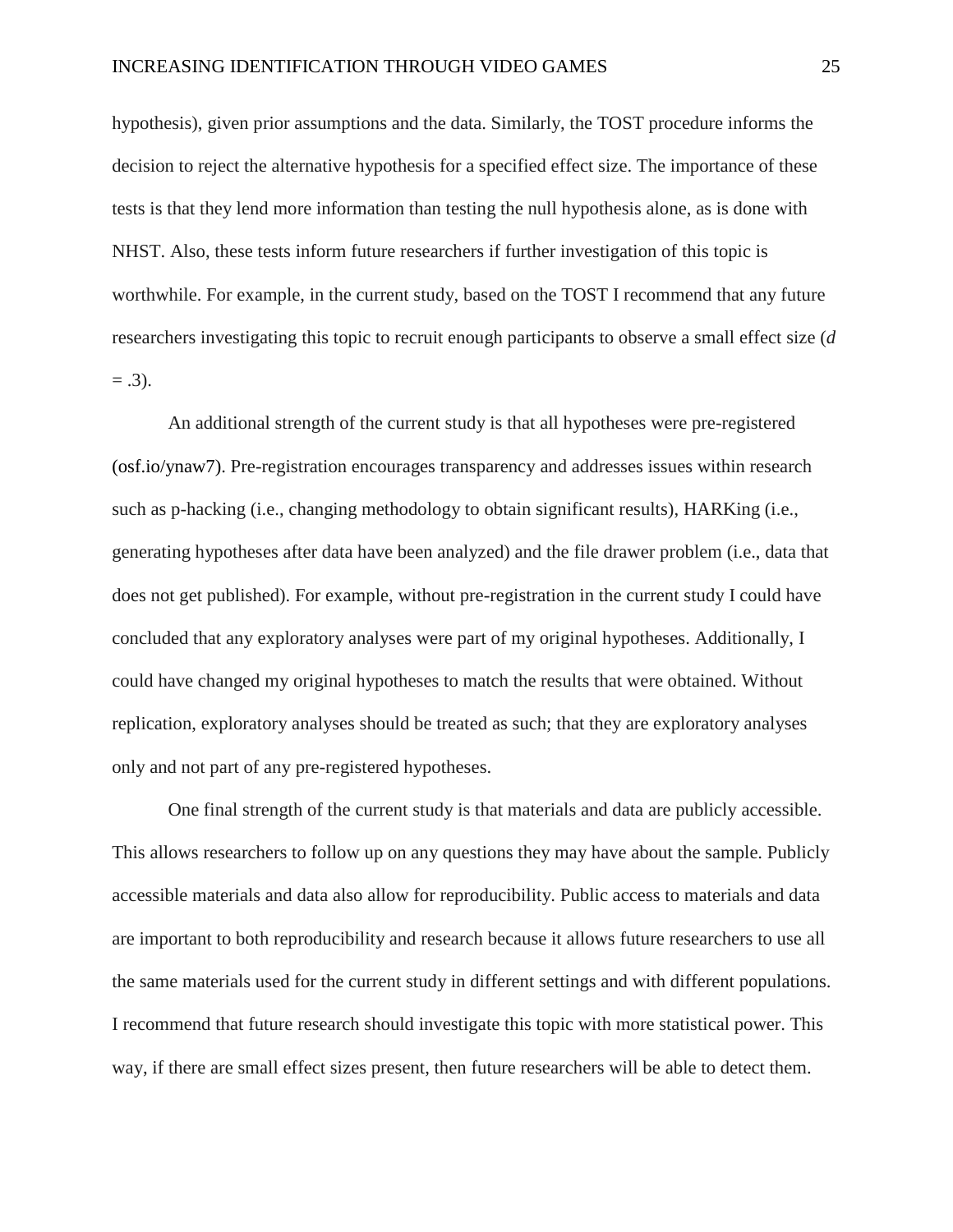Additionally, any future researchers can be confident that they are using the proper materials if they wish to investigate this topic or attempt to replicate the current study.

#### **Limitations and Future Directions**

A limitation to the current study is that most participants did not regularly play video games. Participants that regularly play video games may more readily identify with the characters that they play. Those who do not regularly play video games may not do this. It may be that those who do not regularly play video games associate negative traits with playing video games (e.g., "nerdy" or "a waste of time"). If participants who do not regularly play video games are not readily available to identify with a video game character or associate negative traits with video games, then identification with the character may not occur.

To investigate if implicit identification with and prejudice against homosexuals is moderated by implicit identification with character, then a future direction would be to include an implicit measure of identification with the character. In the current study no measure of implicit identification with the character is present. Explicit identification with character moderated the relationship between character sexuality and explicit measures, but not implicit measures. Future researchers would benefit from investigating how implicit identification with the character may moderate the relationship between character sexuality and implicit identification with and implicit prejudice against homosexuals.

Overall, the current study is important to future research within this field by opening a door to new methodology within identification, social cognition, and video game research. Much research with video games tends to focus on negative outcomes such as aggression or addiction. Researchers have found that character portrayals within video games can reinforce prejudice against minority groups (i.e., Black people, Women, etc.) (Burgess et al., 2011; Deskins, 2013).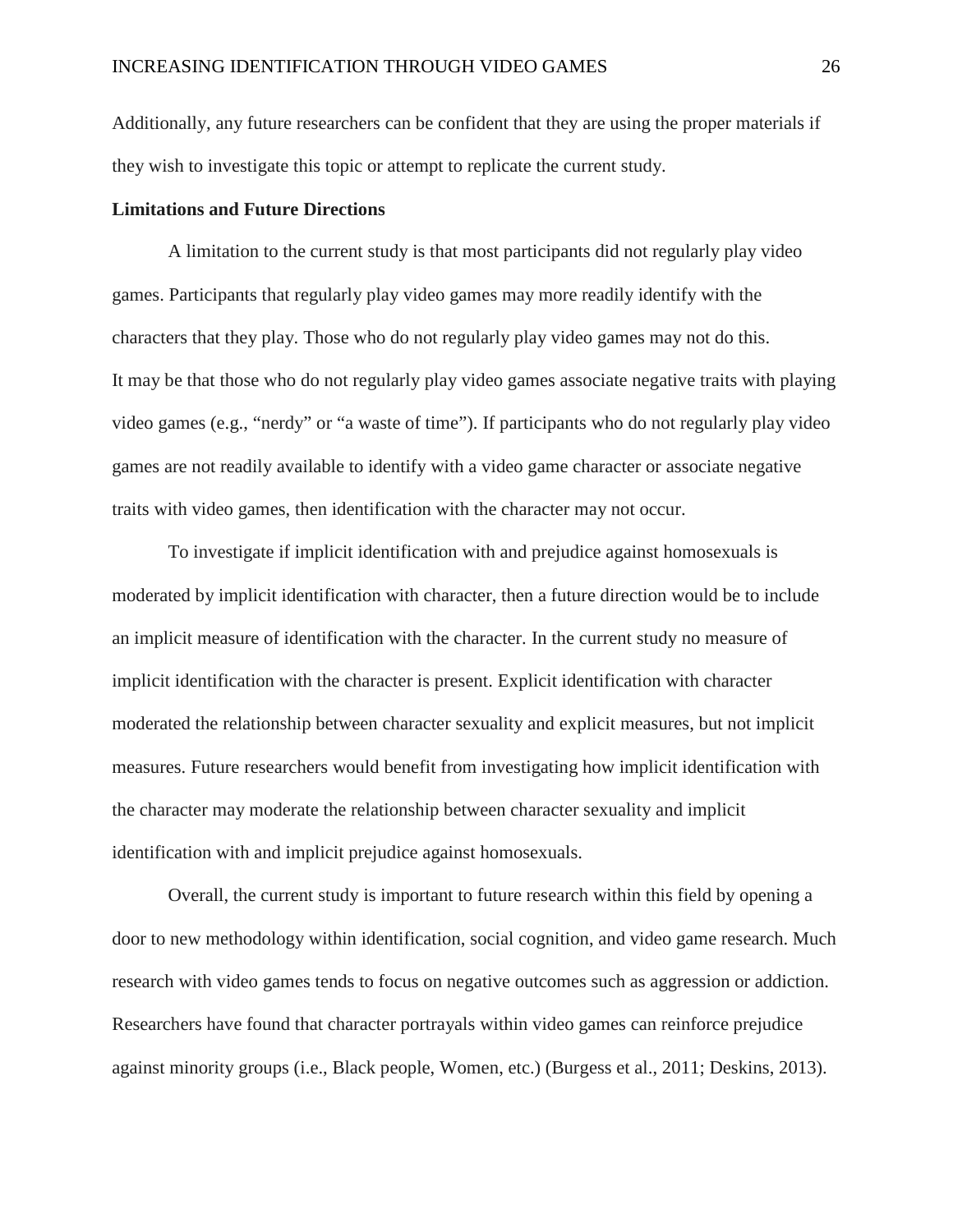#### INCREASING IDENTIFICATION THROUGH VIDEO GAMES 27

If video games influence how players view specific groups, then I propose that video games can be used to reduce prejudice towards minority groups. I believe if video game developers and publishers start to portray minority characters with positive traits, then players can identify with these characters and social groups more. This may be especially true when those characters who are part of the out-group are associated with more positive traits. Homosexuals and other minorities are slowly beginning to have more positive prominent roles and if this trend within video gaming continues then it may help in addressing issues regarding prejudice.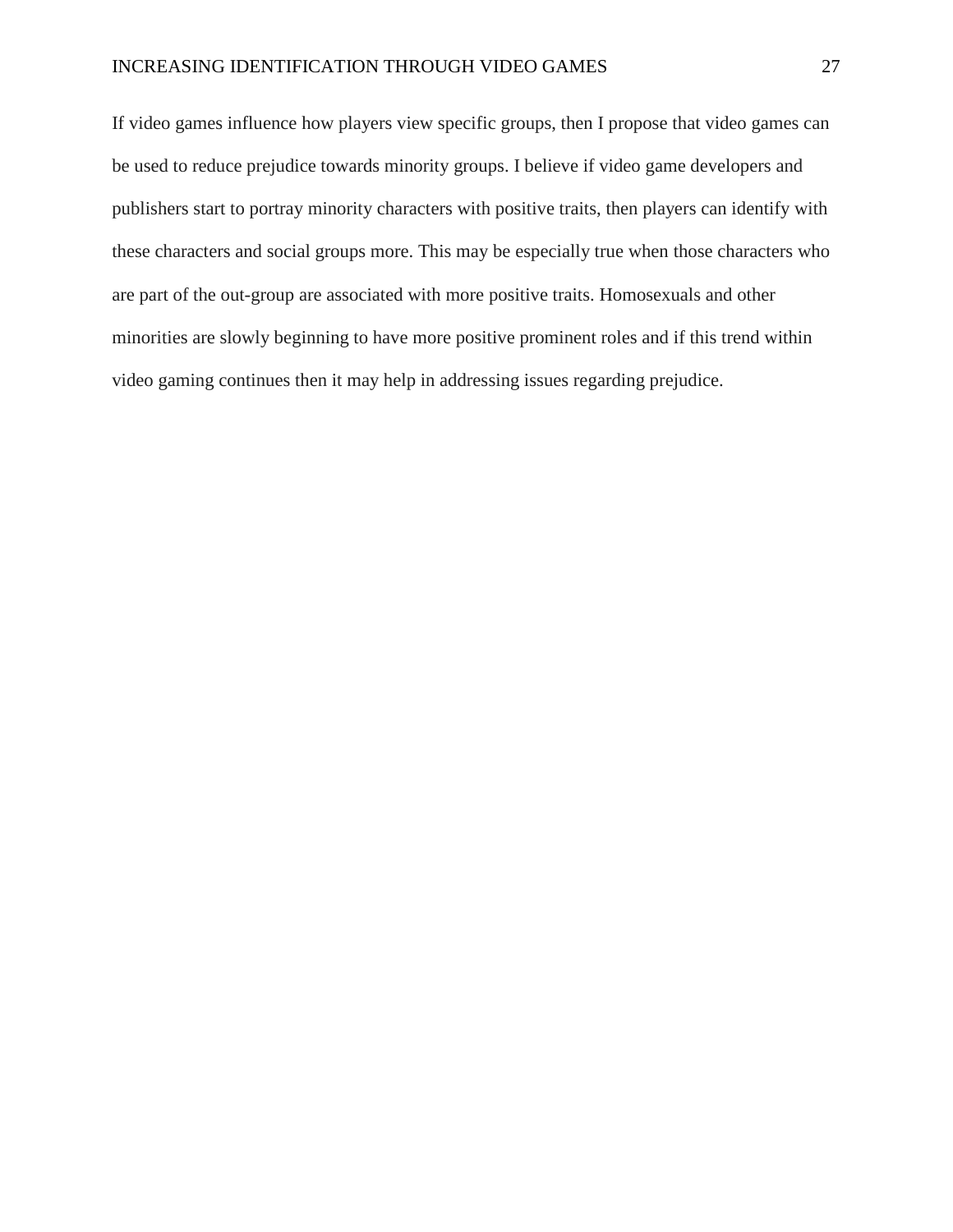## Appendix A

#### In-Game Controls

Left Click –

Hold down left click to break blocks (gather materials).

While in Inventory, left click and drag to left-most box on Quick Access Bar to equip it.

Move Mouse to look around

W – Move Forward

A – Strafe Left

S – Move Backward

D – Strafe Right

Space Bar – Jump

Right Click – Place item on ground/Interact with Crafting Table

 $E -$ Open inventory

Pick-up Item - If an item is on the ground, move your character over the item. It will be picked up automatically and placed into your inventory.

ESC – Exit Inventory/Exit Screen/Pause Game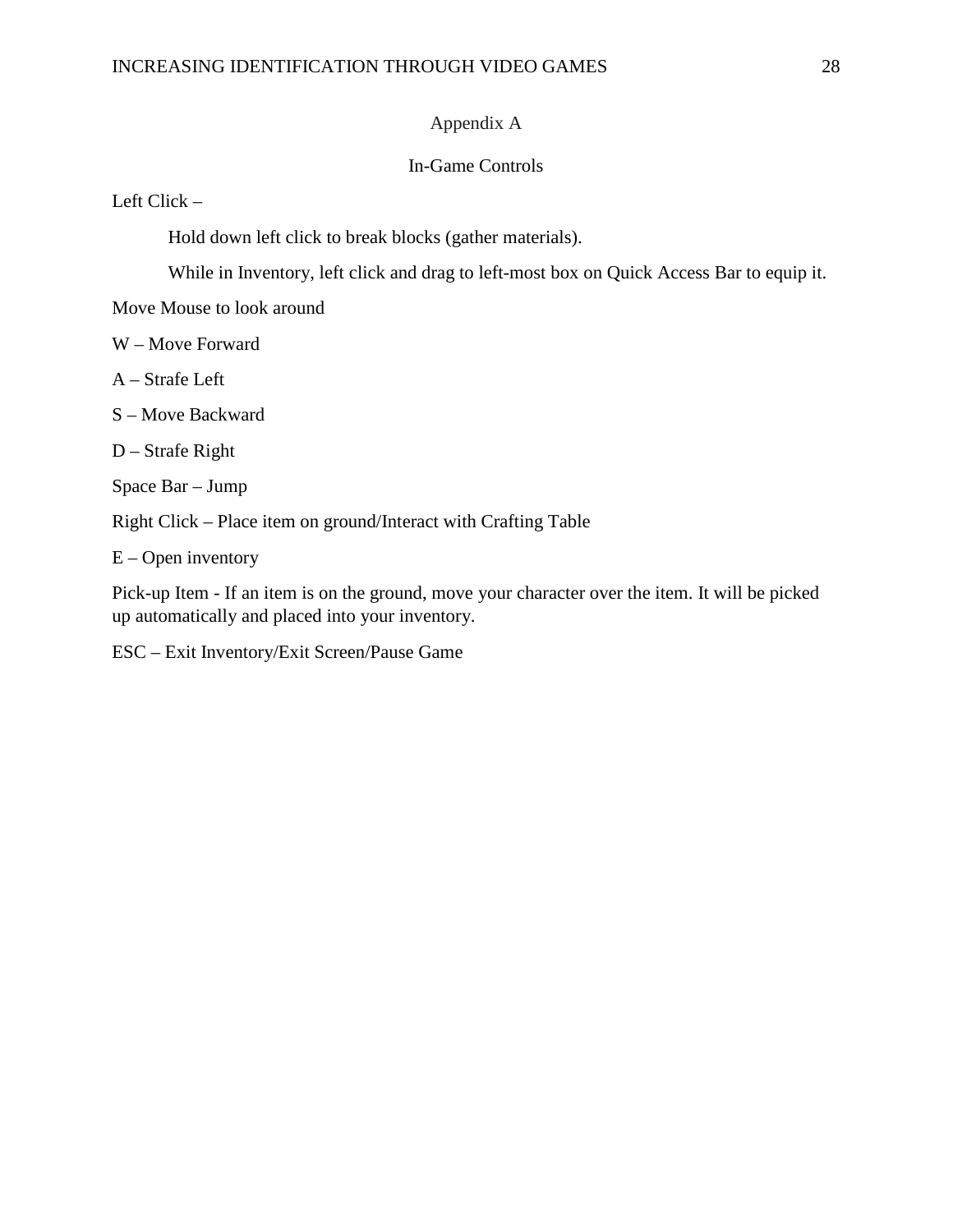Appendix B

In-Game Task

## **BE SURE TO READ ALL INSTRUCTIONS CAREFULLY AS ANY QUESTIONS THAT MAY ARISE ARE MORE THAN LIKELY ANSWERED IN THE INSTRUCTIONS.**



Step 1: Collect Wood pieces

To collect wood, you will need to attack (by holding **left click)** an object made of wood (ex. A tree trunk). Any type of wood will work. Collect **two** pieces of **wood**.

Be sure to pick the Wood up off the ground.

If you collected the Wood, you should see it in your Quick Access Bar (Bar at the bottom of the screen/or open inventory by pressing "E").

## Step 2: Create Wooden Planks

Open your inventory ("E" key) and notice the small 2 x 2 Crafting matrix/slot.

Place both pieces of wood (Make sure they are the same type of wood) in the Crafting Table like so: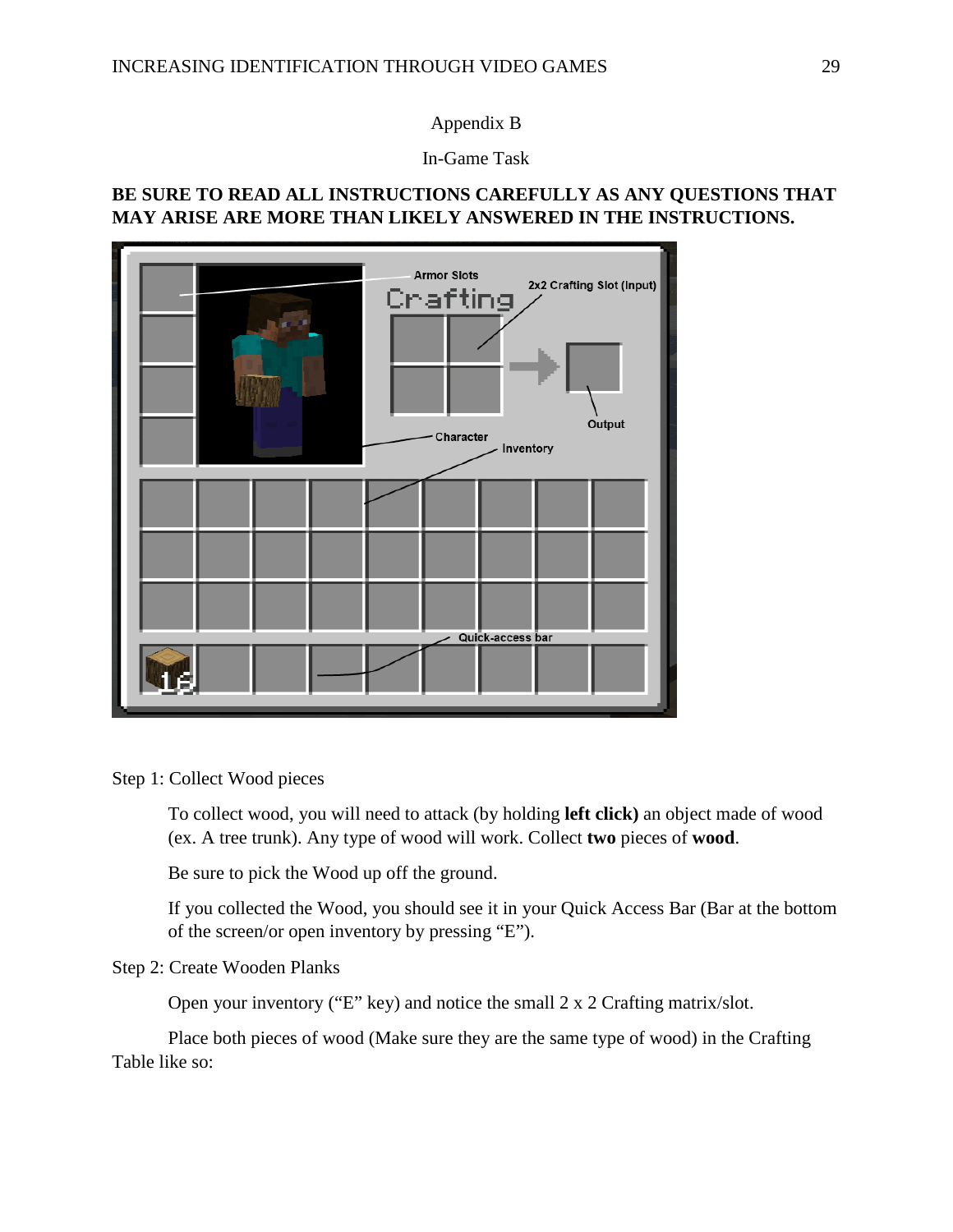| <b>Wood</b><br>X2 |  |
|-------------------|--|
|                   |  |

In the output box (next to the 2 x 2 crafting table) collect the Wooden Planks by left clicking on the Wooden Planks in the output box. Place them into your inventory by left clicking and placing them into an empty space in your inventory.

Note: Try not to confuse **Wood** with **Wooden Planks**.

Step 3: Create a 3 x 3 Crafting Table

Open your inventory ("E" key).

Place one **Wooden Plank** into each square of the 2 x 2 matrix (like the table below).

If you have a stack of planks (like in the picture of the inventory above, there is a stack of 16) you can click the stack and place one in each square in the 2 x 2 matrix by hovering over the area you want to place it in and right clicking. Alternatively, you can split a stack in half by right clicking it (Ex. Making one stack of four wooden planks into two stacks of two).

Note: Make sure you are using **Wooden Planks**

| Wooden Plank | Wooden Plank        |
|--------------|---------------------|
| Wooden Plank | <b>Wooden Plank</b> |

In the output box (next to the  $2 \times 2$  crafting table) collect the Crafting Table by left clicking. Place the Crafting Table into the left-most box in your Quick Access Bar (bottom bar in inventory).

Exit your inventory. Place the Crafting Table on the ground by looking at the ground and **right clicking**. Make sure to place the crafting table in an open area so nothing is obstructing it. Do not forget where you placed this table, you will need it soon.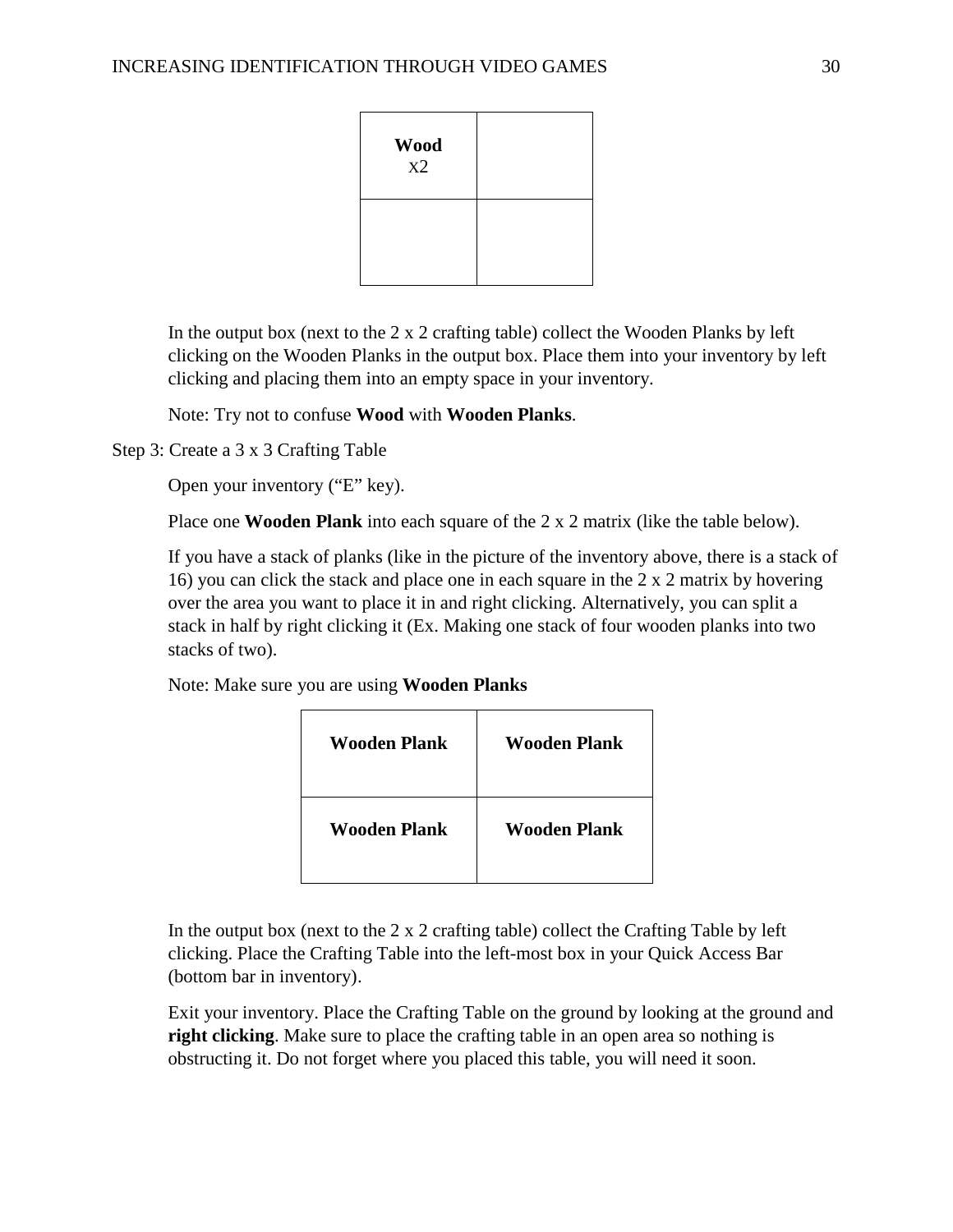Step 4: Create a Wooden Sword

Collect **four** pieces of **wood**.

Return to your crafting table, have your character look at the table, and right click to open the new grid. You should now see a 3 x 3 crafting matrix/slot.

Place your pieces of wood in the crafting table to obtain Wooden Planks (See Step 2 if unsure how to create **Wooden Planks**).

Place **Two** Wooden Planks in the grid like so:

|  | Wooden<br><b>Plank</b> |
|--|------------------------|
|  | Wooden<br><b>Plank</b> |

This should yield 4 Sticks. Left click on the sticks in the output box and place them into your inventory.

Place **one Stick** and **two Wooden Planks** in the 3 x 3 grid like so:

| Wooden<br><b>Plank</b> |  |
|------------------------|--|
| Wooden<br><b>Plank</b> |  |
| <b>Stick</b>           |  |
|                        |  |

This should yield a Wooden Sword.

Equip the Wooden Sword to Steve by clicking the sword in the output box and dragging it to the left-most box on your Quick Access Bar. (If any item is currently there, place the other item anywhere in your inventory)

**Once you have equipped the Wooden Sword press "ESC" To pause the game.**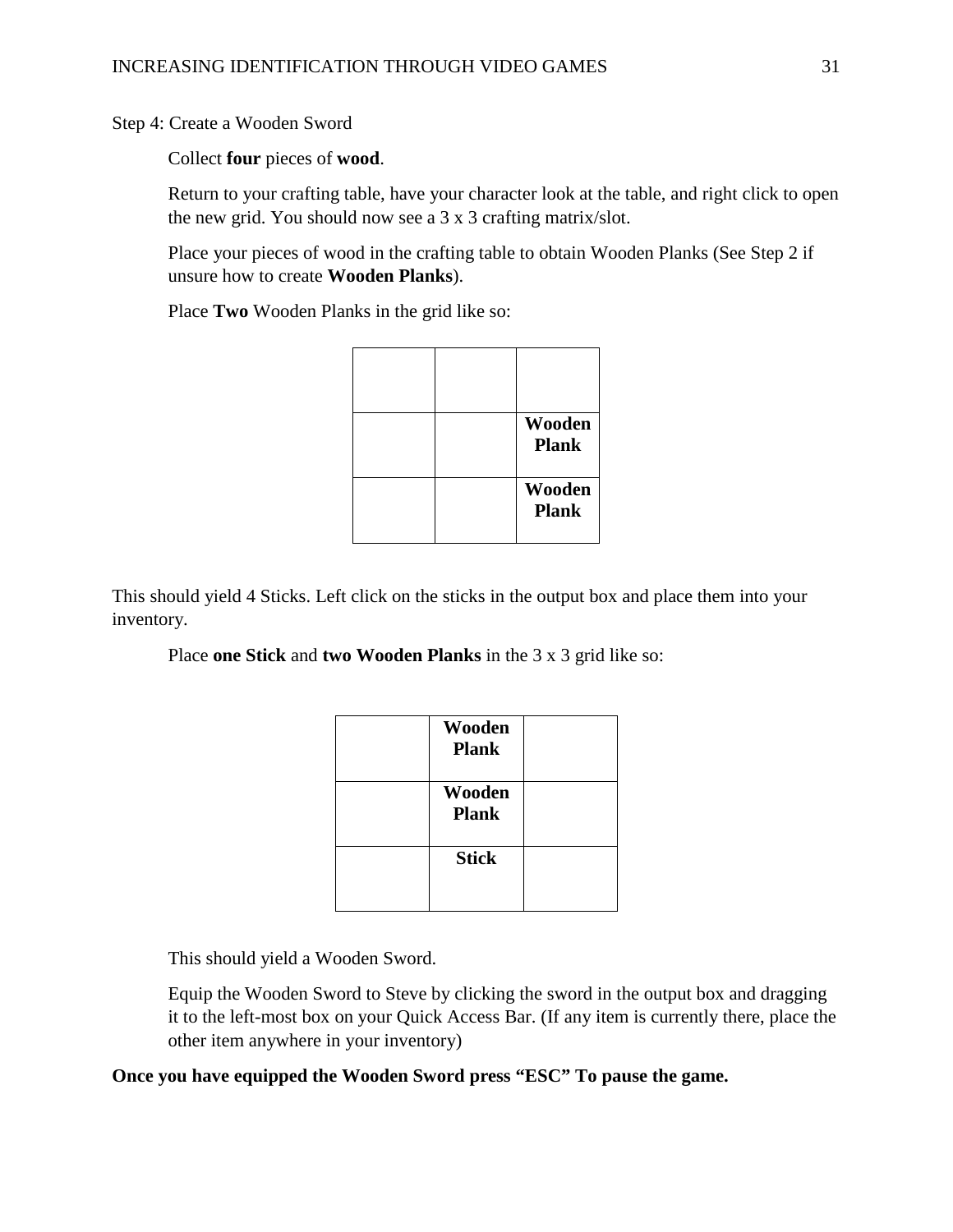## INCREASING IDENTIFICATION THROUGH VIDEO GAMES 32

Appendix C Implicit Association Test Stimuli Heterosexual





Lesbian



Gay Men

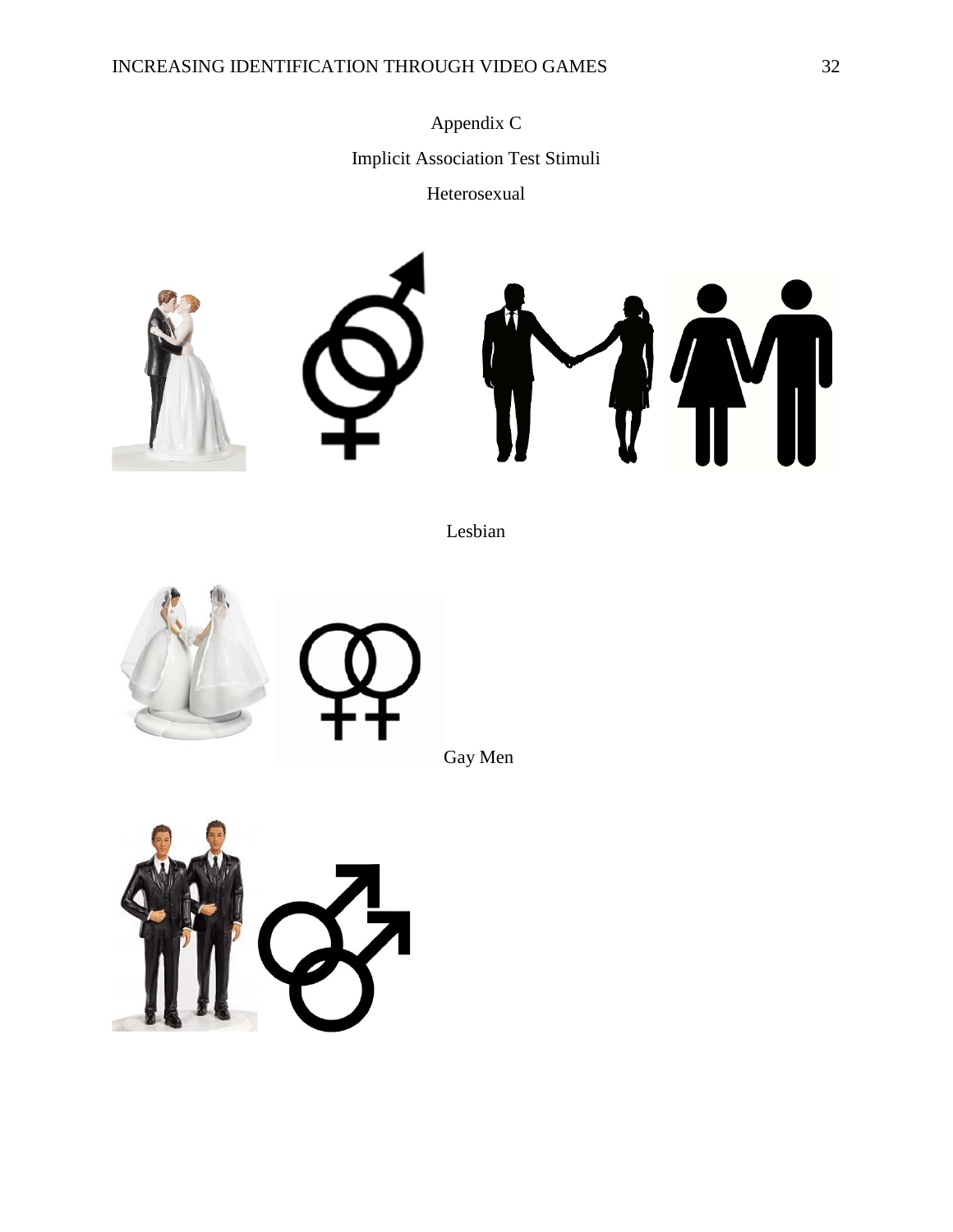#### Appendix D

#### Supplementary Analyses

 Model 3 of the Process Macro (Hayes, 2017) was used to investigate whether Kinsey sexuality scores and if participants have played video games before moderated the relationship between character sexuality and implicit prejudice against homosexuals. Participants' implicit prejudice scores was entered as the dependent variables. Additionally, character sexuality, Kinsey sexuality scores, whether participants had played video games before were entered as the dependent variables,  $F(7, 100) = 6.78$ ,  $p < .001$ . Character sexuality ( $B = .19$ ,  $t(100) = 1.76$ ,  $p =$ .081), Kinsey sexuality scores  $(B = .058 t(100) = .80, p = .425)$ , and if participants had played games in the past  $(B = .32, t(100) = .10 p = .375)$  were not significant predictors of participants' implicit prejudice against homosexuals. The interactions between character sexuality and if participants had played video games in the past  $(B = .027, t(100) = 1.00, p = .921)$ , Kinsey sexuality and if participants had played video games in the past  $(B = .034, t(100) = .19, p = .849)$ , and the three-way interaction between character sexuality, if participants played video games in the past, and Kinsey sexuality ( $B = -.18$ ,  $t(106) = 1.15$ ,  $p = .253$ ) were not significant predictors of participants' implicit prejudice against homosexuals. The interaction between character sexuality and the Kinsey sexuality scale, however, was a significant predictor of participants' implicit prejudice against homosexuals,  $B = -.086$ ,  $t(106) = 2.00$ ,  $p = .049$ .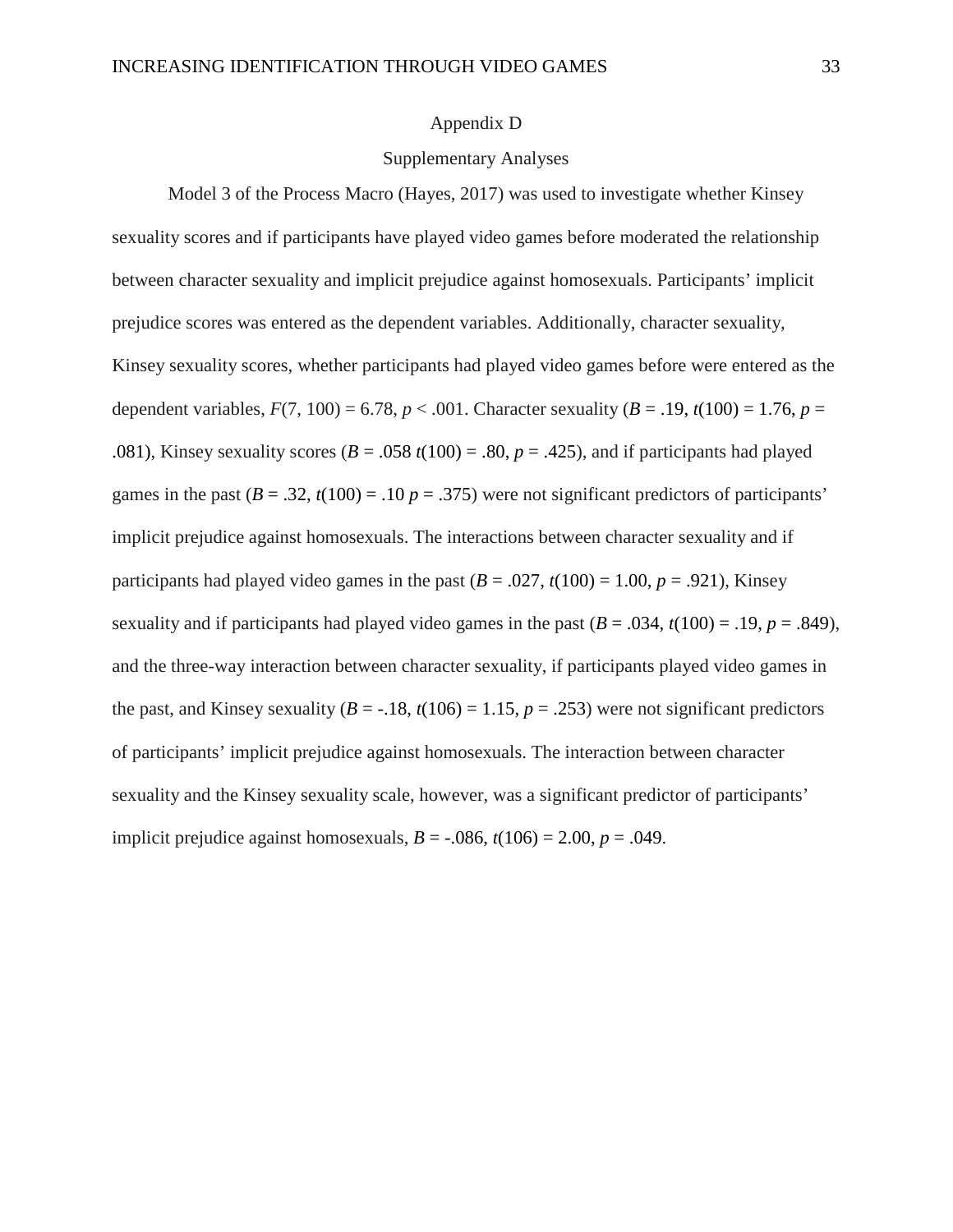#### References

- Anderson, C. A., Sakamoto, A., Gentile, D. A., Ihori, N., Shibuya, A., Yukawa, S., ... & Kobayashi, K. (2008). Longitudinal effects of violent video games on aggression in Japan and the United States. *Pediatrics*, *122*(5), e1067-e1072.
- Aron, A., Aron, E. N., & Smollan, D. (1992). Inclusion of other in the self scale and the structure of interpersonal closeness. *Journal of personality and social psychology*, *63*(4), 596. doi:10.1037/0022-3514.63.4.596
- Baumeister, R. F. (1999). Self-concept, self-esteem, and identity.
- Baumeister, R. F., & Finkel, E. J. (Eds.). (2010). *Advanced social psychology: The state of the science*. OUP USA.
- Burgess, M. C., Dill, K. E., Stermer, S. P., Burgess, S. R., & Brown, B. P. (2011). Playing with prejudice: The prevalence and consequences of racial stereotypes in video games. *Media Psychology*, *14*(3), 289-311. doi:10.1080/15213269.2011.596467
- Chapman, A. H., & Reese, D. G. (1953). Homosexual signs in Rorschach's of early schizophrenics. *Journal of clinical psychology*.
- Chauncey, G. (1993). The postwar sex crime panic. *True stories from the American past*, *160*, 172.
- Cohen, J. (2001). Defining identification: A theoretical look at the identification of audiences with media characters. *Mass communication & society*, *4*(3), 245-264. doi:10.1207/S15327825MCS0403\_01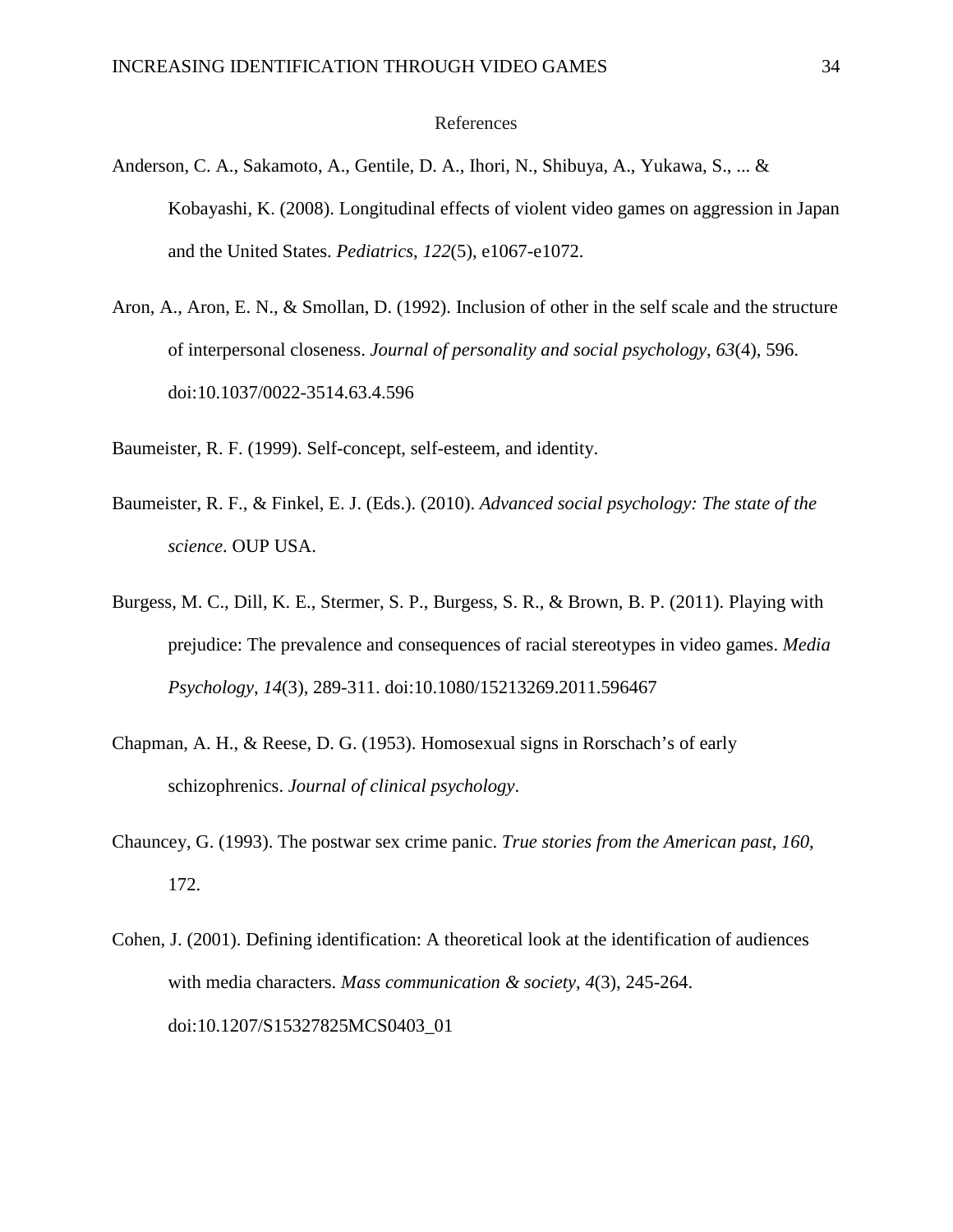- Copolov, C., & Knowles, A. (2016). Support for gay men: an Australian study. *Culture, health & sexuality*, *18*(2), 211-220. doi:10.1080/13691058.2015.1065512
- Dal Cin, S., Gibson, B., Zanna, M. P., Shumate, R., & Fong, G. T. (2007). Smoking in movies, implicit associations of smoking with the self, and intentions to smoke. *Psychological Science*, *18*(7), 559-563. doi:10.1111/j.1467-9280.2007.01939.x
- Dermody, N., Jones, M. K., & Cumming, S. R. (2013). The failure of imagined contact in reducing explicit and implicit out-group prejudice toward male homosexuals. *Current Psychology*, *32*(3), 261-274. doi:10.1007/s12144-013-9182-5
- Dovidio, J. F., Gaertner, S. L., & Kawakami, K. (2003). Intergroup contact: The past, present, and the future. *Group Processes & Intergroup Relations*, *6*(1), 5-21. doi:10.1177/1368430203006001009
- Dovidio, J. F., Kawakami, K., Johnson, C., Johnson, B., & Howard, A. (1997). On the nature of prejudice: Automatic and controlled processes. *Journal of experimental social psychology*, *33*(5), 510-540. doi:10.1006/jesp.1997.1331
- Fenichel, O., & Rangell, L. (1995). *The psychoanalytic theory of neurosis*. WW Norton & Company.
- Freedman, E. B. (1987). "Uncontrolled Desires": The Response to the Sexual Psychopath, 1920- 1960. *The Journal of American History*, *74*(1), 83-106.
- Fong, K., Mullin, J. B., & Mar, R. A. (2015). How exposure to literary genres relates to attitudes toward gender roles and sexual behavior. *Psychology of Aesthetics, Creativity, and the Arts*, *9*(3), 274. doi:10.1037/a0038864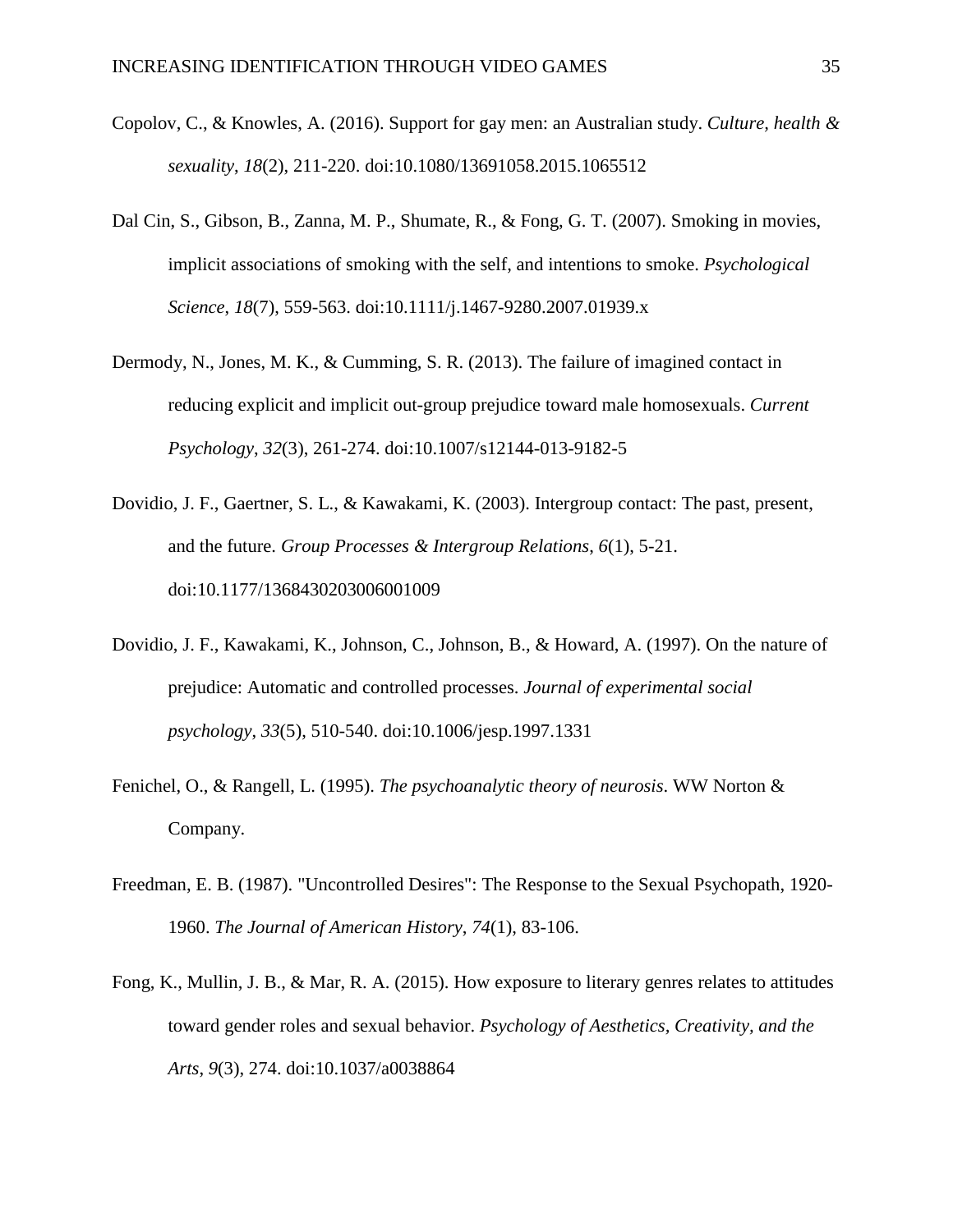- Gabriel, S., & Young, A. F. (2011). Becoming a vampire without being bitten: The narrative collective-assimilation hypothesis. *Psychological Science*, *22*(8), 990-994. doi:10.1177/0956797611415541
- Galinsky, A. D., Ku, G., & Wang, C. S. (2005). Perspective-taking and self-other overlap: Fostering social bonds and facilitating social coordination. *Group Processes & Intergroup Relations*, *8*(2), 109-124. doi:10.1177/1368430205051060
- Galinsky, A. D., & Moskowitz, G. B. (2000). Perspective-taking: decreasing stereotype expression, stereotype accessibility, and in-group favoritism. *Journal of personality and social psychology*, *78*(4), 708. doi:10.1037//0022-3514.78.4.708
- Ganesh, S., van Schie, H. T., de Lange, F. P., Thompson, E., & Wigboldus, D. H. (2011). How the human brain goes virtual: distinct cortical regions of the person-processing network are involved in self-identification with virtual agents. *Cerebral Cortex*, *22*(7), 1577-1585. doi:10.1093/cercor/bhr227
- Gee, J. P. (2003). What video games have to teach us about learning and literacy. *Computers in Entertainment (CIE)*, *1*(1), 20-20.
- Greenwald, A. G., Banaji, M. R., Rudman, L. A., Farnham, S. D., Nosek, B. A., & Mellott, D. S. (2002). A unified theory of implicit attitudes, stereotypes, self-esteem, and selfconcept. *Psychological review*, *109*(1), 3. doi:10.1037/0033-295X.109.1.3
- Greenwald, A. G., & Farnham, S. D. (2000). Using the implicit association test to measure selfesteem and self-concept. *Journal of personality and social psychology*, *79*(6), 1022. doi:10.1037//0022-3514.79.6.I022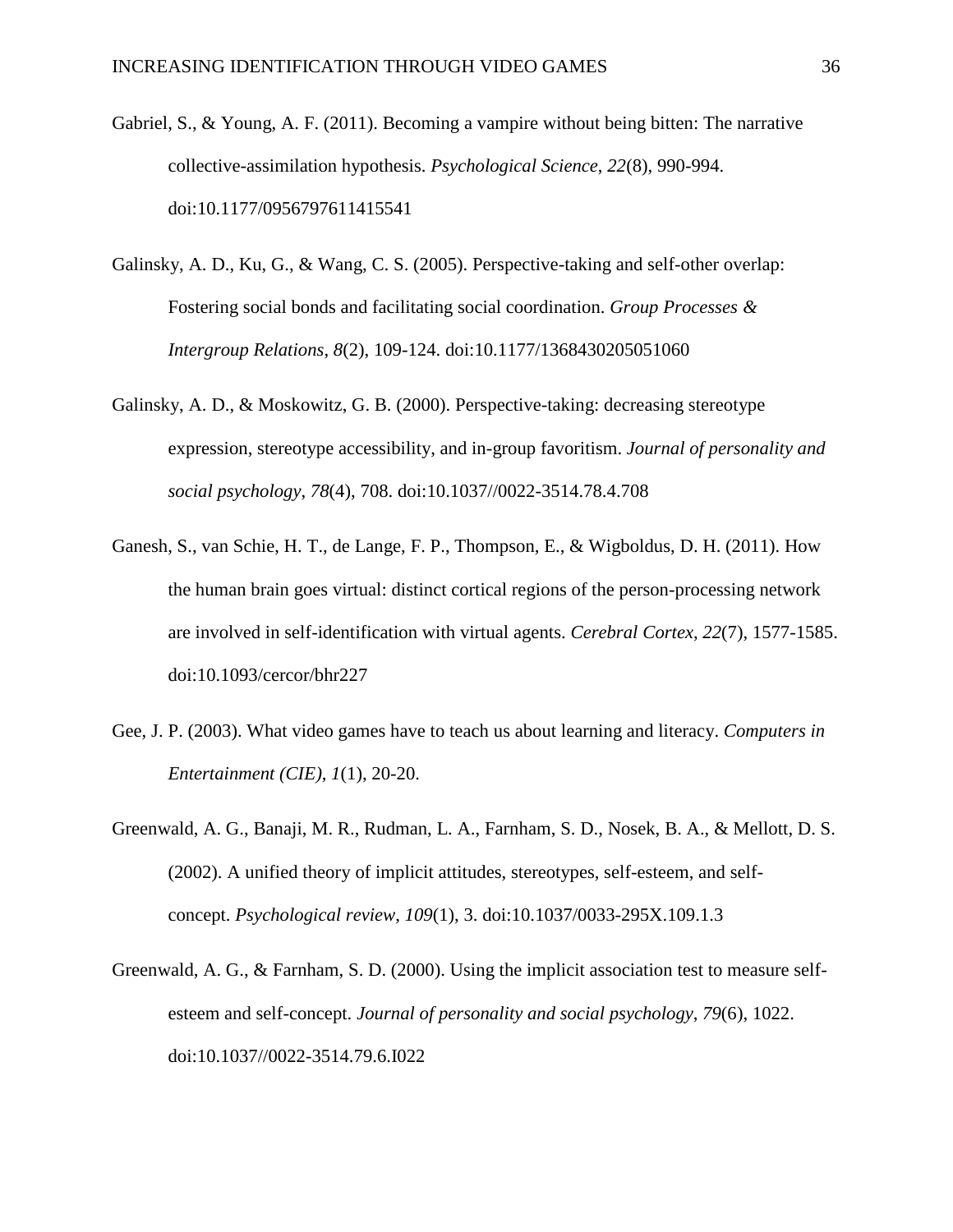- Greenwald, A. G., Nosek, B. A., & Banaji, M. R. (2003). Understanding and using the implicit association test: I. An improved scoring algorithm. *Journal of personality and social psychology*, *85*(2), 197. doi:10.1037/h0087889
- Griffiths, M. (1999). Violent video games and aggression: A review of the literature. *Aggression and violent behavior*, *4*(2), 203-212.
- Griffiths, M. D., Davies, M. N., & Chappell, D. (2004). Online computer gaming: a comparison of adolescent and adult gamers. *Journal of adolescence*, *27*(1), 87-96. doi:10.1016/j.adolescence.2003.10.007
- Haddock, G., Zanna, M. P., & Esses, V. M. (1993). Assessing the structure of prejudicial attitudes: The case of attitudes toward homosexuals. *Journal Of Personality And Social Psychology*, *65*(6), 1105-1118. doi:10.1037/0022-3514.65.6.1105
- Hayes, A. F. (2017). *Introduction to mediation, moderation, and conditional process analysis: A regression-based approach*. Guilford Publications.
- Hefner, D., Klimmt, C., & Vorderer, P. (2007). Identification with the player character as determinant of video game enjoyment. In *Entertainment computing–ICEC 2007* (pp. 39- 48). Springer, Berlin, Heidelberg.
- Herek, G. M. (2002). Heterosexuals' attitudes toward bisexual men and women in the United States. *Journal of sex research*, *39*(4), 264-274. doi:10.1080/00224490209552150
- Herek, G. M. (2004). Beyond "homophobia": Thinking about sexual prejudice and stigma in the twenty-first century. *Sexuality Research & Social Policy*, *1*(2), 6-24.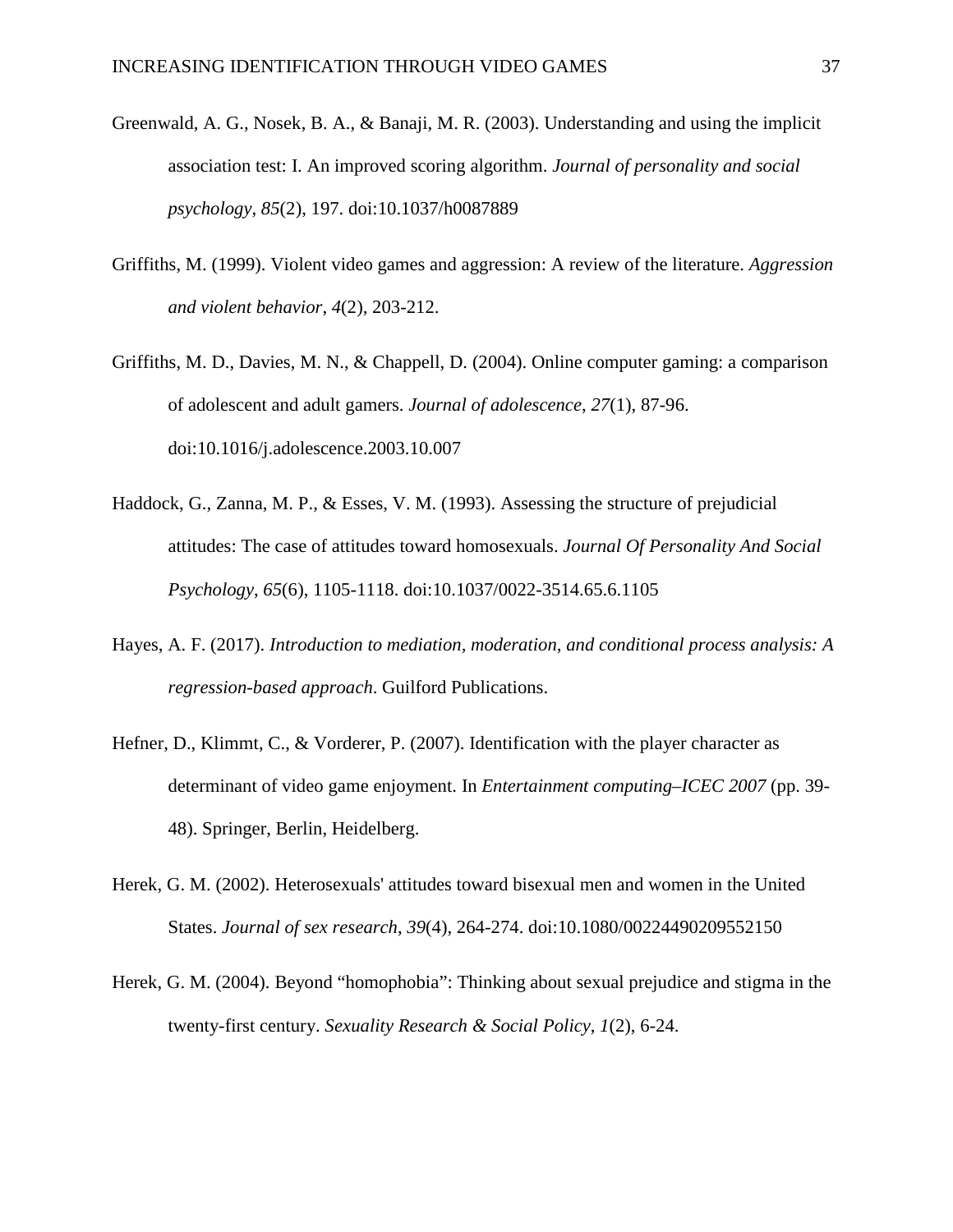- Kawakami, K., Dovidio, J. F., & Dijksterhuis, A. (2003). Effect of social category priming on personal attitudes. *Psychological science*, *14*(4), 315-319. doi:10.1111/1467-9280.14451
- Kawakami, K., Phills, C. E., Greenwald, A. G., Simard, D., Pontiero, J., Brnjas, A., ... & Dovidio, J. F. (2012). In perfect harmony: Synchronizing the self to activated social categories. *Journal of personality and social psychology*, *102*(3), 562. doi:10.1037/a0025970
- Keleher, A., & Smith, E. R. A. N. (2012). Growing support for gay and lesbian equality since 1990, 1307–1326. doi:10.1080/00918369.2012.720540
- Kenworthy, J. B., Barden, M. A., Diamond, S., & del Carmen, A. (2011). Ingroup identification as a moderator of racial bias in a shoot–no shoot decision task. *Group Processes & Intergroup Relations*, *14*(3), 311-318. doi:10.1177/1368430210392932
- Kinsey, A. C., Pomeroy, W. B., Martin, C. E., & Sloan, S. (1948). *Sexual behavior in the human male* (Vol. 1). Philadelphia: Saunders.
- Klimmt, C., Hefner, D., Vorderer, P., Roth, C., & Blake, C. (2010). Identification with video game characters as automatic shift of self-perceptions. *Media Psychology*, *13*(4), 323- 338. doi:10.1080/15213269.2010.524911
- Kozloski, M. J. (2010). Homosexual moral acceptance and social tolerance: Are the effects of education changing?, 1370–1383. doi:10.1080/00918369.2010.517083
- Lakens, D. (2017). Equivalence tests: a practical primer for t-tests, correlations, and metaanalyses. *Social Psychological and Personality Science*, *8*(4), 355-362. doi:10.1177/1948550617697177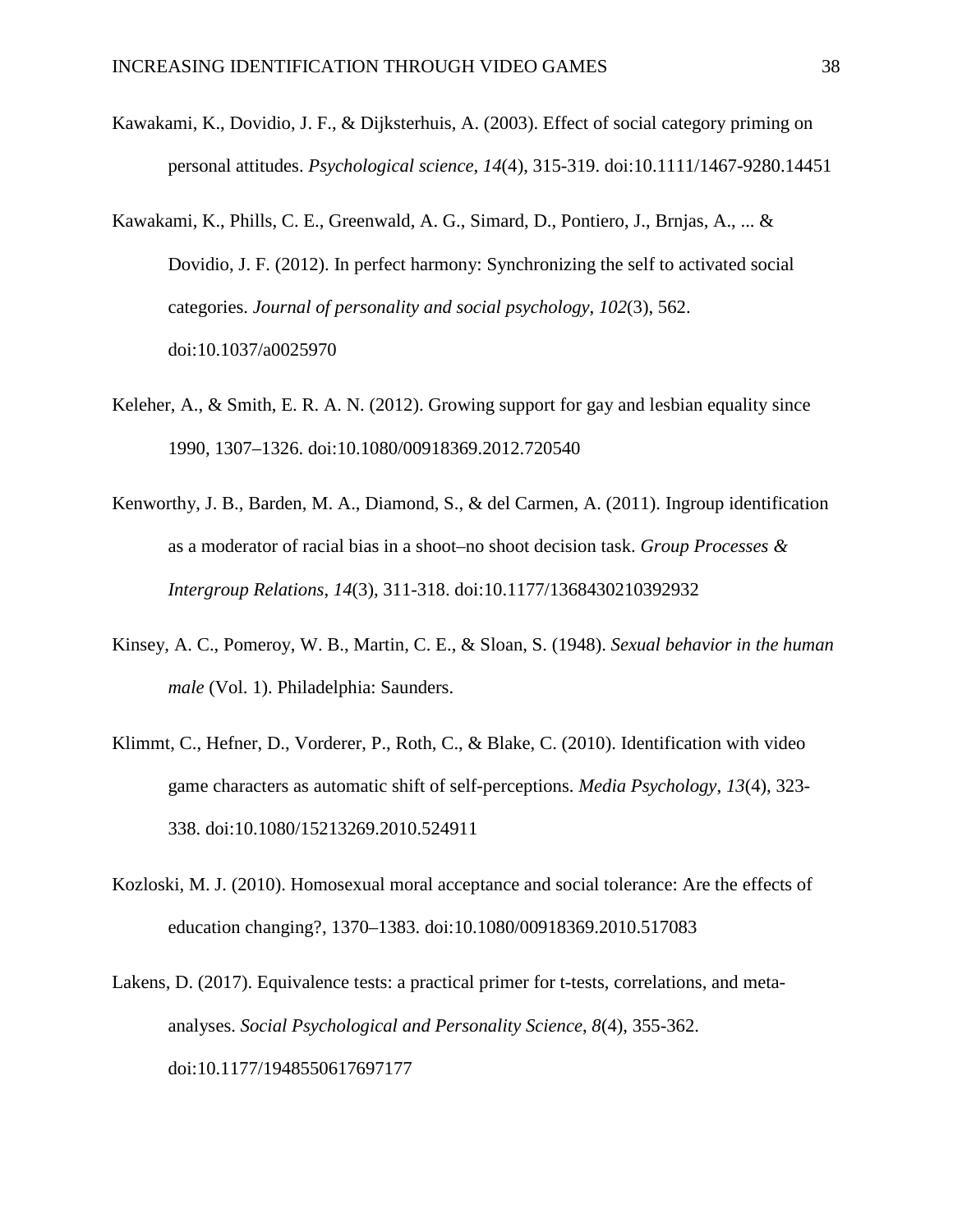- Loftus, J. (2001). America's liberalization in attitudes toward homosexuality. *American Sociological Review*, *66*(5), 762-782. doi:10.2307/3088957
- O'Connor, E. C., Ford, T. E., & Banos, N. C. (2017). Restoring threatened masculinity: The appeal of sexist and anti-gay humor. *Sex Roles*, *77*(9-10), 567-580. doi: 10.1007/s11199- 017-0761-z
- Peck, T. C., Seinfeld, S., Aglioti, S. M., & Slater, M. (2013). Putting yourself in the skin of a black avatar reduces implicit racial bias. *Consciousness and cognition*, *22*(3), 779-787. doi:10.1016/j.concog.2013.04.016
- Phills, C. E., Kawakami, K., Tabi, E., Nadolny, D., & Inzlicht, M. (2011). Mind the gap: Increasing associations between the self and blacks with approach behaviors. *Journal of personality and social psychology*, *100*(2), 197. doi:10.1037/a0022159
- Phills, C. E., Kawakami, K., Krusemark, D. R., & Nguyen, J. (2017). Does reducing implicit prejudice increase out-group identification? The downstream consequences of evaluative training on associations between the self and racial categories. *Social Psychological and Personality Science*, 1948550617732817. doi:10.1177/1948550617732817
- Pocock, S. J. (1977). Group sequential methods in the design and analysis of clinical trials. *Biometrika*, *64*(2), 191-199.
- Schneider, E. F., Lang, A., Shin, M., & Bradley, S. D. (2004). Death with a story: How story impacts emotional, motivational, and physiological responses to first-person shooter video games. *Human communication research*, *30*(3), 361-375.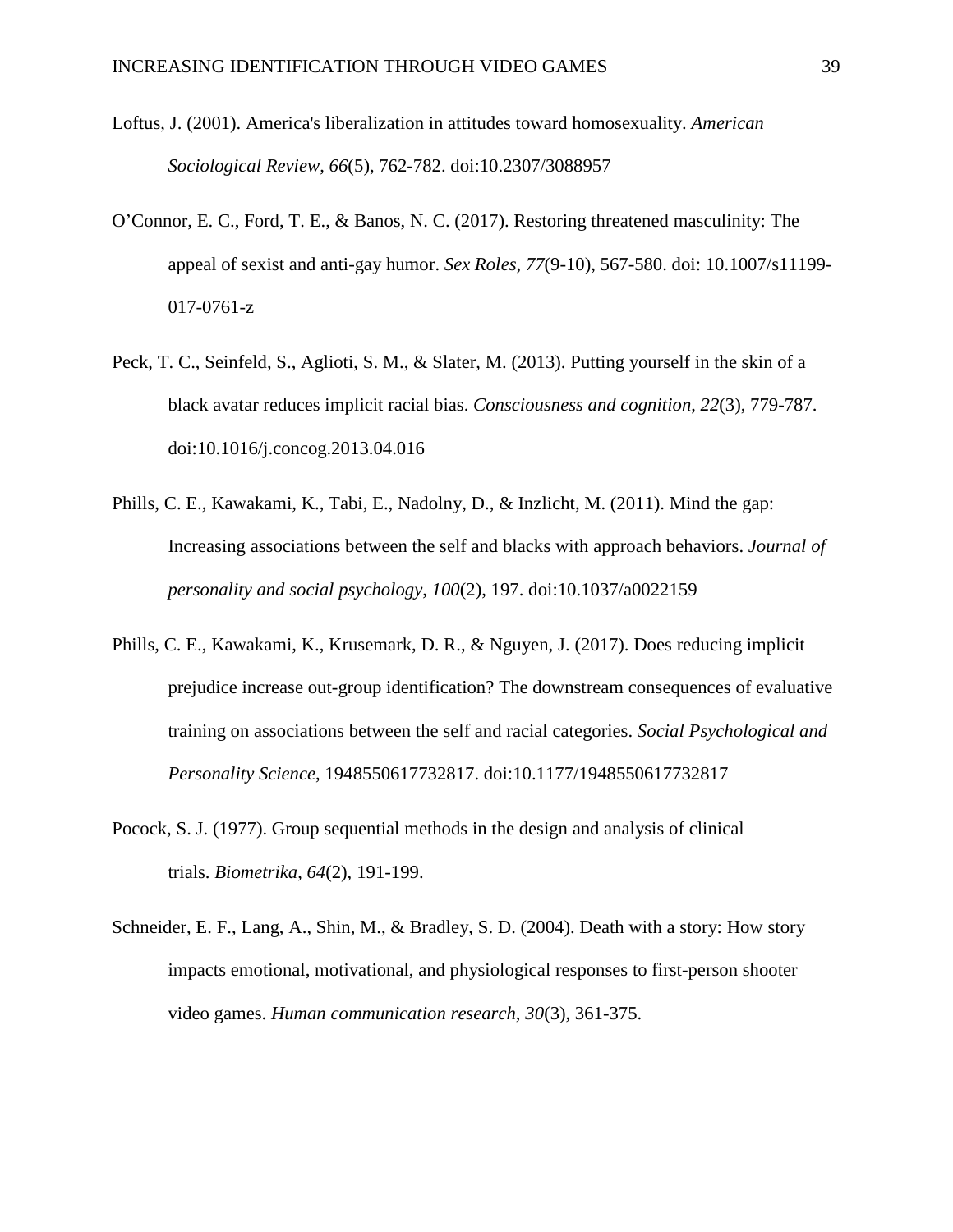- Shaw, A., Kenski, K., Stromer-Galley, J., Mikeal Martey, R., Clegg, B. A., Lewis, J. E., ... & Strzalkowski, T. (2016). Serious Efforts at Bias Reduction: The Effects of Digital Games and Avatar Customization on Three Cognitive Biases. doi:10.1027/1864-1105/a000174
- Sherry, J. L. (2001). The effects of violent video games on aggression. *Human communication research*, *27*(3), 409-431.
- Smahel, D., Blinka, L., & Ledabyl, O. (2008). Playing MMORPGs: Connections between addiction and identifying with a character. *CyberPsychology & Behavior*, *11*(6), 715-718. doi:10.1089/cpb.2007.0210
- Todd, A. R., & Burgmer, P. (2013). Perspective taking and automatic intergroup evaluation change: Testing an associative self-anchoring account. *Journal of Personality and Social Psychology*, *104*(5), 786. doi:10.1037/a0031999
- Turkay, S. (2013). *The effects of customization on player experiences in an extended online social game: A mixed method study* (Doctoral dissertation, Teachers College, Columbia University).
- Turkay, S., & Kinzer, C. K. (2014). The effects of avatar-based customization on player identification. *International Journal of Gaming and Computer-Mediated Simulations (IJGCMS)*, *6*(1), 1-25. doi:10.4018/ijgcms.2014010101
- Vezzali, L., Capozza, D., Giovannini, D., & Stathi, S. (2012). Improving implicit and explicit intergroup attitudes using imagined contact: An experimental intervention with elementary school children. *Group Processes & Intergroup Relations*, *15*(2), 203-212. doi:10.1177/1368430211424920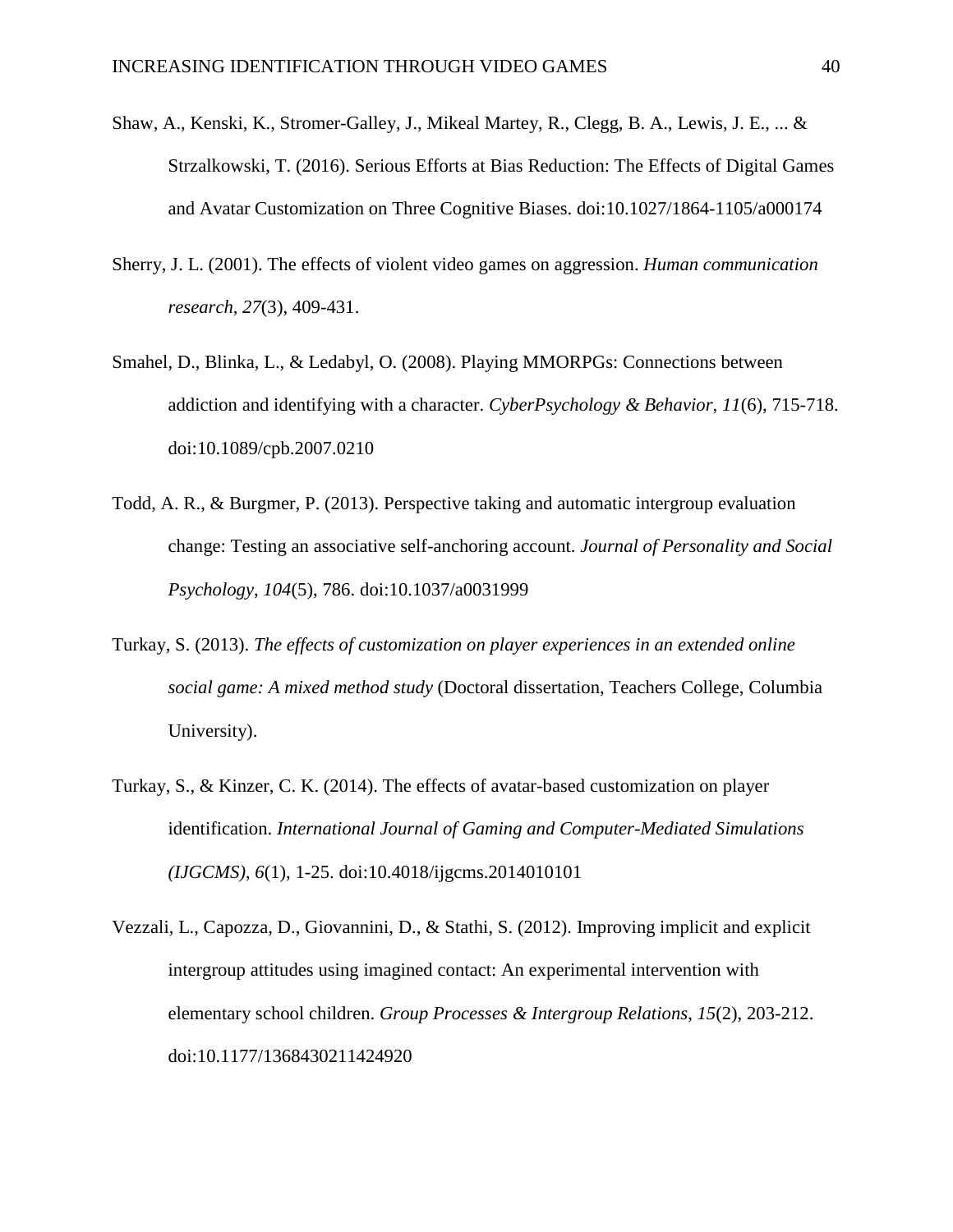- Vezzali, L., Stathi, S., Giovannini, D., Capozza, D., & Trifiletti, E. (2015). The greatest magic of Harry Potter: Reducing prejudice. *Journal of Applied Social Psychology*, *45*(2), 105-121. doi:10.1111/jasp.12279
- Williams, D., Yee, N., & Caplan, S. E. (2008). Who plays, how much, and why? Debunking the stereotypical gamer profile. *Journal of computer-mediated communication*, *13*(4), 993- 1018. doi:10.1111/j.1083-6101.2008.00428
- Yang, G. S., Gibson, B., Lueke, A. K., Huesmann, L. R., & Bushman, B. J. (2014). Effects of avatar race in violent video games on racial attitudes and aggression. *Social Psychological and Personality Science*, *5*(6), 698-704. doi:10.1177/1948550614528008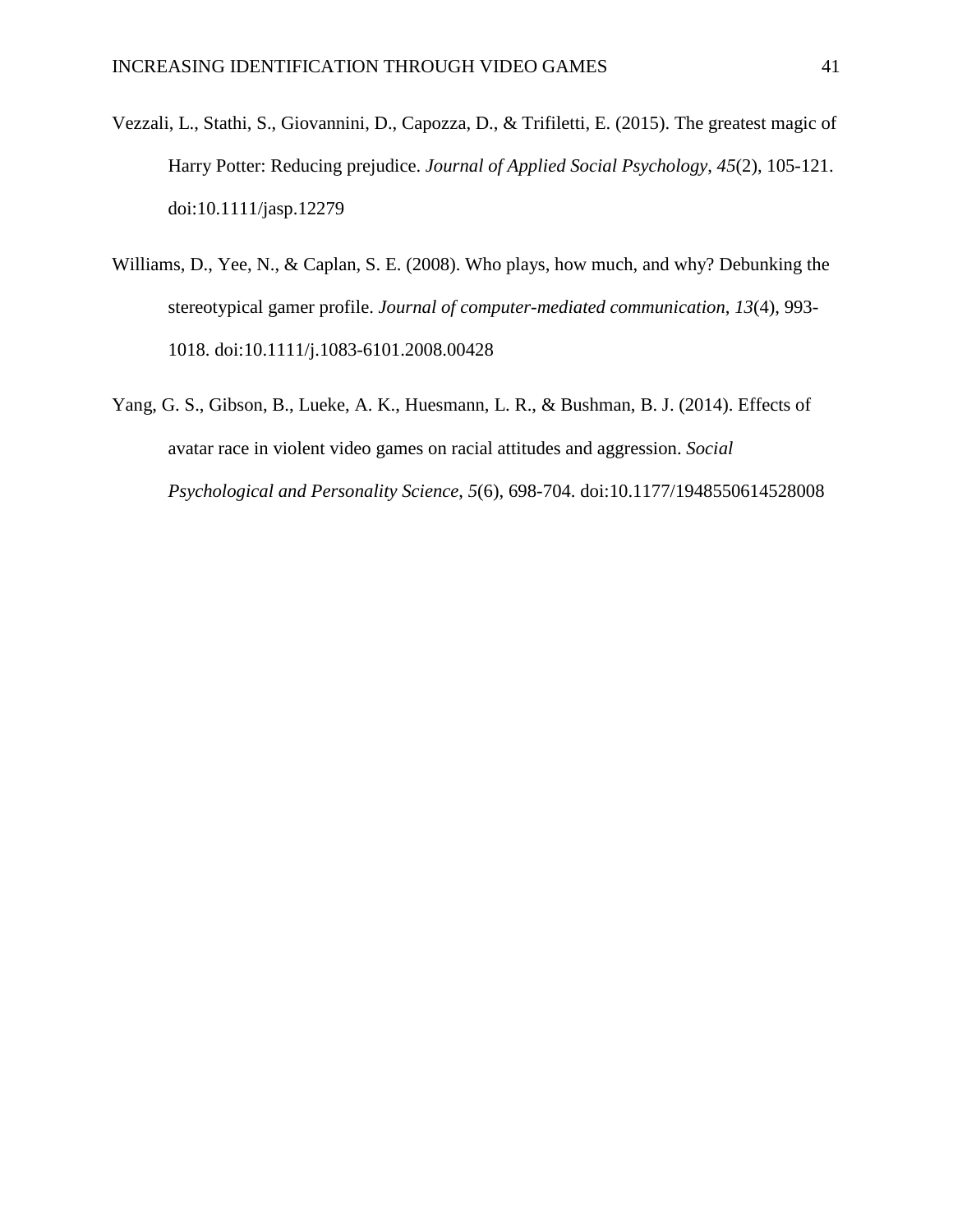## Table 1

l,

## *Descriptive Statistics for Kinsey Scale*

| Variable                                                             | $N(\% )$      | $\boldsymbol{M}$ | <b>SD</b> |
|----------------------------------------------------------------------|---------------|------------------|-----------|
| <b>Kinsey Scale</b>                                                  |               | 1.98             | 1.78      |
| 1. Exclusively Heterosexual                                          | $110(66.7\%)$ |                  |           |
| 2. Predominantly Heterosexual, only incidentally Homosexual          | 18(10.9%)     |                  |           |
| 3. Predominantly Heterosexual, but more than incidentally Homosexual | $11(6.7\%)$   |                  |           |
| 4. Equally Heterosexual and Homosexual                               | $8(4.8\%)$    |                  |           |
| 5. Predominantly Homosexual, but more than incidentally Heterosexual | $2(1.2\%)$    |                  |           |
| 6. Predominantly Homosexual, only incidentally Heterosexual          | $6(3.6\%)$    |                  |           |
| 7. Exclusively Homosexual                                            | $10(6.1\%)$   |                  |           |
|                                                                      |               |                  |           |

*Note*. Four participants did not answer the Kinsey scale ( $N = 165$ ).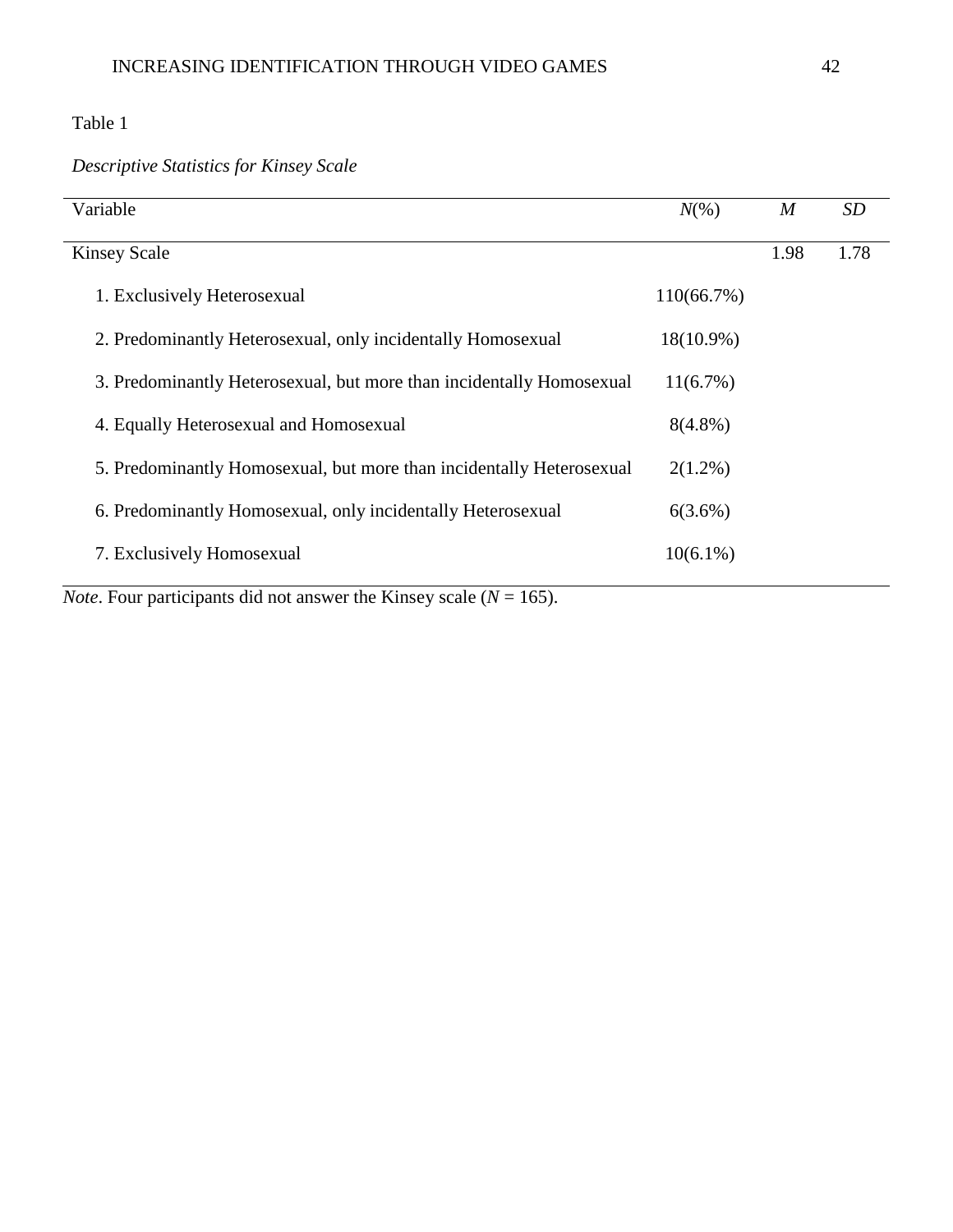

*Figure* 1. Participants' implicit identification scores for those that played as a Gay, Straight, or Sexuality Non-Disclosed character. Scores were reversed to indicate that Higher scores (closer to zero) mean higher implicit identification with homosexuals.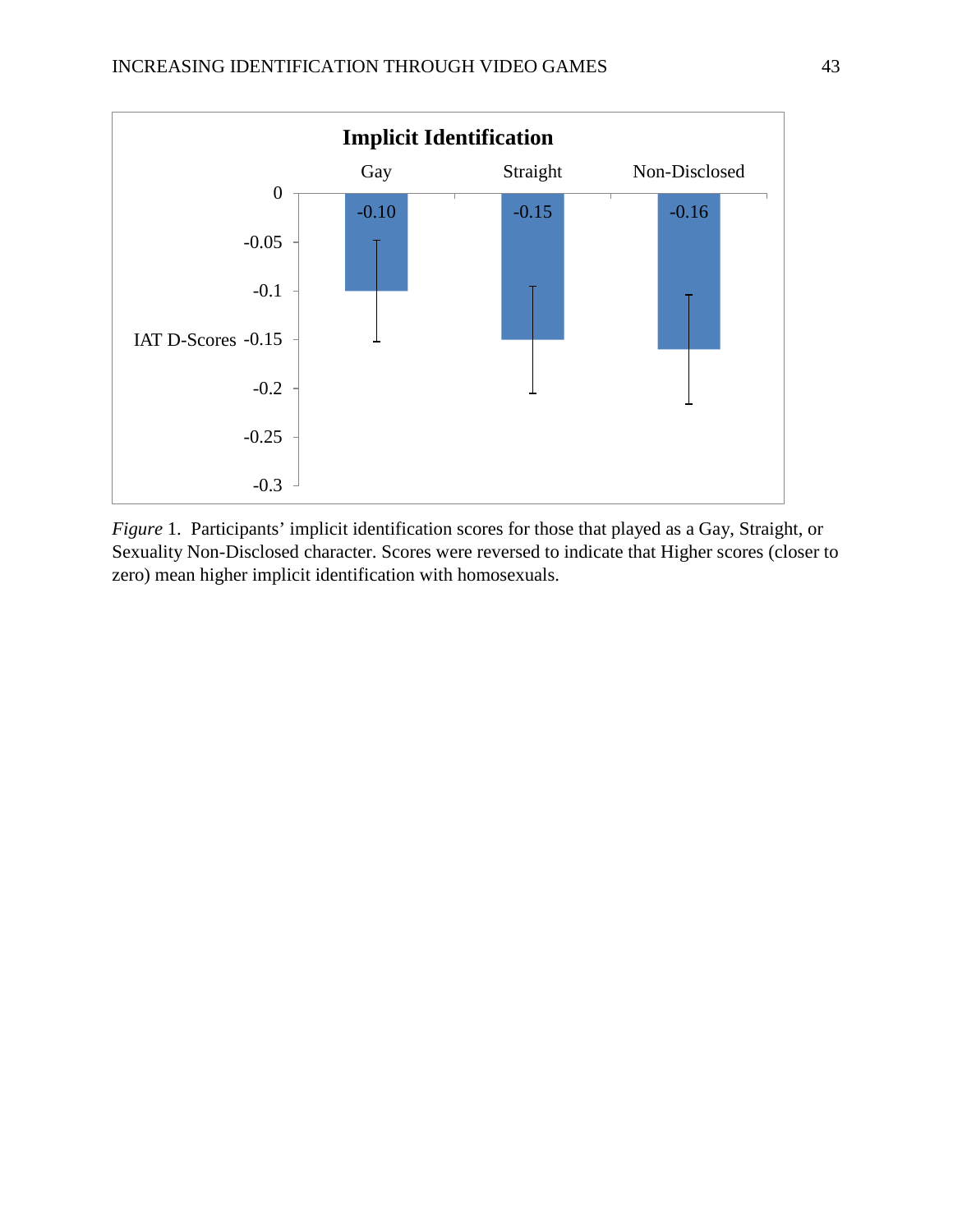

*Figure 2.* Participants' scores for implicit prejudice against homosexuals for those that played as a Gay, Straight or Sexuality Non-Disclosed character. Higher scores are indicative of higher prejudice against homosexuals.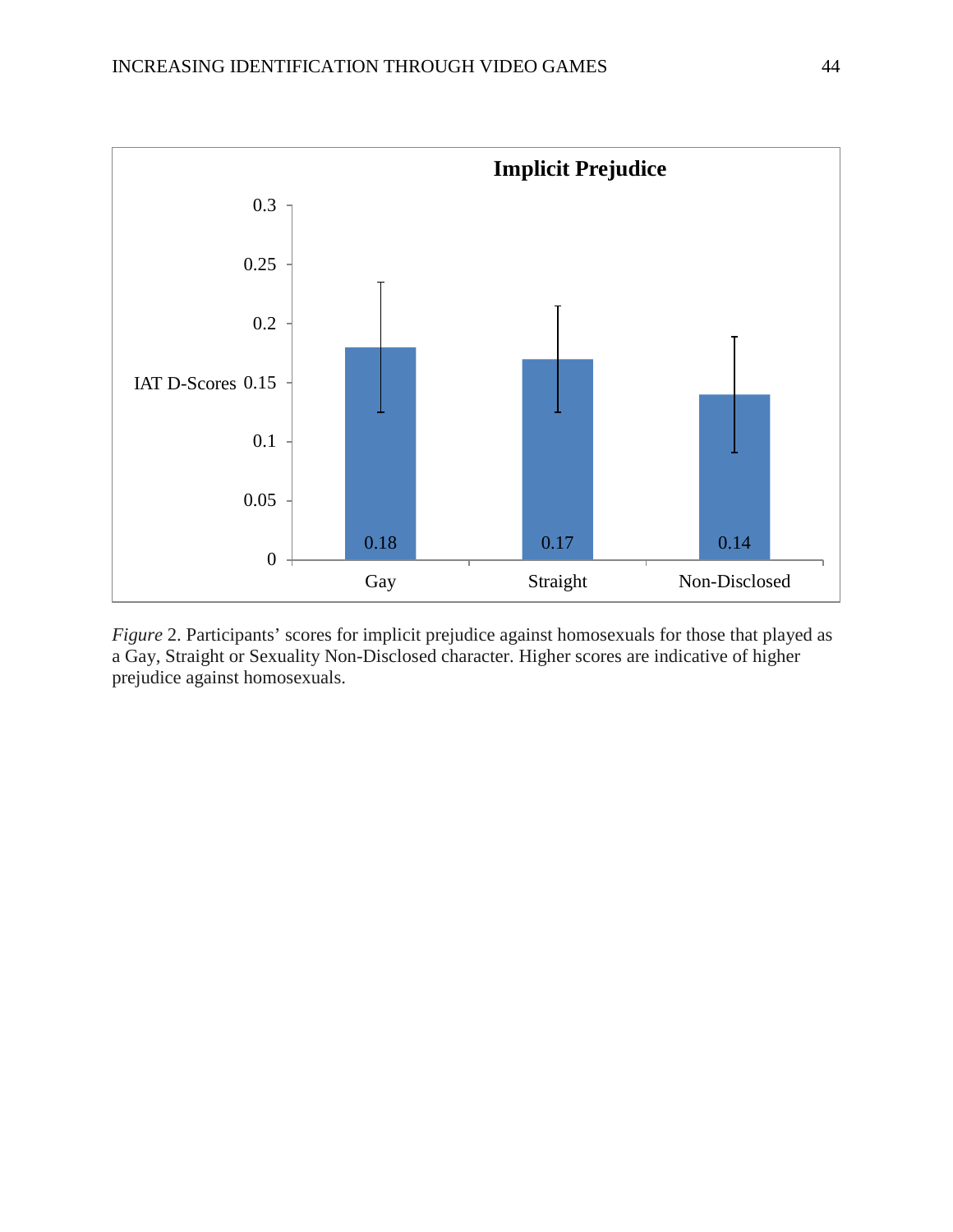

*Figure* 3. Participants' explicit identification scores (i.e., Inclusion of Other-in-Self) for those that played as a Gay, Straight, or Sexuality Non-Disclosed character. Scores were reversed to indicate that higher scores (closer to zero) mean more explicit identification with homosexuals.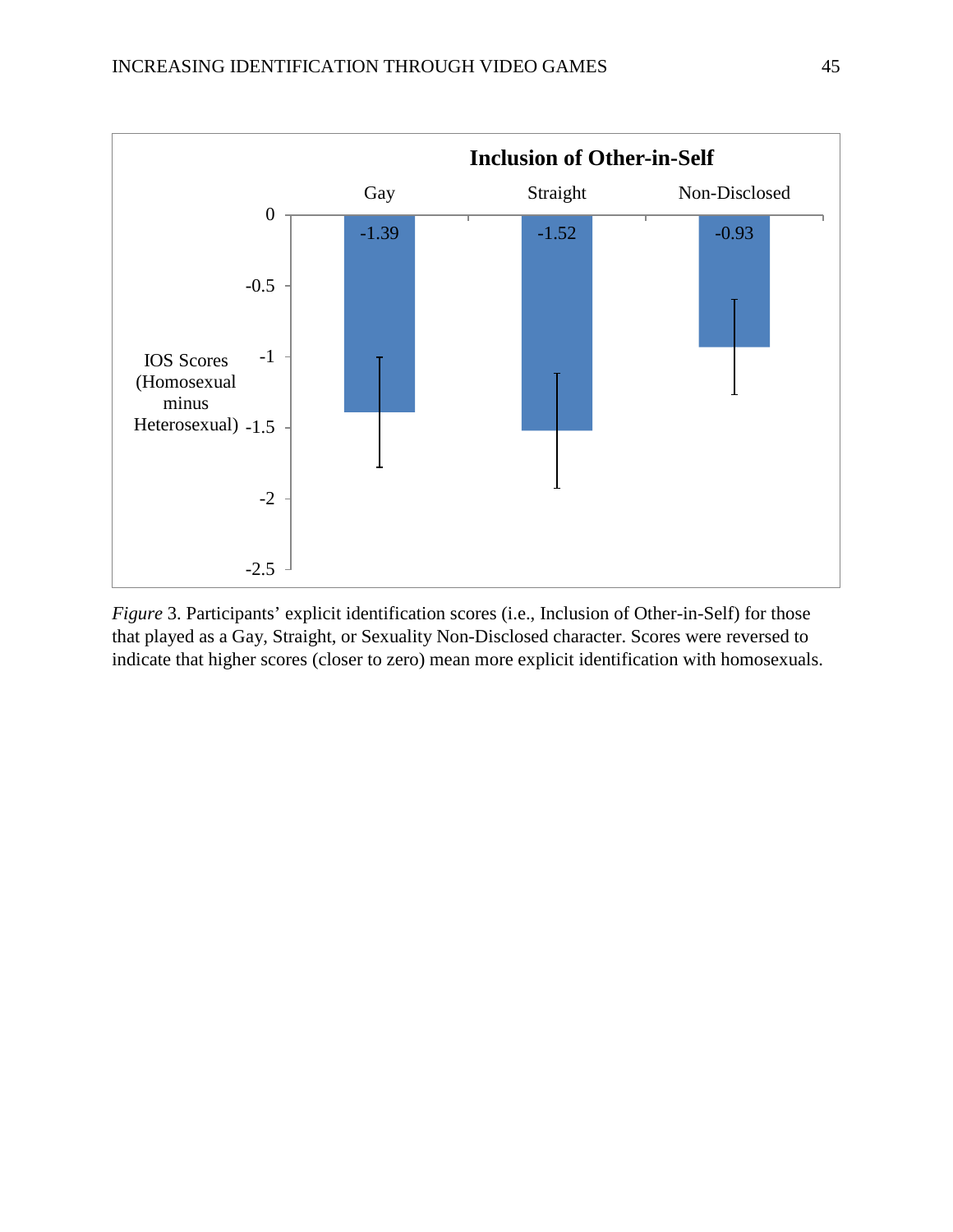

*Figure* 4. Participants' explicit prejudice scores against homosexuals for those that played as a Gay, Straight, or Sexuality Non-Disclosed character. Higher scores are indicative of more warm/favorable feelings towards homosexuals.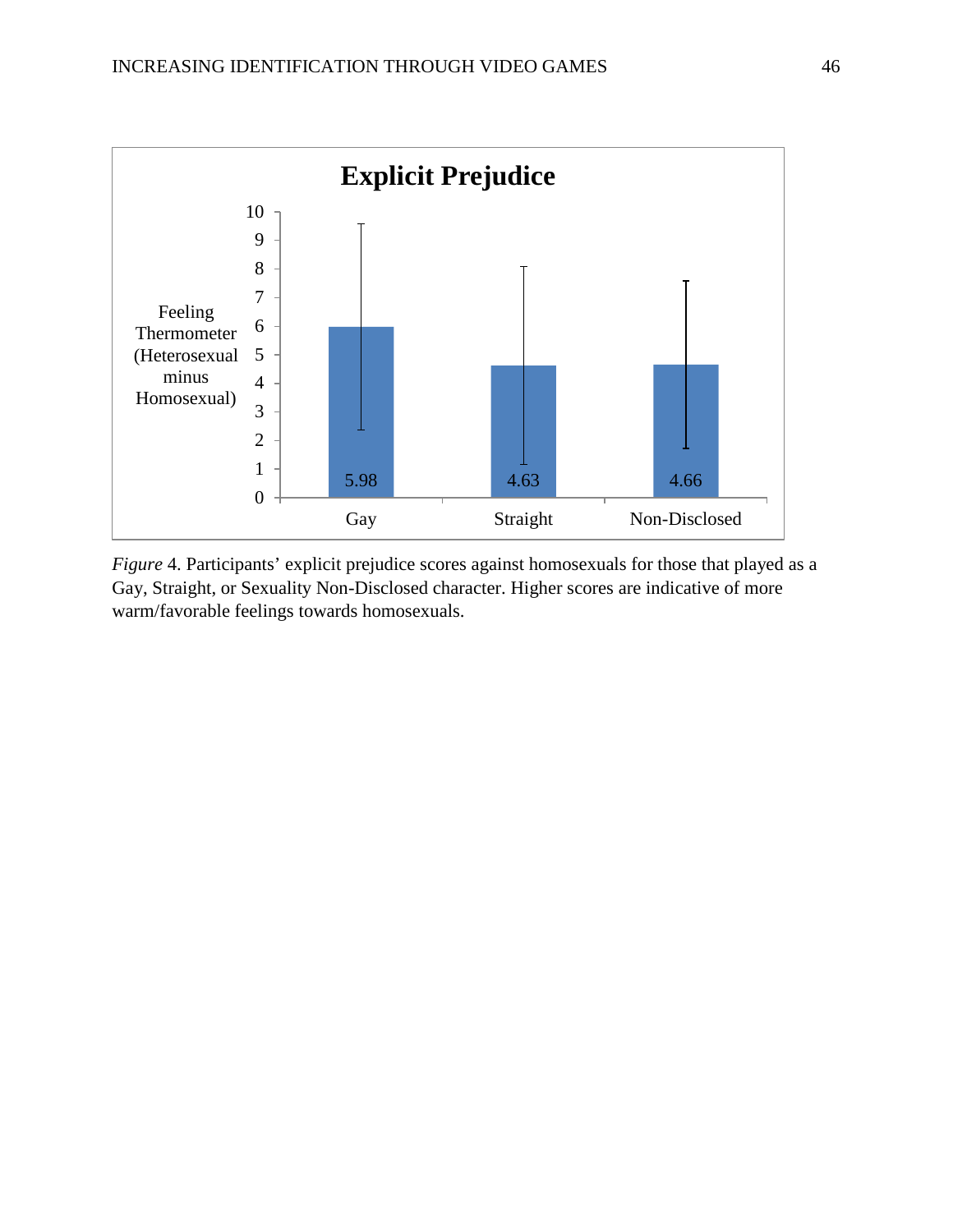

*Figure* 5. Implicit mediation model between character sexuality (X), implicit prejudice (Y), and implicit identification (M).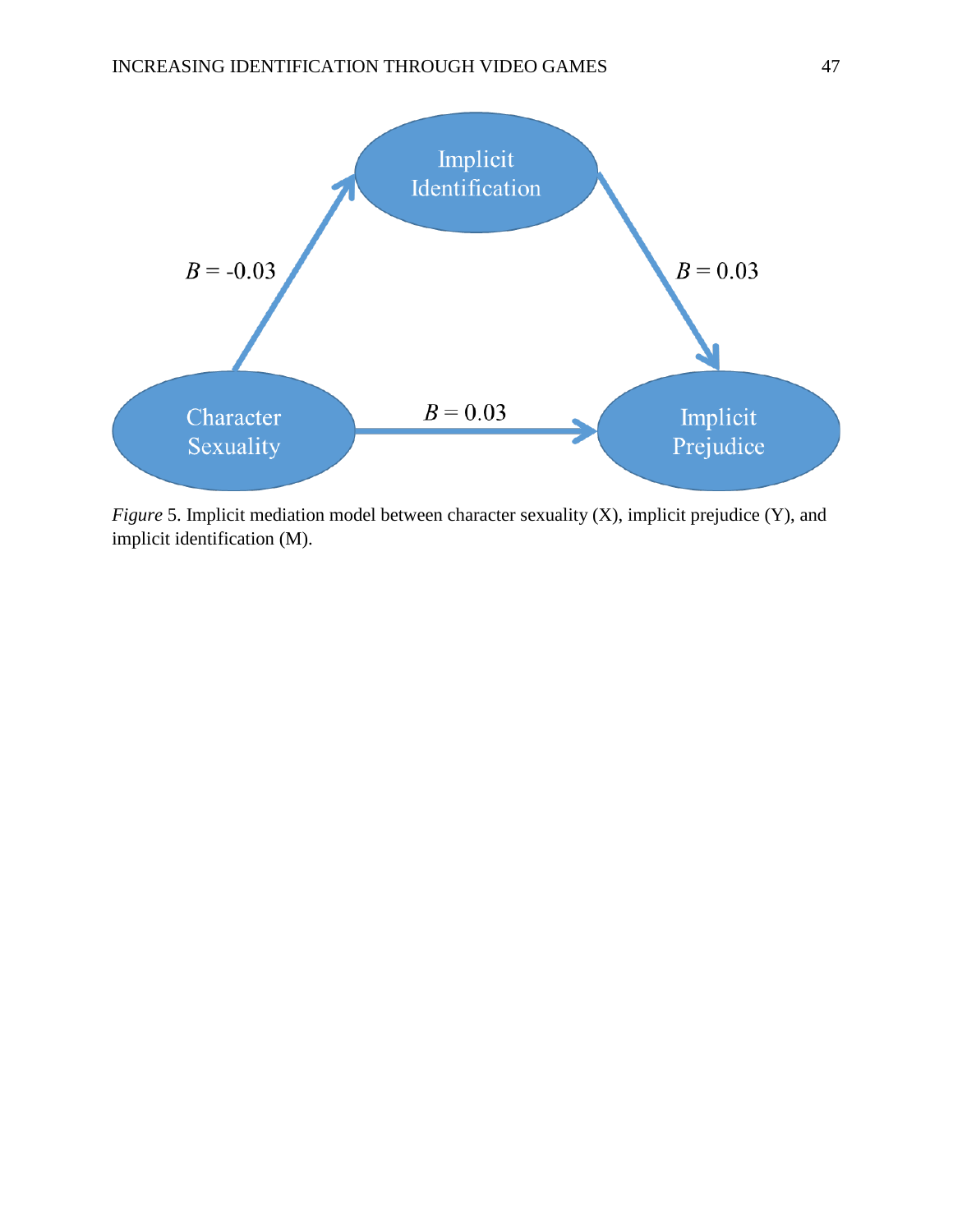

*Figure* 6. Explicit mediation model between character sexuality (X), explicit prejudice (Y), and explicit identification (M);  $* p < .05$ .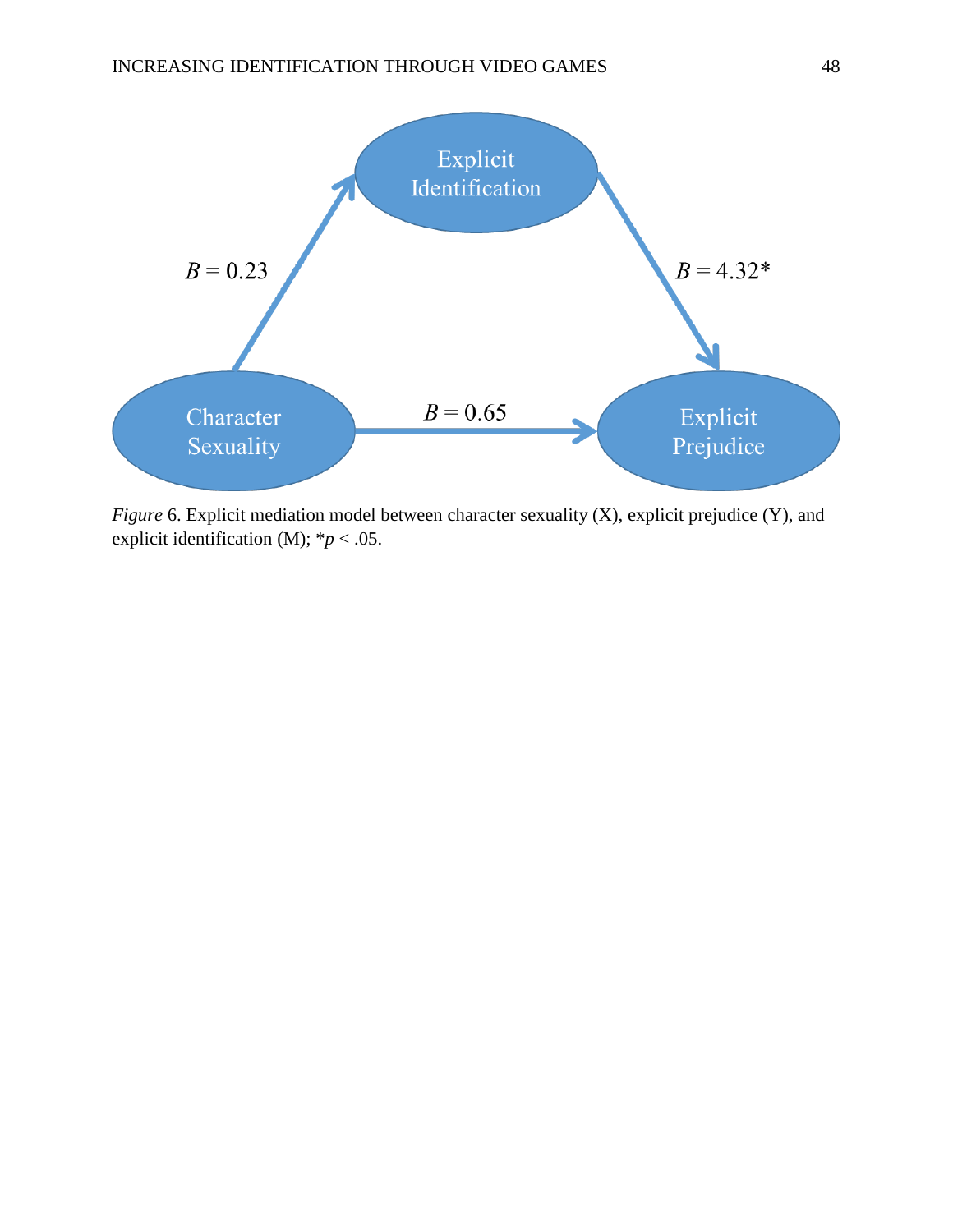## Table 2

## *Correlation Matrix for Implicit and Explicit Measures*

| Variables                    |          | $\mathcal{D}_{\mathcal{L}}$ | 3         | 4         | 5        | 6       | 7 |
|------------------------------|----------|-----------------------------|-----------|-----------|----------|---------|---|
| 1. Implicit Identification   |          |                             |           |           |          |         |   |
| 2. Implicit Prejudice        | $-297**$ |                             |           |           |          |         |   |
| 3. Explicit Identification   | $-.114$  | $-.257*$                    |           |           |          |         |   |
| 4. Explicit Prejudice        | $-262*$  | $.304**$                    | $-.468**$ |           |          |         |   |
| 5. Attitudes towards Steve   | .063     | $-133$                      | .069      | $-.042$   |          |         |   |
| 6. Identification with Steve | $-.014$  | $-.002$                     | .055      | .040      | $.572**$ |         |   |
| 7. Sexuality                 | $.327**$ | $-.366**$                   | $.635**$  | $-.371**$ | .041     | $-.006$ |   |

$$
N=169
$$

\**p* < .01. \*\**p* < .001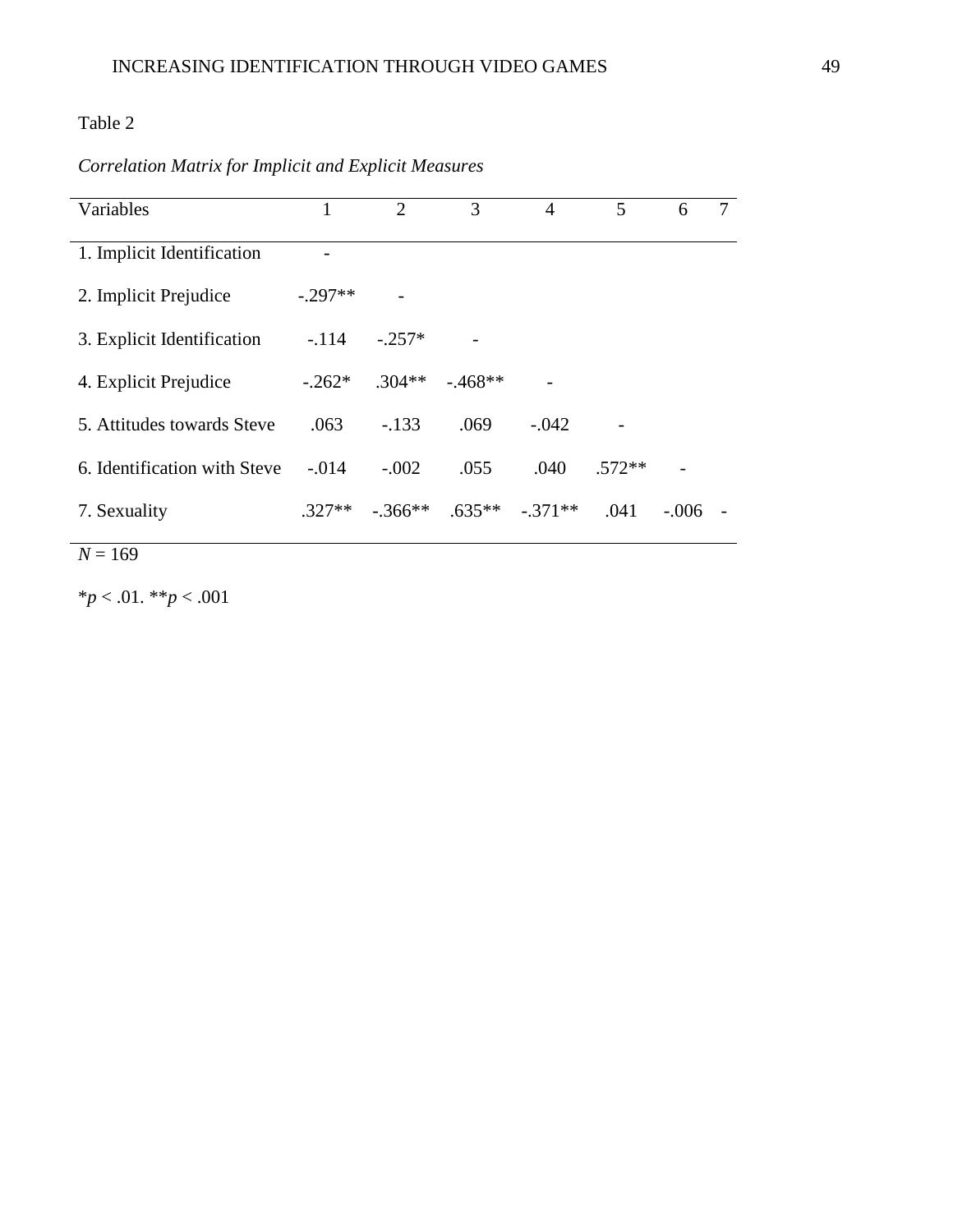

*Figure* 7. Participants' identification scores with Steve when presented as a Gay or Straight character. Error bars represent standard error.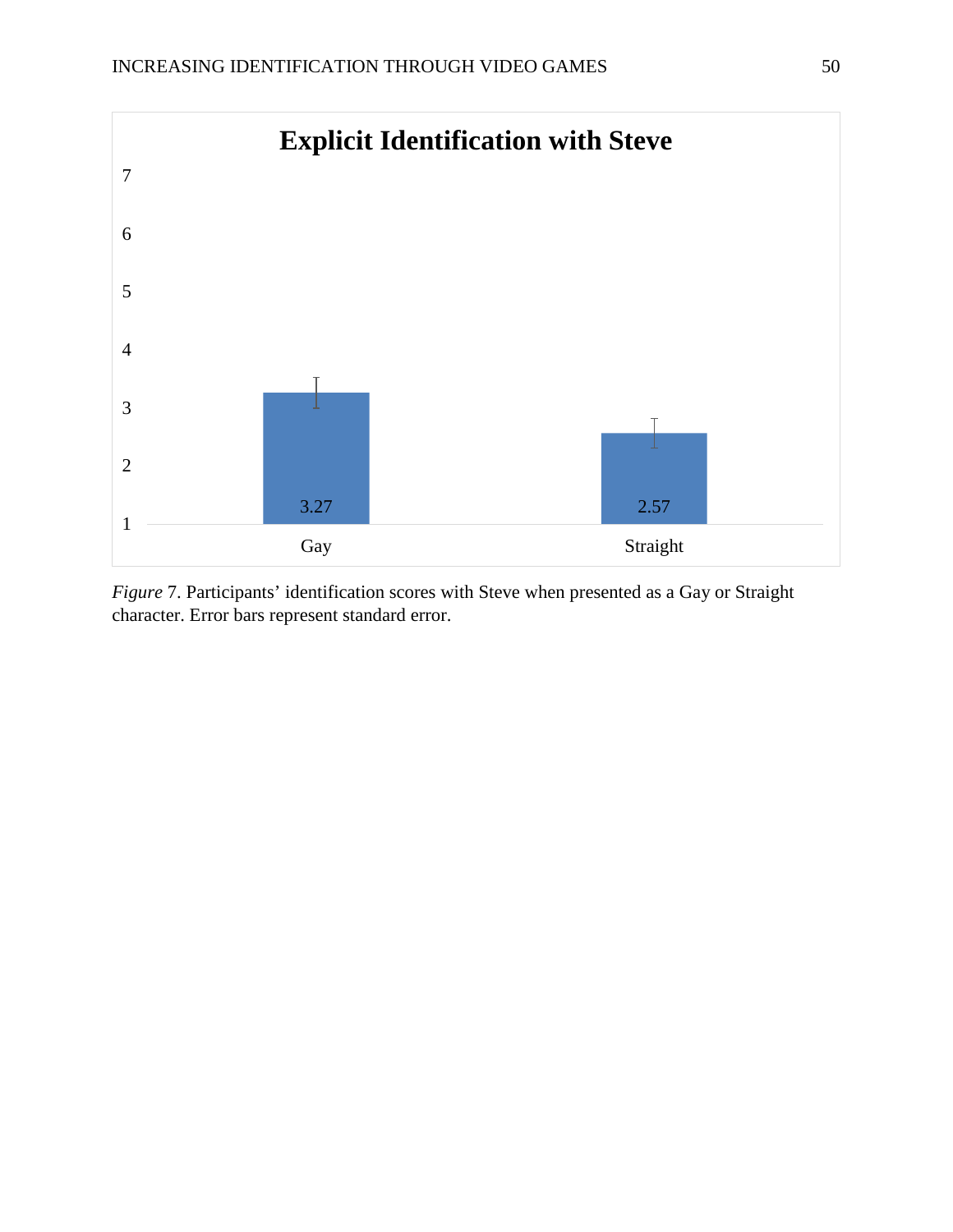

*Figure* 8. Moderation of identification with Steve between the relationship of character sexuality and explicit identification with homosexuals. Those who identified more with Steve and played as the Gay character identified more with homosexuals versus those who played as the Straight character.